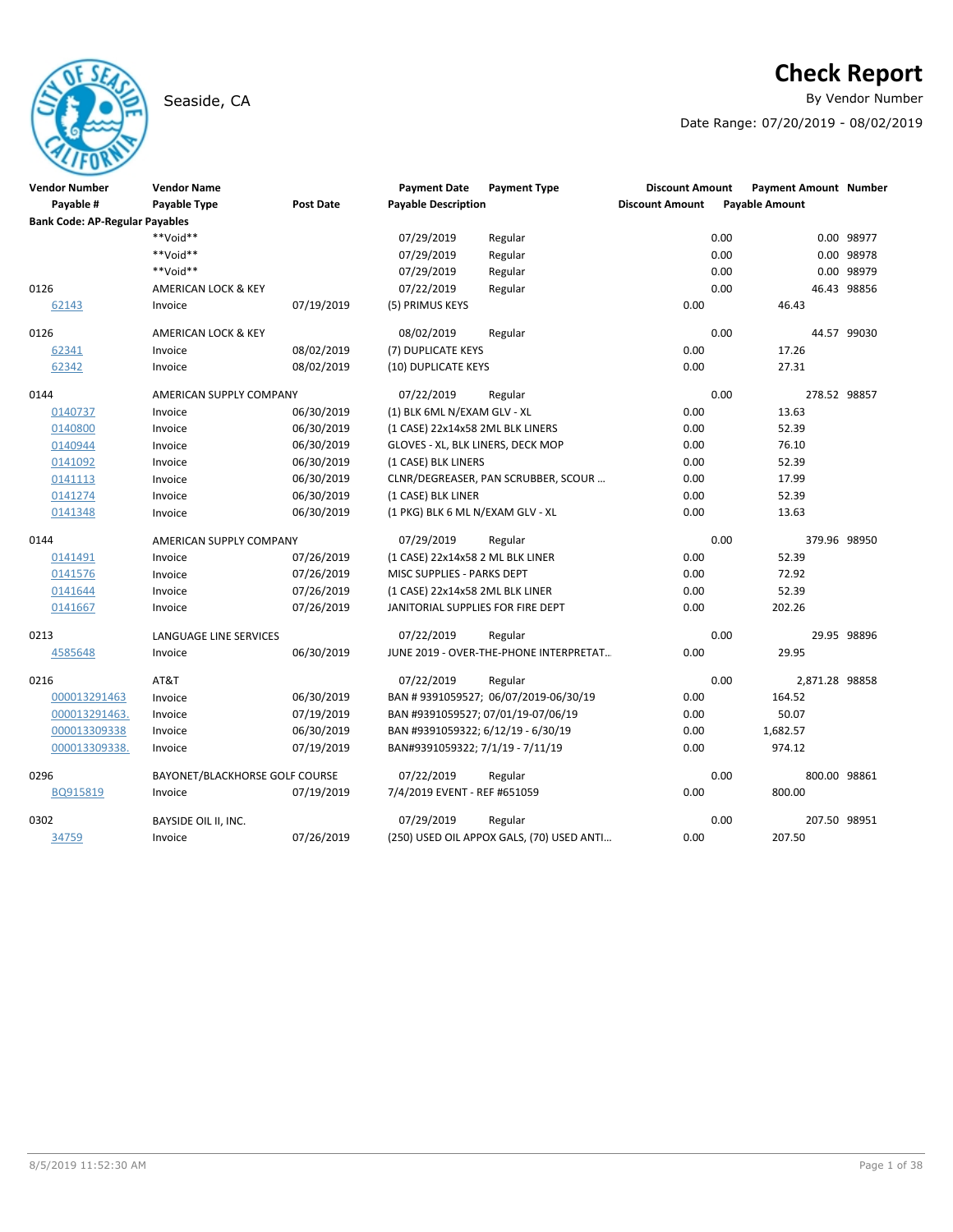| Vendor Number | <b>Vendor Name</b>        |            | <b>Payment Date</b>        | <b>Payment Type</b>                     | <b>Discount Amount</b> | Payment Amount Number  |  |
|---------------|---------------------------|------------|----------------------------|-----------------------------------------|------------------------|------------------------|--|
| Pavable #     | Payable Type              | Post Date  | <b>Payable Description</b> |                                         | <b>Discount Amount</b> | <b>Pavable Amount</b>  |  |
| 0487          | CALIF PEACE OFFICERS ASSN |            | 07/29/2019                 | Regular                                 |                        | 2.350.00 98954<br>0.00 |  |
| 169060        | Invoice                   | 07/26/2019 |                            | LEADERSHIP DEV COURSE - DEL BIAGGIO, SA | 0.00                   | 2.350.00               |  |

| <b>Payment Type</b>   | Payable<br>Count | Payment<br>Count | <b>Discount</b> | Payment  |
|-----------------------|------------------|------------------|-----------------|----------|
| <b>Regular Checks</b> | 22               | 9                | 0.00            | 7,008.21 |
| <b>Manual Checks</b>  | 0                | 0                | 0.00            | 0.00     |
| <b>Voided Checks</b>  | 0                | 3                | 0.00            | 0.00     |
| <b>Bank Drafts</b>    | $\Omega$         | 0                | 0.00            | 0.00     |
| EFT's                 | $\Omega$         | 0                | 0.00            | 0.00     |
|                       | 22               | 12               | 0.00            | 7,008.21 |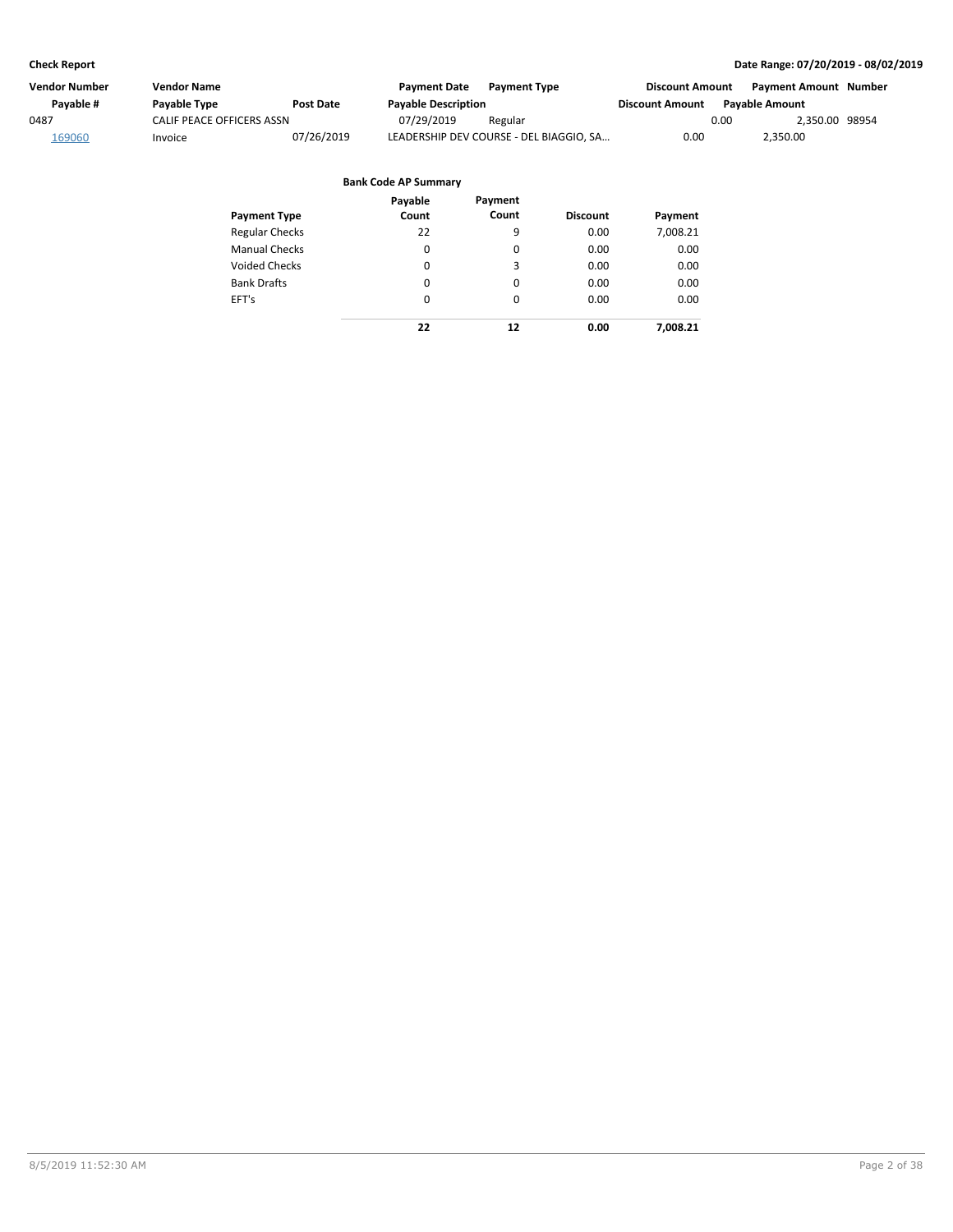| <b>Vendor Number</b><br>Payable #     | <b>Vendor Name</b><br>Payable Type | Post Date  | <b>Payment Date</b><br><b>Payable Description</b> | <b>Payment Type</b> | <b>Discount Amount</b><br><b>Discount Amount</b> |      | <b>Payment Amount Number</b><br><b>Payable Amount</b> |                      |
|---------------------------------------|------------------------------------|------------|---------------------------------------------------|---------------------|--------------------------------------------------|------|-------------------------------------------------------|----------------------|
| <b>Bank Code: PY-Payroll Payables</b> |                                    |            |                                                   |                     |                                                  |      |                                                       |                      |
| 0530                                  | CA. STATE DISBURSEMENT UNIT        |            | 08/01/2019                                        | <b>Bank Draft</b>   |                                                  | 0.00 |                                                       | 299.07 HH858BT6657   |
| <b>INV0003533</b>                     | Invoice                            | 08/01/2019 | CASE NO.: 0530033626-01                           |                     | 0.00                                             |      | 299.07                                                |                      |
| 0530                                  | CA. STATE DISBURSEMENT UNIT        |            | 08/01/2019                                        | <b>Bank Draft</b>   |                                                  | 0.00 |                                                       | 1.726.69 HH858BT6657 |
| <b>INV0003534</b>                     | Invoice                            | 08/01/2019 | CASE NO.: 200000001441634                         |                     | 0.00                                             |      | 1,726.69                                              |                      |
| 0530                                  | CA. STATE DISBURSEMENT UNIT        |            | 08/01/2019                                        | <b>Bank Draft</b>   |                                                  | 0.00 |                                                       | 142.61 HH858BT6657   |
| <b>INV0003536</b>                     | Invoice                            | 08/01/2019 | CASE NO: 200000000125769                          |                     | 0.00                                             |      | 142.61                                                |                      |
| 0530                                  | CA. STATE DISBURSEMENT UNIT        |            | 08/01/2019                                        | <b>Bank Draft</b>   |                                                  | 0.00 |                                                       | 461.53 HH858BT6657   |
| <b>INV0003537</b>                     | Invoice                            | 08/01/2019 | CASE NO.: 200000001549267                         |                     | 0.00                                             |      | 461.53                                                |                      |
| 0530                                  | CA. STATE DISBURSEMENT UNIT        |            | 08/01/2019                                        | <b>Bank Draft</b>   |                                                  | 0.00 |                                                       | 23.08 HH858BT6657    |
| <b>INV0003539</b>                     | Invoice                            | 08/01/2019 | CASE NO: 200000001987788                          |                     | 0.00                                             |      | 23.08                                                 |                      |
| 0530                                  | CA. STATE DISBURSEMENT UNIT        |            | 08/01/2019                                        | <b>Bank Draft</b>   |                                                  | 0.00 |                                                       | 603.69 HH858BT6657   |
| <b>INV0003538</b>                     | Invoice                            | 08/01/2019 | CASE NO: 200000001987788                          |                     | 0.00                                             |      | 603.69                                                |                      |

|                       | Payable  | Payment  |                 |          |
|-----------------------|----------|----------|-----------------|----------|
| <b>Payment Type</b>   | Count    | Count    | <b>Discount</b> | Payment  |
| <b>Regular Checks</b> | 0        | 0        | 0.00            | 0.00     |
| <b>Manual Checks</b>  | $\Omega$ | $\Omega$ | 0.00            | 0.00     |
| <b>Voided Checks</b>  | 0        | $\Omega$ | 0.00            | 0.00     |
| <b>Bank Drafts</b>    | 6        | 6        | 0.00            | 3,256.67 |
| EFT's                 | $\Omega$ | $\Omega$ | 0.00            | 0.00     |
|                       | 6        | 6        | 0.00            | 3.256.67 |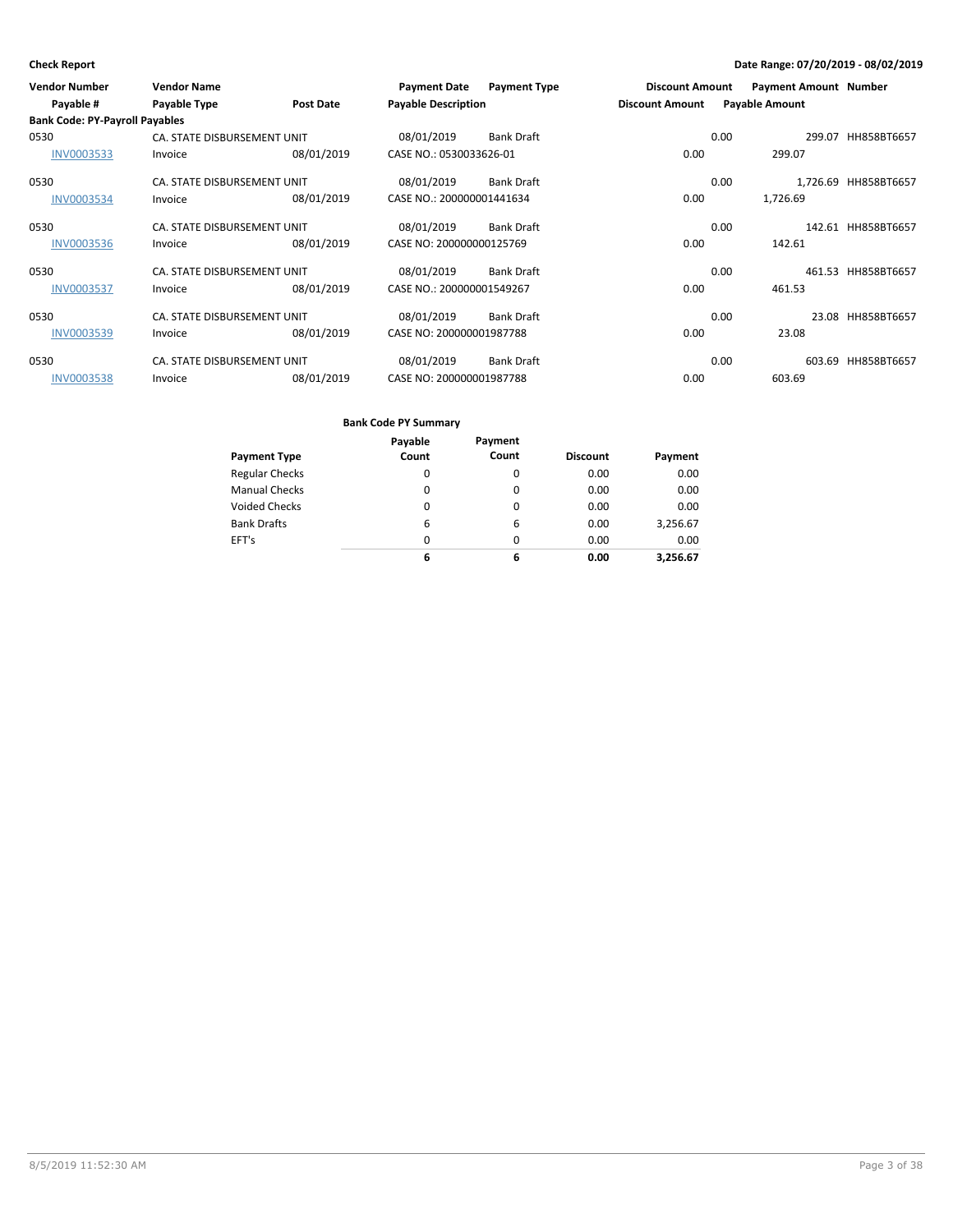| <b>Vendor Number</b><br>Payable #     | <b>Vendor Name</b><br>Payable Type         | Post Date  | <b>Payment Date</b><br><b>Payable Description</b> | <b>Payment Type</b>                                | <b>Discount Amount</b><br><b>Discount Amount</b> |      | <b>Payment Amount Number</b><br><b>Payable Amount</b> |             |
|---------------------------------------|--------------------------------------------|------------|---------------------------------------------------|----------------------------------------------------|--------------------------------------------------|------|-------------------------------------------------------|-------------|
| <b>Bank Code: AP-Regular Payables</b> |                                            |            |                                                   |                                                    |                                                  |      |                                                       |             |
| 0550                                  | CALIFORNIA FIRE CHIEFS ASSOCIATION         |            | 07/29/2019                                        | Regular                                            |                                                  | 0.00 | 1,080.00 98955                                        |             |
| 7/1/19-6/30/19                        | Invoice                                    | 07/26/2019 |                                                   | TIER 2 MEMBERSHIP FOR 7/1/2019 - 6/30/2            | 0.00                                             |      | 1,080.00                                              |             |
| 0571                                  | CALIFORNIA POLICE CHIEFS ASSOCIATION       |            | 07/22/2019                                        | Regular                                            |                                                  | 0.00 | 145.00 98867                                          |             |
| 12677                                 | Invoice                                    | 07/19/2019 |                                                   | NICHOLAS BORGES - MEMBERSHIP RENEWAL               | 0.00                                             |      | 145.00                                                |             |
| 0759                                  | MONTEREY CO. WEEKLY CLASSIFIEDS            |            | 07/22/2019                                        | Regular                                            |                                                  | 0.00 | 2,306.00 98906                                        |             |
| 07/04/19CCSEA                         | Invoice                                    | 07/19/2019 |                                                   | DISPLAY ADS FOR 4TH OF JULY AND SUNDAY             | 0.00                                             |      | 1,769.00                                              |             |
| 07/11/19CCSEA                         | Invoice                                    | 07/19/2019 | DISPLAY ADVERTISING 7/11/19                       |                                                    | 0.00                                             |      | 537.00                                                |             |
|                                       |                                            |            |                                                   |                                                    |                                                  |      |                                                       |             |
| 0759<br>07/18/19CCSEA                 | MONTEREY CO. WEEKLY CLASSIFIEDS<br>Invoice | 08/02/2019 | 08/02/2019                                        | Regular<br>DISPLAY ADVERTISING - SUNDAY BLUES IN T | 0.00                                             | 0.00 | 537.00 99052<br>537.00                                |             |
|                                       |                                            |            |                                                   |                                                    |                                                  |      |                                                       |             |
| 0814                                  | CONSOLIDATED ELECTRICAL DISTRIBUTORS       |            | 08/02/2019                                        | Regular                                            |                                                  | 0.00 | 101.46 99038                                          |             |
| 4914-576428                           | Invoice                                    | 08/02/2019 | (30) 32W, 48 INCH MOL, T8 OCTR                    |                                                    | 0.00                                             |      | 101.46                                                |             |
| 0898                                  | <b>CRYSTAL SPRINGS WATER</b>               |            | 07/22/2019                                        | Regular                                            |                                                  | 0.00 | 134.75 98870                                          |             |
| 0000148967                            | Invoice                                    | 06/30/2019 | 440 HARCOURT - ENGINEERING                        |                                                    | 0.00                                             |      | 19.50                                                 |             |
| 0000148968                            | Invoice                                    | 06/30/2019 | 440 HARCOURT - RMS                                |                                                    | 0.00                                             |      | 40.75                                                 |             |
| 0000160451                            | Invoice                                    | 06/30/2019 | 440 HARCOURT - ENGINEERING                        |                                                    | 0.00                                             |      | 6.75                                                  |             |
| 0000160452                            | Invoice                                    | 06/30/2019 | 440 HARCOURT - RMS                                |                                                    | 0.00                                             |      | 52.75                                                 |             |
| 0000162723                            | Invoice                                    | 06/30/2019 | 440 HARCOURT - ENGINEERING                        |                                                    | 0.00                                             |      | 5.00                                                  |             |
| 0000162724                            | Invoice                                    | 06/30/2019 | 440 HARCOURT - RMS                                |                                                    | 0.00                                             |      | 5.00                                                  |             |
| 0000162725                            | Invoice                                    | 06/30/2019 | 656 BROADWAY AVE                                  |                                                    | 0.00                                             |      | 5.00                                                  |             |
| 0912                                  | L.N. CURTIS & SONS                         |            | 07/29/2019                                        | Regular                                            |                                                  | 0.00 | 2,240.62 98984                                        |             |
| <b>INV297966</b>                      | Invoice                                    | 07/26/2019 |                                                   | (25) MED/LG GRAY HOOD-25-ML INNOTEX                | 0.00                                             |      | 2,240.62                                              |             |
|                                       |                                            |            |                                                   |                                                    |                                                  |      |                                                       |             |
| 0922                                  | <b>CYPRESS COAST FORD-LINCOLN</b>          |            | 07/29/2019                                        | Regular                                            |                                                  | 0.00 |                                                       | 53.70 98962 |
| 194233                                | Invoice                                    | 06/30/2019 | (3) CLIPS, (1) V-BELT, (1) TENSIONER              |                                                    | 0.00                                             |      | 152.50                                                |             |
| 194438                                | Invoice                                    | 06/30/2019 | (1) AERIAL WIT, (4) BRACKETS                      |                                                    | 0.00                                             |      | 181.60                                                |             |
| CM193827                              | Credit Memo                                | 06/30/2019 | CREDIT MEMO FOR (1) BOX ASY                       |                                                    | 0.00                                             |      | $-280.40$                                             |             |
| 0981                                  | DEL MAR FRENCH LAUNDRY, INC.               |            | 07/22/2019                                        | Regular                                            |                                                  | 0.00 | 201.50 98873                                          |             |
| 07/03/2019                            | Invoice                                    | 07/19/2019 | RECREATION DEPT - 6 TABLE CLOTHS                  |                                                    | 0.00                                             |      | 39.00                                                 |             |
| 07/12/2019                            | Invoice                                    | 07/19/2019 | RECREATION DEPT - 25 TABLE CLOTHS                 |                                                    | 0.00                                             |      | 162.50                                                |             |
| 0981                                  | DEL MAR FRENCH LAUNDRY, INC.               |            | 07/29/2019                                        | Regular                                            |                                                  | 0.00 | 185.50 98963                                          |             |
| 07/17/2019                            | Invoice                                    | 07/26/2019 | <b>RECREATION DEPT - 10 APRONS</b>                |                                                    | 0.00                                             |      | 36.00                                                 |             |
| 7/12/2019                             | Invoice                                    | 07/26/2019 | RECREATION DEPT - 23 TABLE CLOTHS                 |                                                    | 0.00                                             |      | 149.50                                                |             |
|                                       |                                            |            |                                                   |                                                    |                                                  |      |                                                       |             |
| 0988                                  | DEL REY CAR WASH                           |            | 07/22/2019                                        | Regular                                            |                                                  | 0.00 |                                                       | 18.00 98874 |
| 1030                                  | Invoice                                    | 06/30/2019 |                                                   | (1) FULL SERVICE CAR WASH - PUBLIC WORKS           | 0.00                                             |      | 18.00                                                 |             |
| 0988                                  | DEL REY CAR WASH                           |            | 07/22/2019                                        | Regular                                            |                                                  | 0.00 | 171.00 98875                                          |             |
| 1032                                  | Invoice                                    | 06/30/2019 |                                                   | (8) FULL SVC CAR WASHES - POLICE DEPT              | 0.00                                             |      | 171.00                                                |             |
| 1090                                  | PARTSMASTER                                |            | 08/02/2019                                        | Regular                                            |                                                  | 0.00 | 200.84 99058                                          |             |
| 23444826                              | Invoice                                    | 08/02/2019 |                                                   | (1) GOGGLES & FACE SHIELD, (2) RECIP BLAD          | 0.00                                             |      | 200.84                                                |             |
|                                       |                                            |            |                                                   |                                                    |                                                  |      |                                                       |             |
| 1152                                  | ENTENMANN-ROVIN COMPANY                    |            | 07/22/2019                                        | Regular                                            |                                                  | 0.00 | 179.01 98882                                          |             |
| 0144423-IN                            | Invoice                                    | 06/30/2019 | (3) SEASIDE PD D130 TT BADGES                     |                                                    | 0.00                                             |      | 179.01                                                |             |
| 1188                                  | FERGUSON ENTERPRISES INC #686              |            | 07/22/2019                                        | Regular                                            |                                                  | 0.00 | 670.47 98885                                          |             |
| 6761921                               | Invoice                                    | 06/30/2019 | MISC SUPPLIES FOR TANK SITE                       |                                                    | 0.00                                             |      | 12.45                                                 |             |
| 6766814                               | Invoice                                    | 07/19/2019 | MISC POMA SUPPLIES                                |                                                    | 0.00                                             |      | 5.54                                                  |             |
| 6766825                               | Invoice                                    | 07/19/2019 | $(1)$ LF 3/4 RED PRES BFP W/BV                    |                                                    | 0.00                                             |      | 511.13                                                |             |
| 6769680                               | Invoice                                    | 07/19/2019 | (2) LF 3/4 WROT CXC UNION                         |                                                    | 0.00                                             |      | 27.58                                                 |             |
| 6771879                               | Invoice                                    | 07/19/2019 | MISC POMA SUPPLIES                                |                                                    | 0.00                                             |      | 113.77                                                |             |
|                                       |                                            |            |                                                   |                                                    |                                                  |      |                                                       |             |
| 1224                                  | <b>FIRST ALARM</b>                         |            | 07/22/2019                                        | Regular                                            |                                                  | 0.00 | 200.22 98886                                          |             |
| 480875                                | Invoice                                    | 06/30/2019 | 656 BRAODWAY - LITHIUM BATTERY                    |                                                    | 0.00                                             |      | 6.00                                                  |             |
| 482273                                | Invoice                                    | 07/19/2019 |                                                   | POLICE DEPT MONITORING 8/1/19 - 10/31/             | 0.00                                             |      | 194.22                                                |             |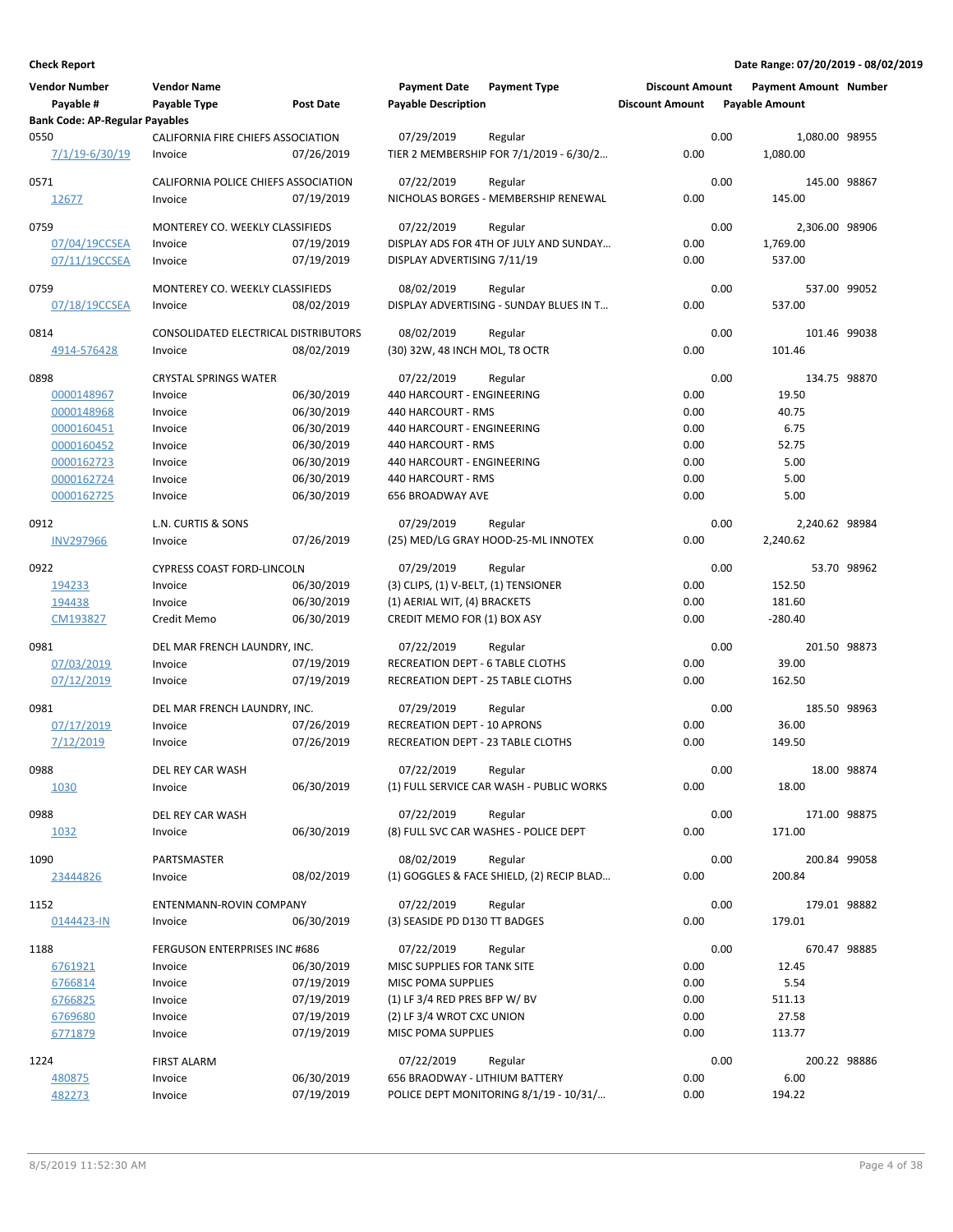| <b>Vendor Number</b> | <b>Vendor Name</b>               |                  | <b>Payment Date</b>                | <b>Payment Type</b>                       | <b>Discount Amount</b> |                       | <b>Payment Amount Number</b> |             |
|----------------------|----------------------------------|------------------|------------------------------------|-------------------------------------------|------------------------|-----------------------|------------------------------|-------------|
| Payable #            | Payable Type                     | <b>Post Date</b> | <b>Payable Description</b>         |                                           | <b>Discount Amount</b> | <b>Payable Amount</b> |                              |             |
| 1224                 | <b>FIRST ALARM</b>               |                  | 07/29/2019                         | Regular                                   |                        | 0.00                  | 1,717.80 98969               |             |
| 484857               | Invoice                          | 07/26/2019       |                                    | MONITORING SYSTEMS (5) - 8/1/19-10/31/19  | 0.00                   | 1.717.80              |                              |             |
| 1388                 | <b>GRAINGER</b>                  |                  | 07/29/2019                         | Regular                                   |                        | 0.00                  | 1,098.68 98970               |             |
| 9233120147           | Invoice                          | 07/26/2019       | (6) SPLIT SLEEVE KIT, 12 IN x 1 IN |                                           | 0.00                   | 553.43                |                              |             |
| 9235921443           | Invoice                          | 07/26/2019       | (2) SPLIT SLEEVE KIT, 12 IN x 1 IN |                                           | 0.00                   | 184.47                |                              |             |
| 9236404472           | Invoice                          | 07/26/2019       | (2) SPLIT SLEEVE KIT, 12 IN x 2 IN |                                           | 0.00                   | 211.25                |                              |             |
| 9237251518           | Invoice                          | 07/26/2019       |                                    | (1) INLINE COUPLER, (1) PATCH CORD, CAT 5 | 0.00                   |                       | 13.26                        |             |
| 9237850814           | Invoice                          | 07/26/2019       |                                    | (1) ACCESS DOOR, FLUSH MOUNT, INSULAT     | 0.00                   | 136.27                |                              |             |
| 1391                 | <b>GRANITE CONSTRUCTION COMP</b> |                  | 07/22/2019                         | Regular                                   |                        | 0.00                  | 107.02 98888                 |             |
| 1608900              | Invoice                          | 06/30/2019       | TICKET #15588513                   |                                           | 0.00                   | 107.02                |                              |             |
| 1391                 | <b>GRANITE CONSTRUCTION COMP</b> |                  | 07/29/2019                         | Regular                                   |                        | 0.00                  |                              | 94.08 98971 |
| 1608505              | Invoice                          | 06/30/2019       |                                    | TICKET #15588195; 1/2" HMA64-10R15        | 0.00                   |                       | 94.08                        |             |
| 1392                 | <b>GRANITE ROCK COMPANY</b>      |                  | 07/29/2019                         | Regular                                   |                        | 0.00                  | 1,280.97 98972               |             |
| 1181468              | Invoice                          | 06/30/2019       |                                    | TICKET #657230; FENCING FOR FIREWORK E    | 0.00                   | 1,147.13              |                              |             |
| 1181544              | Invoice                          | 06/30/2019       |                                    | TICKET #658194; (7) 48" WOOD STAKES       | 0.00                   | 133.84                |                              |             |
| 1494                 | HD SUPPLY FACILITIES MAINTENANCE |                  | 07/29/2019                         | Regular                                   |                        | 0.00                  | 76.67                        | 98975       |
| 9174005328           | Invoice                          | 07/26/2019       |                                    | PLUMBING SUPPLIES FOR 986 HILBY AVE.      | 0.00                   |                       | 76.67                        |             |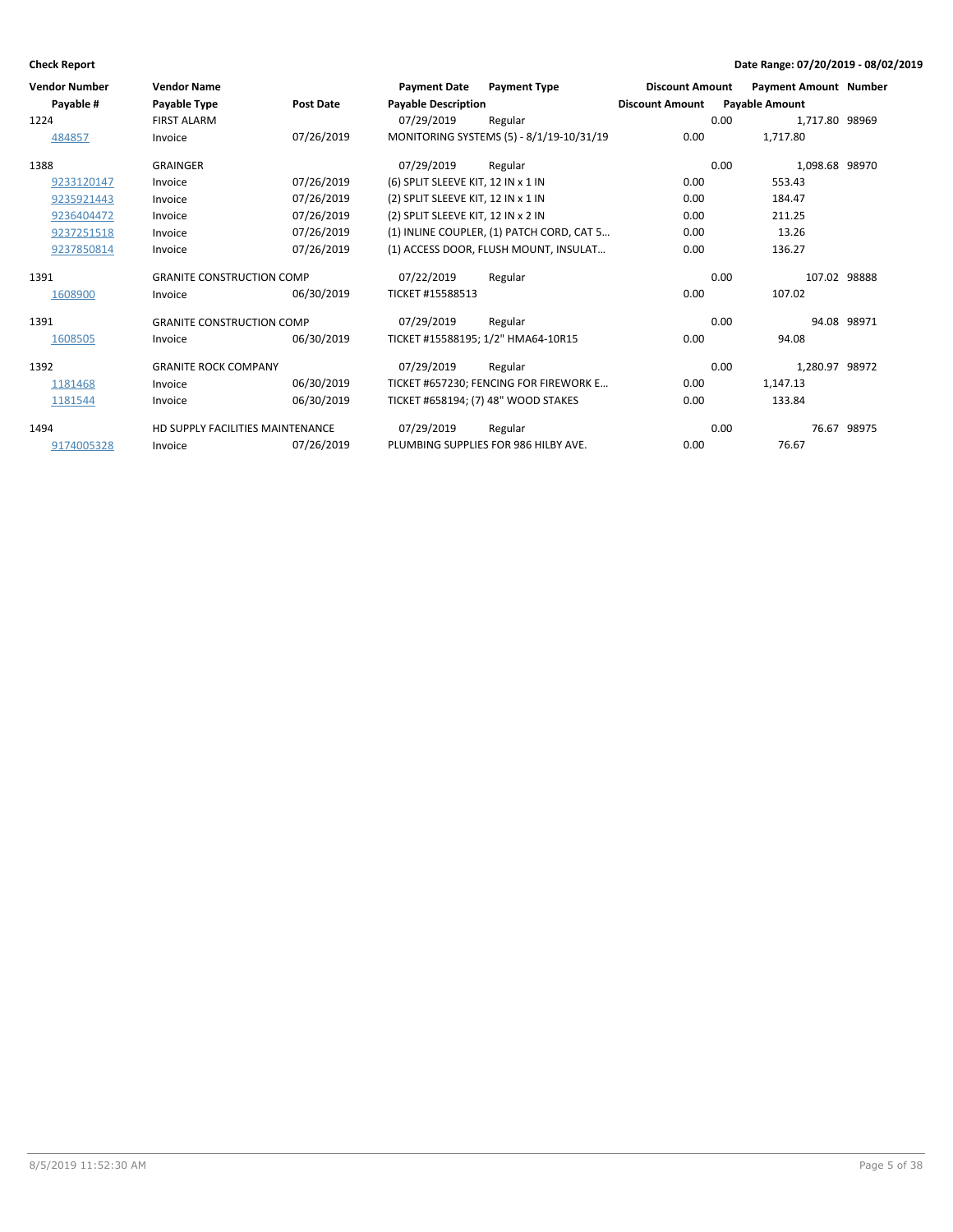| <b>Vendor Number</b> | <b>Vendor Name</b>         |            | <b>Payment Date</b><br><b>Payment Type</b> | <b>Discount Amount</b> | <b>Payment Amount Number</b> |  |
|----------------------|----------------------------|------------|--------------------------------------------|------------------------|------------------------------|--|
| Payable #            | Payable Type               | Post Date  | <b>Payable Description</b>                 | <b>Discount Amount</b> | <b>Payable Amount</b>        |  |
| 1561                 | HOME DEPOT CREDIT SERVICES |            | 07/29/2019<br>Regular                      | 0.00                   | 2,790.18 98976               |  |
| 101724               | Invoice                    | 06/30/2019 | MISC SUPPLIES - POMA                       | 0.00                   | 38.62                        |  |
| 1044655              | Invoice                    | 06/30/2019 | MISC SUPPLIES - STORM WATER DEPT           | 0.00                   | 55.62                        |  |
| 1144431              | Invoice                    | 07/26/2019 | MISC SUPPLIES - 4TH OF JULY EVENT          | 0.00                   | 24.55                        |  |
| 1562428              | Invoice                    | 07/26/2019 | MISC SUPPLIES - POMA                       | 0.00                   | 14.66                        |  |
| 1570850              | Invoice                    | 06/30/2019 | MISC SUPPLIES - POMA                       | 0.00                   | 7.44                         |  |
| 1581198              | Invoice                    | 06/30/2019 | MISC SUPPLIES - POMA                       | 0.00                   | 5.77                         |  |
| 1972533              | Invoice                    | 06/30/2019 | MISC SUPPLIES - WATER TANK SITE            | 0.00                   | 35.69                        |  |
| 1972549              | Invoice                    | 06/30/2019 | MISC SUPPLIES - WATER TANK SITE            | 0.00                   | 9.80                         |  |
| 20744                | Invoice                    | 07/26/2019 | MISC SUPPLIES - STREETS DEPT               | 0.00                   | 157.75                       |  |
| 2121088              | Invoice                    | 06/30/2019 | MISC SUPPLIES - POMA                       | 0.00                   | 26.44                        |  |
| 2194376              | Invoice                    | 06/30/2019 | MISC SUPPLIES - PARKS DEPT                 | 0.00                   | 10.86                        |  |
| 3121015              | Invoice                    | 06/30/2019 | MISC SUPPLIES - POMA                       | 0.00                   | 35.93                        |  |
| 3121016              | Invoice                    | 06/30/2019 | MISC SUPPLIES - POMA                       | 0.00                   | 10.68                        |  |
| 3163105              | Invoice                    | 06/30/2019 | MISC SUPPLIES FOR SANITATION DEPT          | 0.00                   | 158.14                       |  |
| 3972300              | Invoice                    | 06/30/2019 | MISC SUPPLIES - POMA                       | 0.00                   | 12.00                        |  |
| 4013048              | Invoice                    | 06/30/2019 | MISC SUPPLIES - POMA                       | 0.00                   | 63.15                        |  |
| 4194138              | Invoice                    | 06/30/2019 | MISC SUPPLIES FOR VEHICLES                 | 0.00                   | 5.44                         |  |
| 4595416              | Invoice                    | 06/30/2019 | MISC SUPPLIES - POMA                       | 0.00                   | 12.53                        |  |
| 4730988              | Invoice                    | 06/30/2019 | MISC SUPPLIES - POMA                       | 0.00                   | 255.23                       |  |
| 5024177              | Invoice                    | 06/30/2019 | MISC SUPPLIES - POMA                       | 0.00                   | 12.86                        |  |
| 5024178              | Invoice                    | 06/30/2019 | MISC SUPPLIES - POMA                       | 0.00                   | 81.84                        |  |
| 5026499              | Invoice                    | 06/30/2019 | MISC SUPPLIES - POMA                       | 0.00                   | 93.80                        |  |
| 5050384              | Invoice                    | 06/30/2019 | MISC SUPPLIES - POMA                       | 0.00                   | 19.15                        |  |
|                      |                            |            |                                            |                        |                              |  |
| 5201325              | Invoice                    | 06/30/2019 | MISC SUPPLIES - SANITATION DEPT            | 0.00                   | 7.60                         |  |
| 5581904              | Invoice                    | 06/30/2019 | MISC SUPPLIES - POMA                       | 0.00                   | 12.60                        |  |
| 562602               | Invoice                    | 07/26/2019 | (4) SISAL ROPES - 4TH OF JULY EVENT        | 0.00                   | 58.47                        |  |
| 6026307              | Invoice                    | 06/30/2019 | MISC SUPPLIES - PARKS DEPT                 | 0.00                   | 251.35                       |  |
| 6052115              | Invoice                    | 06/30/2019 | MISC SUPPLIES - POMA                       | 0.00                   | 55.51                        |  |
| 6052116              | Invoice                    | 06/30/2019 | MISC SUPPLIES - POMA                       | 0.00                   | 37.59                        |  |
| 6052117              | Invoice                    | 06/30/2019 | MISC SUPPLIES - POMA                       | 0.00                   | 32.74                        |  |
| 6102771              | Invoice                    | 06/30/2019 | MISC SUPPLIES - POMA                       | 0.00                   | 19.21                        |  |
| 6201304              | Credit Memo                | 06/30/2019 | CREDIT AMT FOR INV #6201304                | 0.00                   | $-3.56$                      |  |
| 6201305              | Invoice                    | 06/30/2019 | MISC SUPPLIES - LAGUNA GRANDE PARK         | 0.00                   | 11.07                        |  |
| 6971015              | Invoice                    | 06/30/2019 | MISC SUPPLIES - POMA                       | 0.00                   | 15.34                        |  |
| 6971029              | Invoice                    | 06/30/2019 | MISC SUPPLIES - WATER DEPT                 | 0.00                   | 52.54                        |  |
| 7014792              | Invoice                    | 06/30/2019 | MISC SUPPLIES - POMA                       | 0.00                   | 21.80                        |  |
| 7050245              | Invoice                    | 06/30/2019 | MISC SUPPLIES FOR STREETS DEPT             | 0.00                   | 66.65                        |  |
| 7201248              | Invoice                    | 06/30/2019 | MISC SUPPLIES - WATER TANK SITE            | 0.00                   | 13.38                        |  |
| 7561502              | Invoice                    | 06/30/2019 | MISC SUPPLIES - POMA                       | 0.00                   | 10.44                        |  |
| 8012167              | Invoice                    | 06/30/2019 | MISC SUPPLIES - STORM DIVISION             | 0.00                   | 10.36                        |  |
| 8064330              | Invoice                    | 06/30/2019 | 4 PACK "C" BATTERIES - STREETS DEPT        | 0.00                   | 18.53                        |  |
| 8064375              | Invoice                    | 06/30/2019 | MISC SUPPLIES - POMA                       | 0.00                   | 81.84                        |  |
| 8064376              | Invoice                    | 06/30/2019 | MISC SUPPLIES - POMA                       | 0.00                   | 11.18                        |  |
| 8064848              | Invoice                    | 07/26/2019 | MISC SUPPLIES - 4TH OF JULY EVENT          | 0.00                   | 342.07                       |  |
| 8144332              | Invoice                    | 06/30/2019 | MISC SUPPLIES - POMA                       | 0.00                   | 32.71                        |  |
| 8591528              | Invoice                    | 07/26/2019 | MISC SUPPLIES - STREETS DEPT               | 0.00                   | 37.63                        |  |
| 8972723              | Invoice                    | 06/30/2019 | MISC SUPPLIES - WATER TANK SITE            | 0.00                   | 25.00                        |  |
| 8973640              | Invoice                    | 07/26/2019 | MISC SUPPLIES - 4TH OF JULY EVENT          | 0.00                   | 13.82                        |  |
| 9013940              | Invoice                    | 07/26/2019 | MISC SUPPLIES - STREETS DEPT               | 0.00                   | 33.88                        |  |
| 9562830              | Invoice                    | 07/26/2019 | MISC SUPPLIES - POMA                       | 0.00                   | 131.00                       |  |
| 9562831              | Invoice                    | 07/26/2019 | MISC SUPPLIES - POMA                       | 0.00                   | 26.65                        |  |
| 9562862              | Invoice                    | 07/26/2019 | MISC SUPPLIES - 4TH OF JULY EVENT          | 0.00                   | 35.51                        |  |
| 971626               | Invoice                    | 06/30/2019 | MISC SUPPLIES - POMA                       | 0.00                   | 109.22                       |  |
| 971641               | Invoice                    | 06/30/2019 | MISC SUPPLIES - STREETS DEPT               | 0.00                   | 41.76                        |  |
| 971647               | Invoice                    | 06/30/2019 | MISC SUPPLIES - WATER TANK SITE            | 0.00                   | 27.43                        |  |
| 9971704              | Invoice                    | 06/30/2019 | MISC SUPPLIES - POMA                       | 0.00                   | 0.91                         |  |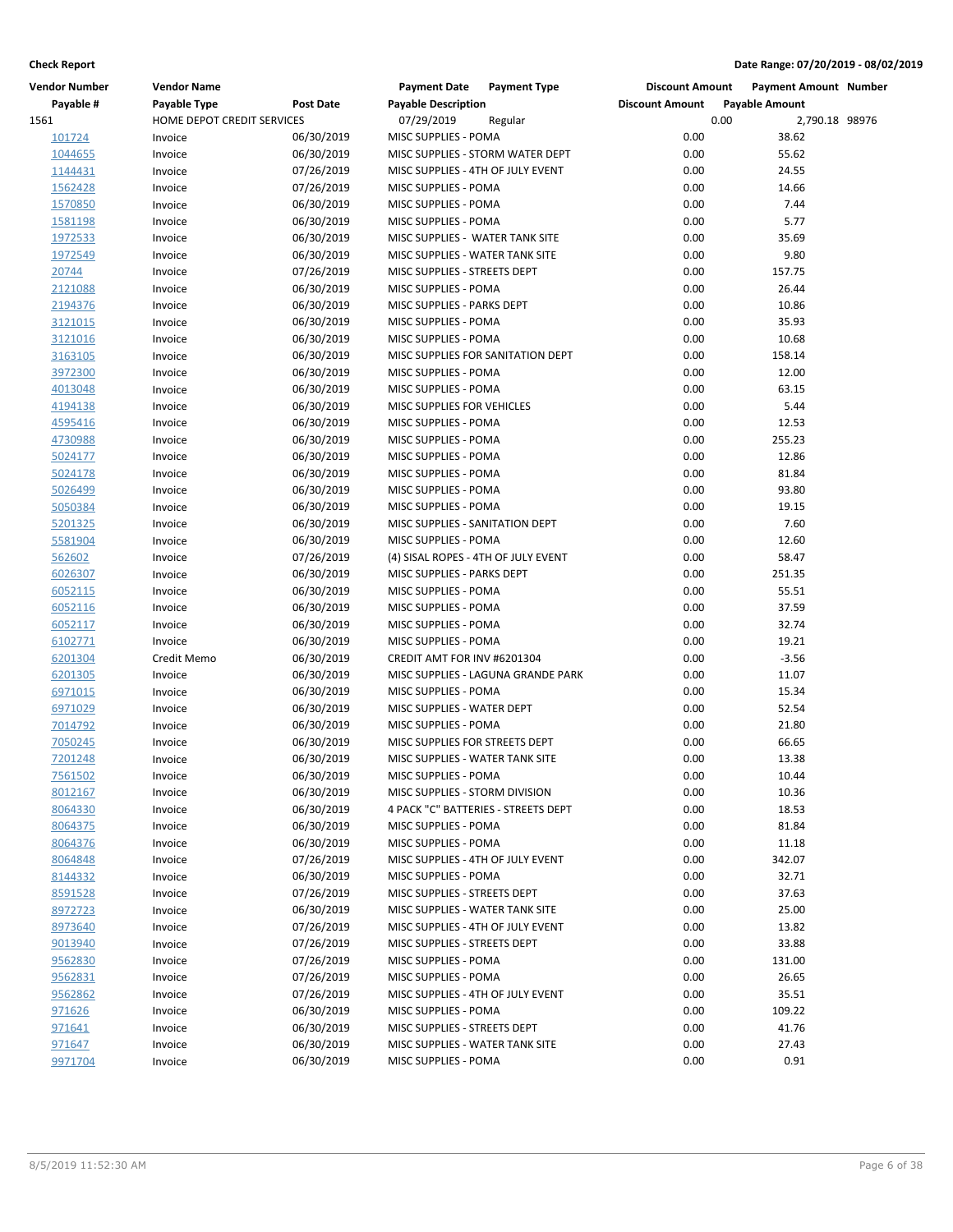| <b>Vendor Number</b> | <b>Vendor Name</b>                |                  | <b>Payment Date</b>                  | <b>Payment Type</b>                     | <b>Discount Amount</b> |      | <b>Payment Amount Number</b> |             |
|----------------------|-----------------------------------|------------------|--------------------------------------|-----------------------------------------|------------------------|------|------------------------------|-------------|
| Payable #            | Payable Type                      | <b>Post Date</b> | <b>Payable Description</b>           |                                         | <b>Discount Amount</b> |      | <b>Payable Amount</b>        |             |
| 1660                 | <b>IAFC MEMBERSHIP</b>            |                  | 07/29/2019                           | Regular                                 |                        | 0.00 | 855.00 98980                 |             |
| 7/2019/20            | Invoice                           | 07/26/2019       |                                      | MEMBERSHIP DUES FOR DEMPSEY, BLAHA,     | 0.00                   |      | 855.00                       |             |
| 1798                 | KELLY-MOORE PAINT COMPANY         |                  | 07/29/2019                           | Regular                                 |                        | 0.00 | 306.19 98982                 |             |
| 802-00000694890      | Invoice                           | 07/26/2019       | PAINT SUPPLIES FOR TANK SITE         |                                         | 0.00                   |      | 93.70                        |             |
| 802-00000695069      | Invoice                           | 07/26/2019       | SUPPLIES FOR WATER TANK SITE         |                                         | 0.00                   |      | 17.10                        |             |
| 802-00000696172      | Invoice                           | 07/26/2019       | PAINT SUPPLIES FOR POMA DEPT         |                                         | 0.00                   |      | 28.43                        |             |
| 802-00000696175      | Invoice                           | 07/26/2019       | PAINT SUPPLIES FOR WELLS             |                                         | 0.00                   |      | 42.20                        |             |
| 802-00000696624      | Invoice                           | 07/26/2019       |                                      | SUPPLIES FOR LIBRARY EXTERIOR LIGHT     | 0.00                   |      | 90.88                        |             |
| 802-00000696702      | Invoice                           | 07/26/2019       | SUPPLIES FOR LAGUNA GRANDE PARK      |                                         | 0.00                   |      | 33.88                        |             |
| 1924                 | LEAGUE OF CAL. CITIES             |                  | 07/22/2019                           | Regular                                 |                        | 0.00 | 500.00 98897                 |             |
| 105276               | Invoice                           | 06/30/2019       |                                      | 2019 LOCAL STREETS AND ROADS NEEDS AS   | 0.00                   |      | 500.00                       |             |
| 1943                 | <b>LEGAL SERVICES FOR SENIORS</b> |                  | 07/22/2019                           | Regular                                 |                        | 0.00 | 2,795.33 98898               |             |
| $\overline{4}$       | Invoice                           | 06/30/2019       |                                      | CDBG PAYMENT FOR 4TH QTR ATTORNEY S     | 0.00                   |      | 2,795.33                     |             |
| 1971                 | LIEBERT CASSIDY WHITMORE          |                  | 08/02/2019                           | Regular                                 |                        | 0.00 | 11,129.00 99049              |             |
| 1482203              | Invoice                           | 06/30/2019       | JUNE 2019 - NEGOTIATIONS SVCS        |                                         | 0.00                   |      | 11,129.00                    |             |
| 2049                 | MACK STOVE COMPANY                |                  | 07/22/2019                           | Regular                                 |                        | 0.00 |                              | 58.32 98899 |
| 374948-S             | Invoice                           | 06/30/2019       | (4) ALU FILTERS                      |                                         | 0.00                   |      | 58.32                        |             |
| 2102                 | MARTIN'S IRRIGATION SUPPLY, INC.  |                  | 07/29/2019                           | Regular                                 |                        | 0.00 | 407.27 98986                 |             |
| 548606               | Invoice                           | 07/26/2019       | (20) RAINBIRD 1806                   |                                         | 0.00                   |      | 154.92                       |             |
| 549017               | Invoice                           | 07/26/2019       |                                      | (4) RAINBIRD 1 PGA, (3) WET OR DRY PINT | 0.00                   |      | 173.60                       |             |
| 549564               | Invoice                           | 07/26/2019       | (1) WILKINS 975 1 1/4-2 RUBBER KIT   |                                         | 0.00                   |      | 78.75                        |             |
| 2184                 | <b>MISSION LINEN SERVICE</b>      |                  | 07/29/2019                           | Regular                                 |                        | 0.00 | 246.63 98990                 |             |
| 510233081            | Invoice                           | 07/26/2019       |                                      | FIRE DEPT WEEKLY LAUNDRY SVC - 7/4/19   | 0.00                   |      | 82.21                        |             |
| 510286890            | Invoice                           | 07/26/2019       |                                      | FIRE DEPT WEEKLY LAUNDRY SVC - 7/11/19  | 0.00                   |      | 82.21                        |             |
| 510328202            | Invoice                           | 07/26/2019       |                                      | FIRE DEPT WEEKLY LAUNDRY SVC - 7/18/19  | 0.00                   |      | 82.21                        |             |
| 2186                 | <b>MISSION UNIFORM SERVICE</b>    |                  | 07/22/2019                           | Regular                                 |                        | 0.00 | 122.62 98903                 |             |
| 510273472            | Invoice                           | 07/19/2019       |                                      | RECREATION DEPT - UNIFORM SVC 7/10/19   | 0.00                   |      | 122.62                       |             |
| 2186                 | <b>MISSION UNIFORM SERVICE</b>    |                  | 07/29/2019                           | Regular                                 |                        | 0.00 | 122.62 98991                 |             |
| 510318292            | Invoice                           | 07/26/2019       | <b>RECREATION DEPT - UNIFORM SVC</b> |                                         | 0.00                   |      | 122.62                       |             |
| 2186                 | <b>MISSION UNIFORM SERVICE</b>    |                  | 08/02/2019                           | Regular                                 |                        | 0.00 | 2,685.27 99050               |             |
| 510198875            | Invoice                           | 08/02/2019       | SEASIDE MAIN & UTILITIES - 7/1/19    |                                         | 0.00                   |      | 20.00                        |             |
| 510207083            | Invoice                           | 08/02/2019       | SEASIDE MAIN & UTILITIES - 7/1/19    |                                         | 0.00                   |      | 315.82                       |             |
| 510207084            | Invoice                           | 08/02/2019       | POMA DEPT UNIFORM SVC 7/1/19         |                                         | 0.00                   |      | 96.60                        |             |
| 510253963            | Invoice                           | 08/02/2019       | SEASIDE MAIN & UTILITIES - 7/8/19    |                                         | 0.00                   |      | 315.82                       |             |
| 510253964            | Invoice                           | 08/02/2019       | POMA DEPT UNIFORM SVC 7/8/19         |                                         | 0.00                   |      | 96.60                        |             |
| 510259821            | Invoice                           | 08/02/2019       | SEASIDE MAIN & UTILITIES - 7/2/19    |                                         | 0.00                   |      | 196.87                       |             |
| 510303275            | Invoice                           | 08/02/2019       | SEASIDE MAIN & UTILITIES - 7/15/19   |                                         | 0.00                   |      | 315.82                       |             |
| 510303276            | Invoice                           | 08/02/2019       | POMA DEPT UNIFORM SVC 7/15/19        |                                         | 0.00                   |      | 253.84                       |             |
| 510348851            | Invoice                           | 08/02/2019       | SEASIDE MAIN & UTILITIES - 7/22/19   |                                         | 0.00                   |      | 315.82                       |             |
| 510348852            | Invoice                           | 08/02/2019       | POMA DEPT UNIFORM SVC 7/22/19        |                                         | 0.00                   |      | 107.26                       |             |
| 510367278            | Invoice                           | 08/02/2019       |                                      | RECREATION DEPT UNIFORM SVC 7/24/19     | 0.00                   |      | 122.62                       |             |
| 510398679            | Invoice                           | 08/02/2019       | SEASIDE MAIN & UTILITIES - 7/29/19   |                                         | 0.00                   |      | 315.82                       |             |
| 510398680            | Invoice                           | 08/02/2019       | POMA DEPT UNIFORM SVC 7/29/19        |                                         | 0.00                   |      | 107.26                       |             |
| 510410763            | Invoice                           | 08/02/2019       | SEASIDE MAIN & UTILITIES - 7/29/19   |                                         | 0.00                   |      | 26.37                        |             |
| 510410777            | Invoice                           | 08/02/2019       | POMA DEPT UNIFORM SVC 7/29/19        |                                         | 0.00                   |      | 78.75                        |             |
| 2205                 | MONTEREY COUNTY CONVENTION        |                  | 07/22/2019                           | Regular                                 |                        | 0.00 | 22,030.25 98907              |             |
| 15590                | Invoice                           | 07/19/2019       |                                      | Q1 FY19/20 - JURISDICTION IMPRVMNT INV  | 0.00                   |      | 22,030.25                    |             |
| 2232                 | <b>CITY OF MONTEREY</b>           |                  | 08/02/2019                           | Regular                                 |                        | 0.00 | 235.10 99035                 |             |
| 84801                | Invoice                           | 06/30/2019       |                                      | PRVNT OFFICE SUPPLIES 4/1/19 - 6/30/19  | 0.00                   |      | 235.10                       |             |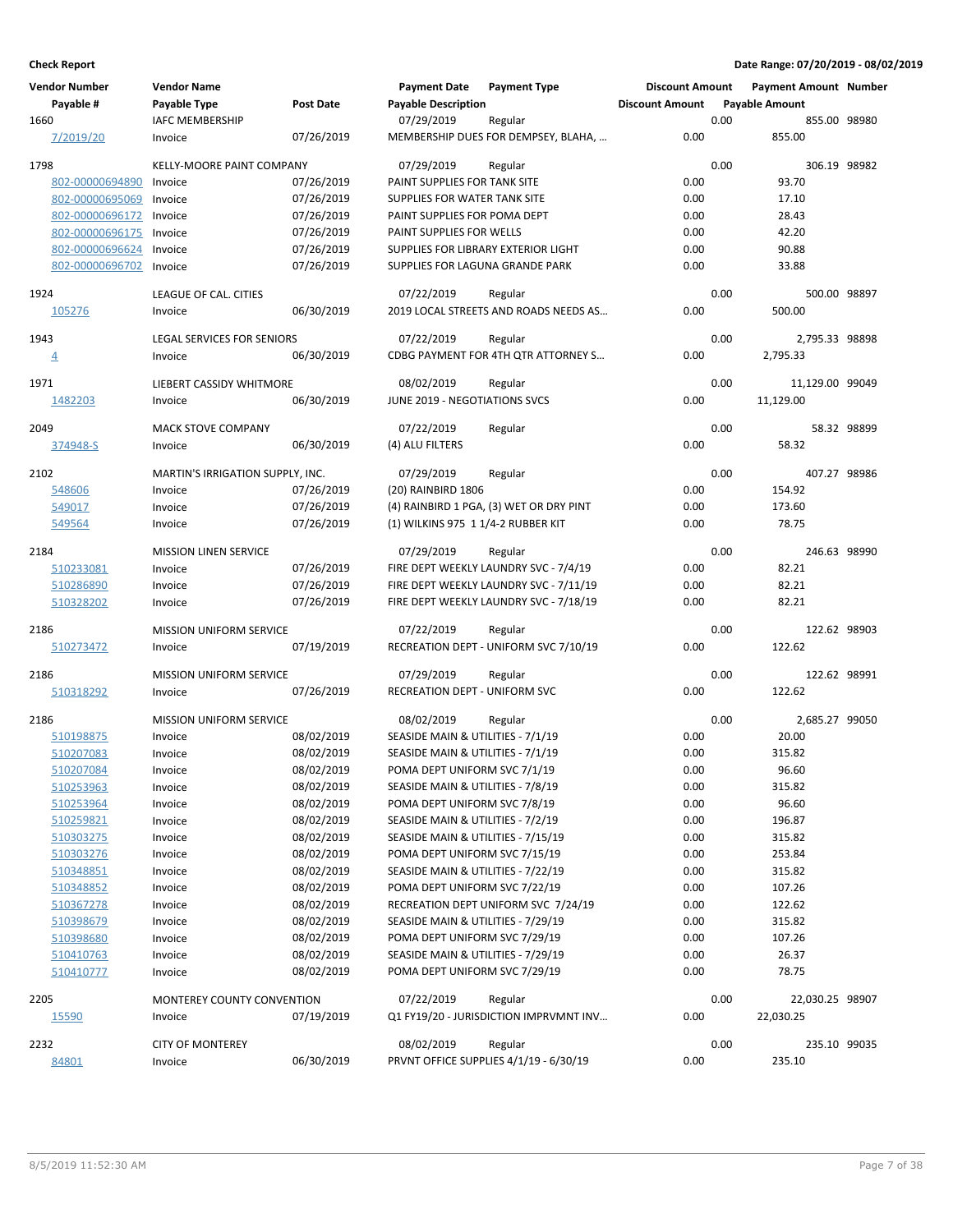| <b>Vendor Number</b>   | <b>Vendor Name</b>                   |            | <b>Payment Date</b>                | <b>Payment Type</b>                       | <b>Discount Amount</b> |      | <b>Payment Amount Number</b> |  |
|------------------------|--------------------------------------|------------|------------------------------------|-------------------------------------------|------------------------|------|------------------------------|--|
| Payable #              | <b>Payable Type</b>                  | Post Date  | <b>Payable Description</b>         |                                           | <b>Discount Amount</b> |      | <b>Payable Amount</b>        |  |
| 2236                   | <b>MBS BUSINESS SYSTEMS</b>          |            | 07/22/2019                         | Regular                                   |                        | 0.00 | 1,966.62 98901               |  |
| 364894                 | Invoice                              | 06/30/2019 |                                    | FY18/19 PORTION; POLICE DEPT COPIERS      | 0.00                   |      | 1,333.20                     |  |
| 364894.                | Invoice                              | 07/19/2019 |                                    | FY19/20 PORTION; POLICE DEPT COPIERS      | 0.00                   |      | 633.42                       |  |
| 2238                   | <b>MONTEREY BAY PEST CONTROL</b>     |            | 07/22/2019                         | Regular                                   |                        | 0.00 | 417.00 98905                 |  |
| 0169343                | Invoice                              | 06/30/2019 |                                    | CORNER OF 8TH & 2ND-RODENT CONTROL        | 0.00                   |      | 95.00                        |  |
| 0169948                | Invoice                              | 06/30/2019 |                                    | CORNER OF 8TH & 2ND- RODENT CONTROL       | 0.00                   |      | 95.00                        |  |
| 0170541                | Invoice                              | 07/19/2019 |                                    | 440 HARCOURT- TRAILER #A - MONTHLY SVC    | 0.00                   |      | 62.00                        |  |
| 0170543                | Invoice                              | 07/19/2019 | POLICE DEPT - MONTHLY SERVICE      |                                           | 0.00                   |      | 100.00                       |  |
| 0170544                | Invoice                              | 07/19/2019 | 610 OLYMPIA AVE - ROACH CONTROL    |                                           | 0.00                   |      | 65.00                        |  |
| 2252                   | <b>MONTEREY COUNTY D.A.'s OFFICE</b> |            | 07/22/2019                         | Regular                                   |                        | 0.00 | 13,731.00 98908              |  |
| DA# 839843             | Invoice                              | 07/19/2019 | DA# 839843; REPORT #TM1701521      |                                           | 0.00                   |      | 13,731.00                    |  |
| 2258                   | <b>MCCLEOA</b>                       |            | 07/22/2019                         | Regular                                   |                        | 0.00 | 150.00 98902                 |  |
| 1094                   | Invoice                              | 07/19/2019 |                                    | MEMBERSHIP DUES - CHIEF A. PRIDGEN        | 0.00                   |      | 150.00                       |  |
| 2290                   | <b>MONTEREY COUNTY RECORDER</b>      |            | 07/22/2019                         | Regular                                   |                        | 0.00 | 197.00 98910                 |  |
| R. CORPUZ              | Invoice                              | 07/19/2019 | DOCUMENTS FEE FOR RAY CORPUZ       |                                           | 0.00                   |      | 197.00                       |  |
| 2294                   | MONTEREY CO. SHERIFF-CORONER         |            | 07/29/2019                         | Regular                                   |                        | 0.00 | 23,229.42 98995              |  |
| 1545                   | Invoice                              | 06/30/2019 |                                    | 4/1/19-6/30/19 - CRIMINAL JUSTICE INFO SY | 0.00                   |      | 23,229.42                    |  |
| 2295                   | <b>MONTEREY COUNTY PETROLEUM</b>     |            | 07/29/2019                         | Regular                                   |                        | 0.00 | 5,351.59 98996               |  |
| 329188                 | Invoice                              | 07/26/2019 |                                    | 900 GALLONS UNLEADED REG GASOLINE 7/      | 0.00                   |      | 2,715.67                     |  |
| 329584                 | Invoice                              | 07/26/2019 |                                    | 900 GALLONS UNLEADED REG GASOLINE 7/      | 0.00                   |      | 2,635.92                     |  |
| 2295                   | <b>MONTEREY COUNTY PETROLEUM</b>     |            | 08/02/2019                         | Regular                                   |                        | 0.00 | 6,165.69 99054               |  |
| 329658                 | Invoice                              | 08/02/2019 |                                    | 700 GALLONS UNLEADED REGULAR GASOLI       | 0.00                   |      | 3,785.80                     |  |
| 329659                 | Invoice                              | 08/02/2019 | 725 GALLONS DIESEL NO. 2 - 7/24/19 |                                           | 0.00                   |      | 2,379.89                     |  |
| 2328                   | <b>WALLACE GROUP</b>                 |            | 08/02/2019                         | Regular                                   |                        | 0.00 | 5,663.25 99078               |  |
| 48750                  | Invoice                              | 06/30/2019 |                                    | JUNE 2019 - ASSISTED LIVING FACILITY PLAN | 0.00                   |      | 3,152.00                     |  |
| 48751                  | Invoice                              | 06/30/2019 |                                    | JUNE 2019 - STORM GRATE PROJECT MGMT      | 0.00                   |      | 877.50                       |  |
| 48772                  | Invoice                              | 06/30/2019 |                                    | JUNE 2019 - DEL MONTE SEWER UPGRADE S     | 0.00                   |      | 1,633.75                     |  |
| 2342                   | <b>MONTEREY REGIONAL WASTE</b>       |            | 07/22/2019                         | Regular                                   |                        | 0.00 | 224.18 98912                 |  |
| SCALES JUN19 0 Invoice |                                      | 06/30/2019 | SCALES JUN19 056                   |                                           | 0.00                   |      | 224.18                       |  |

|                       | Payable  | Payment  |                 |            |
|-----------------------|----------|----------|-----------------|------------|
| <b>Payment Type</b>   | Count    | Count    | <b>Discount</b> | Payment    |
| <b>Regular Checks</b> | 154      | 46       | 0.00            | 114,179.82 |
| <b>Manual Checks</b>  | 0        | $\Omega$ | 0.00            | 0.00       |
| <b>Voided Checks</b>  | $\Omega$ | $\Omega$ | 0.00            | 0.00       |
| <b>Bank Drafts</b>    | $\Omega$ | $\Omega$ | 0.00            | 0.00       |
| EFT's                 | 154      | 4٢       | 8.88            | 114,179:82 |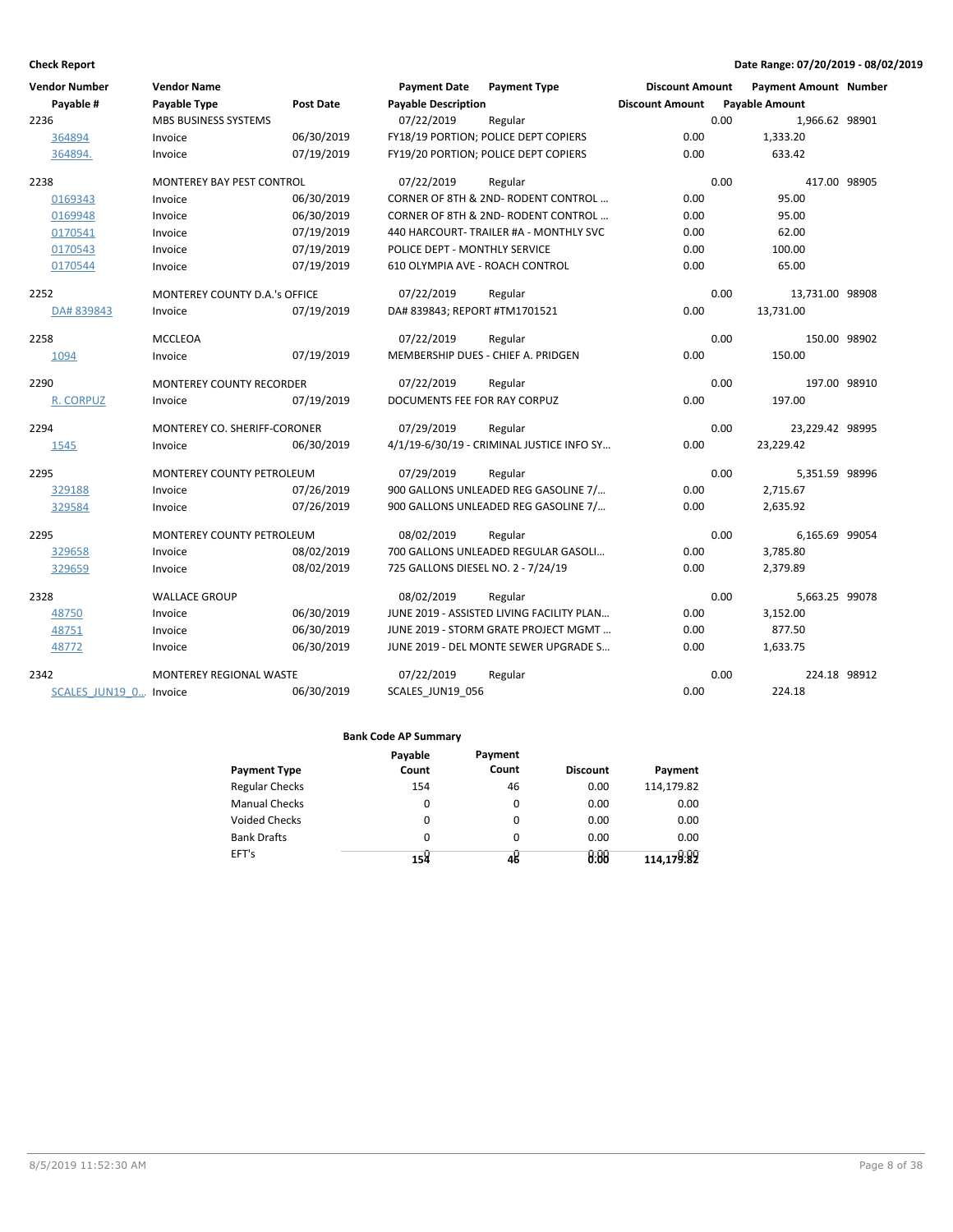| Vendor Number                         | <b>Vendor Name</b>            |            | <b>Payment Type</b><br><b>Payment Date</b> | <b>Discount Amount</b> | <b>Payment Amount Number</b> |  |
|---------------------------------------|-------------------------------|------------|--------------------------------------------|------------------------|------------------------------|--|
| Payable #                             | Payable Type                  | Post Date  | <b>Payable Description</b>                 | <b>Discount Amount</b> | <b>Payable Amount</b>        |  |
| <b>Bank Code: PY-Payroll Payables</b> |                               |            |                                            |                        |                              |  |
| 2346                                  | <b>MONTEREY SPORTS CENTER</b> |            | 07/25/2019<br>Regular                      | 0.00                   | 1.192.00 18950               |  |
| CM0000236                             | Credit Memo                   | 07/18/2019 | <b>GYM MBRSHIP - FAMILY</b>                | 0.00                   | $-77.00$                     |  |
| DM0000259                             | Debit Memo                    | 07/25/2019 | SWEYD AUG ADJ                              | 0.00                   | 51.00                        |  |
| <b>INV0003436</b>                     | Invoice                       | 07/05/2019 | <b>GYM MBRSHIP - SINGLE</b>                | 0.00                   | 408.00                       |  |
| <b>INV0003437</b>                     | Invoice                       | 07/05/2019 | <b>GYM MBRSHP - SENIOR</b>                 | 0.00                   | 40.00                        |  |
| <b>INV0003438</b>                     | Invoice                       | 07/05/2019 | <b>GYM MBRSHIP - FAMILY</b>                | 0.00                   | 770.00                       |  |

|                       | Payable | Payment  |                 |          |
|-----------------------|---------|----------|-----------------|----------|
| <b>Payment Type</b>   | Count   | Count    | <b>Discount</b> | Payment  |
| <b>Regular Checks</b> | 5       |          | 0.00            | 1,192.00 |
| <b>Manual Checks</b>  | 0       | $\Omega$ | 0.00            | 0.00     |
| <b>Voided Checks</b>  | 0       | $\Omega$ | 0.00            | 0.00     |
| <b>Bank Drafts</b>    | 0       | 0        | 0.00            | 0.00     |
| EFT's                 |         |          | 0.88            | 1,192.88 |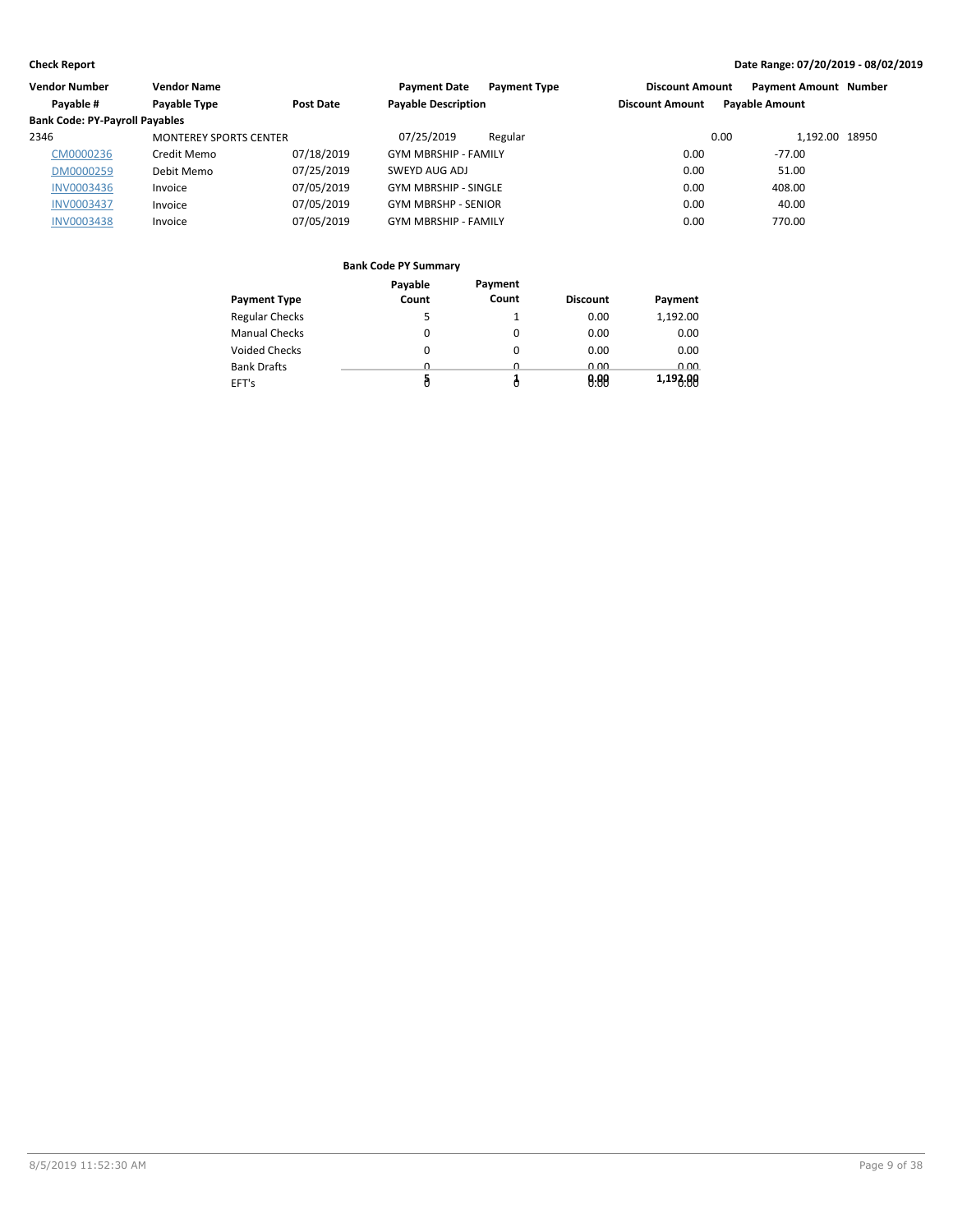| <b>Vendor Number</b>                  | <b>Vendor Name</b>              |                  | <b>Payment Date</b>              | <b>Payment Type</b>                        | <b>Discount Amount</b> |      | <b>Payment Amount Number</b> |              |
|---------------------------------------|---------------------------------|------------------|----------------------------------|--------------------------------------------|------------------------|------|------------------------------|--------------|
| Payable #                             | Payable Type                    | <b>Post Date</b> | <b>Payable Description</b>       |                                            | <b>Discount Amount</b> |      | <b>Payable Amount</b>        |              |
| <b>Bank Code: AP-Regular Payables</b> |                                 |                  |                                  |                                            |                        |      |                              |              |
| 2347                                  | <b>MONTEREY SANITARY SUPPLY</b> |                  | 07/22/2019                       | Regular                                    |                        | 0.00 | 167.53 98913                 |              |
| 315614                                | Invoice                         | 07/19/2019       |                                  | (10) NITRILE GLOVES, LRG; (10) NITRILE GLO | 0.00                   |      | 167.53                       |              |
| 2351                                  | <b>MONTEREY TIRE SERVICE</b>    |                  | 07/29/2019                       | Regular                                    |                        | 0.00 |                              | 559.88 98998 |
| 1-90034                               | Invoice                         | 07/26/2019       | (1) PARTS IR 1" AIR GUN          |                                            | 0.00                   |      | 513.42                       |              |
| 1-90050                               | Invoice                         | 07/26/2019       |                                  | (1) PARTS BOOT #, (1) LFP FLAT REPAIR PASS | 0.00                   |      | 21.73                        |              |
| 1-90083                               | Invoice                         | 07/26/2019       |                                  | (1) PARTS BOOT #, (1) LFLT FLAT REPAIR LT  | 0.00                   |      | 24.73                        |              |
| 2426                                  | MCDONALD REFRIGERATION INC      |                  | 07/29/2019                       | Regular                                    |                        | 0.00 | 172.15 98987                 |              |
| 61879                                 | Invoice                         | 07/26/2019       |                                  | CHILD DEV CENTER - MONTHLY SVC 7/9/19      | 0.00                   |      | 172.15                       |              |
| 2652                                  | PACIFIC GAS & ELECTRIC          |                  | 07/29/2019                       | Regular                                    |                        | 0.00 | 45,754.61 99001              |              |
| 8460074755-8 7/ Invoice               |                                 | 06/30/2019       | PGE Collective 7/5/19            |                                            | 0.00                   |      | 45,754.61                    |              |
| 2720                                  | OWEN EQUIPMENT COMPANY          |                  | 07/29/2019                       | Regular                                    |                        | 0.00 | 1,015.12 99000               |              |
| 00046376                              | Invoice                         | 07/26/2019       |                                  | (1) H - SAVER SWEEP, (2) SPRING - REAR BRO | 0.00                   |      | 1,015.12                     |              |
| 2746                                  | PENINSULA POOL SERVICE          |                  | 07/22/2019                       | Regular                                    |                        | 0.00 |                              | 88.84 98917  |
| 192960701                             | Invoice                         | 07/19/2019       | (4) 4 GAL CASE SANI-CHLOR        |                                            | 0.00                   |      | 88.84                        |              |
| 2746                                  | PENINSULA POOL SERVICE          |                  | 07/29/2019                       | Regular                                    |                        | 0.00 |                              | 88.84 99004  |
| 192960703                             | Invoice                         | 07/26/2019       | (4) 4-GAL CASE SANI-CHLOR        |                                            | 0.00                   |      | 88.84                        |              |
| 2781                                  | <b>MIRIAM WILSON</b>            |                  | 07/29/2019                       | Regular                                    |                        | 0.00 | 500.00 98989                 |              |
| 242958                                | Invoice                         | 06/30/2019       |                                  | JUNE 2019 - MIGRATORY BIRD CONTROL         | 0.00                   |      | 500.00                       |              |
| 2849                                  | PREMIUM AUTO PARTS, INC.        |                  | 07/29/2019                       | Regular                                    |                        | 0.00 | 347.53 99005                 |              |
| 7474-173168                           | Credit Memo                     | 06/30/2019       | CREDIT MEMO FOR ORIG INV #172752 |                                            | 0.00                   |      | $-109.25$                    |              |
| 7474-173200                           | Invoice                         | 07/26/2019       | (2) MEGATRON 72 MONTH BATTERY    |                                            | 0.00                   |      | 307.79                       |              |
| 7474-173274                           | Invoice                         | 07/26/2019       | (1) ULT BOND SUPER GLUE          |                                            | 0.00                   |      | 3.63                         |              |
| 7474-173275                           | Invoice                         | 07/26/2019       | (1) CABIN AIR FILTER             |                                            | 0.00                   |      | 10.91                        |              |
| 7474-173276                           | Invoice                         | 07/26/2019       | (3) CABIN AIR FILTERS            |                                            | 0.00                   |      | 32.74                        |              |
| 7474-173414                           | Invoice                         | 07/26/2019       |                                  | (6) WHITE LITH GREASE, (8) NIF BRUSHES     | 0.00                   |      | 76.87                        |              |
| 7474-173740                           | Invoice                         | 07/26/2019       | (1) CIRCUIT BREAKER              |                                            | 0.00                   |      | 9.46                         |              |
| 7474-173889                           | Invoice                         | 07/26/2019       | (1) RECEIVER PIN                 |                                            | 0.00                   |      | 6.00                         |              |
| 7474-173998                           | Invoice                         | 07/26/2019       | $(1)$ $1/2$ IN HITCH PIN         |                                            | 0.00                   |      | 9.38                         |              |
| 2932                                  | DISASTER KLEENUP SPECIALISTS    |                  | 07/22/2019                       | Regular                                    |                        | 0.00 | 39,174.16 98877              |              |
| SI-36379                              | Invoice                         | 07/19/2019       |                                  | PROGRESS PAY FOR BOARD UP - HAMMERH        | 0.00                   |      | 39,174.16                    |              |
| 3124                                  | PAMELA J. SCHOLZ                |                  | 07/29/2019                       | Regular                                    |                        | 0.00 |                              | 75.00 99002  |
| 7/16/19                               | Invoice                         | 07/26/2019       |                                  | PERFORM FOR SR CANDLELIGHT LUNCH ON        | 0.00                   |      | 75.00                        |              |

| <b>Payment Type</b>   | Payable<br>Count | Payment<br>Count | <b>Discount</b> | Payment   |
|-----------------------|------------------|------------------|-----------------|-----------|
| <b>Regular Checks</b> | 21               | 11               | 0.00            | 87,943.66 |
| <b>Manual Checks</b>  | 0                | 0                | 0.00            | 0.00      |
| <b>Voided Checks</b>  | $\Omega$         | $\Omega$         | 0.00            | 0.00      |
| <b>Bank Drafts</b>    | 20               | 10               | 0.00            | 87,948.66 |
| EFT's                 | 0                | $\Omega$         | 0.00            | 0.00      |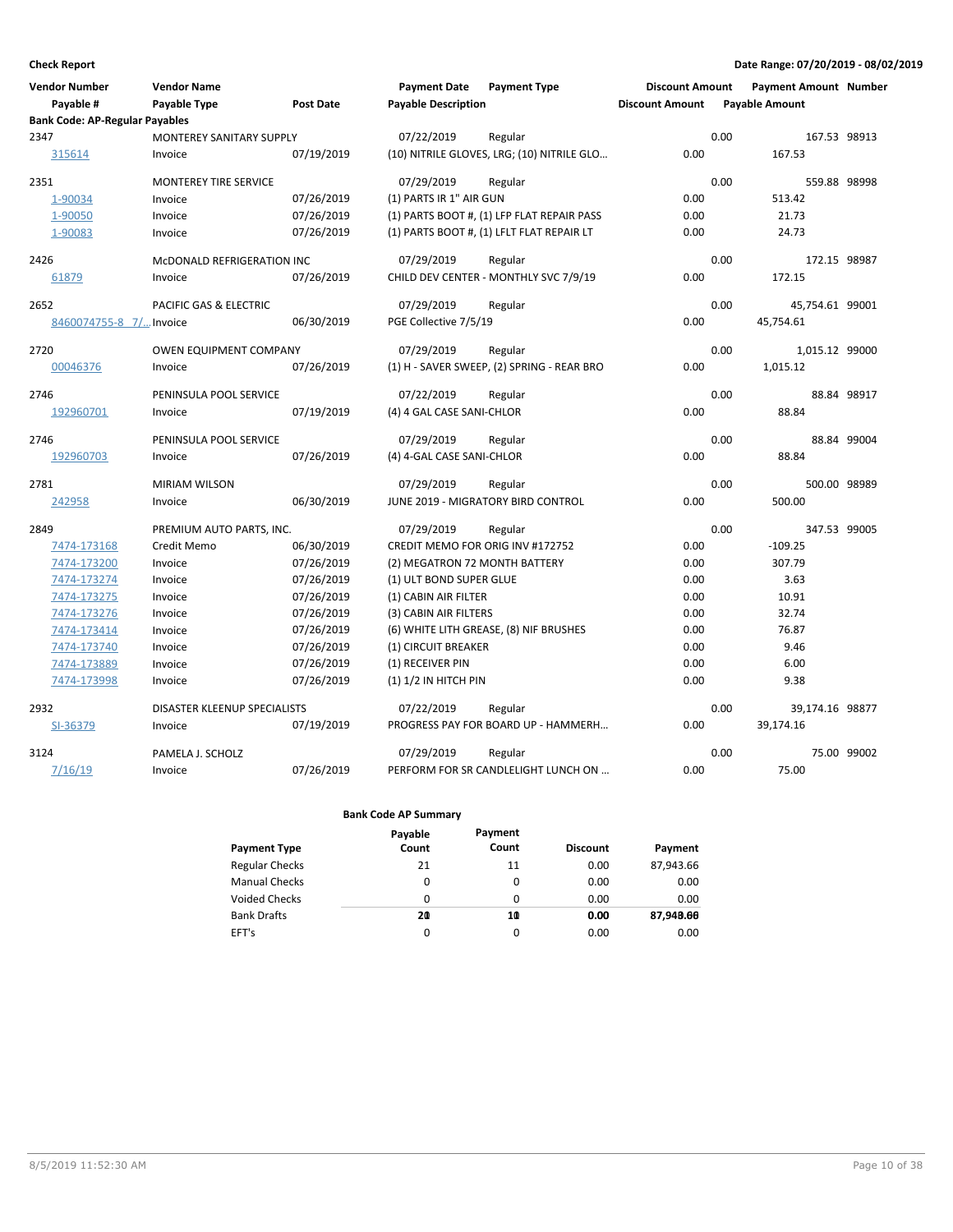| <b>Vendor Number</b>                  | <b>Vendor Name</b>      |                  | <b>Payment Date</b>        | <b>Payment Type</b> | <b>Discount Amount</b> |                       | <b>Payment Amount Number</b> |                  |
|---------------------------------------|-------------------------|------------------|----------------------------|---------------------|------------------------|-----------------------|------------------------------|------------------|
| Payable #                             | Payable Type            | <b>Post Date</b> | <b>Payable Description</b> |                     | <b>Discount Amount</b> | <b>Payable Amount</b> |                              |                  |
| <b>Bank Code: PY-Payroll Payables</b> |                         |                  |                            |                     |                        |                       |                              |                  |
| 3138                                  | SEASIDE EMPLOYEES ASSN  |                  | 07/23/2019                 | <b>Bank Draft</b>   |                        | 0.00                  |                              | 175.00 401056679 |
| <b>INV0003428</b>                     | Invoice                 | 07/05/2019       | <b>DUES</b>                |                     | 0.00                   |                       | 175.00                       |                  |
| 3138                                  | SEASIDE EMPLOYEES ASSN  |                  | 07/23/2019                 | <b>Bank Draft</b>   |                        | 0.00                  |                              | 175.00 401056679 |
| <b>INV0003475</b>                     | Invoice                 | 07/18/2019       | <b>DUES</b>                |                     | 0.00                   |                       | 175.00                       |                  |
| 3153                                  | SEASIDE MANAGEMENT ASSN |                  | 07/23/2019                 | <b>Bank Draft</b>   |                        | 0.00                  |                              | 50.00 401056679  |
| <b>INV0003478</b>                     | Invoice                 | 07/18/2019       | <b>DUES</b>                |                     | 0.00                   |                       | 50.00                        |                  |
| 3153                                  | SEASIDE MANAGEMENT ASSN |                  | 07/23/2019                 | <b>Bank Draft</b>   |                        | 0.00                  |                              | 50.00 401056679  |
| <b>INV0003431</b>                     | Invoice                 | 07/05/2019       | <b>DUES</b>                |                     | 0.00                   |                       | 50.00                        |                  |

|                       | Payable | Payment |                 |         |
|-----------------------|---------|---------|-----------------|---------|
| <b>Payment Type</b>   | Count   | Count   | <b>Discount</b> | Payment |
| <b>Regular Checks</b> | O       | 0       | 0.00            | 0.00    |
| <b>Manual Checks</b>  | 0       | 0       | 0.00            | 0.00    |
| <b>Voided Checks</b>  |         |         | 0.88            | 458.88  |
| <b>Bank Drafts</b>    | 4       | 4       | 0.00            | 450.00  |
| EFT's                 |         | 0       | 0.00            | 0.00    |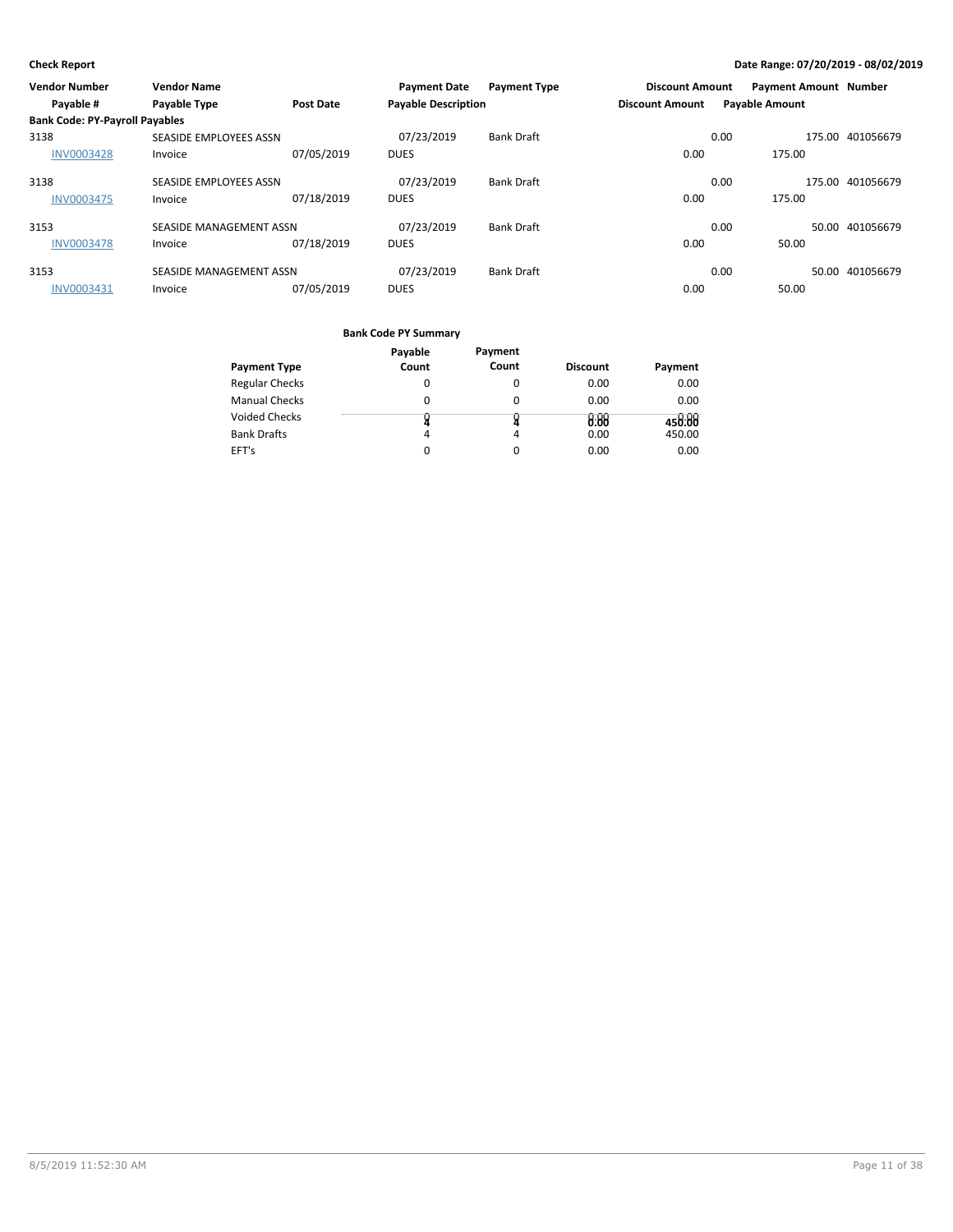| <b>Vendor Number</b>                               | <b>Vendor Name</b>         |                  | <b>Payment Date</b>                 | <b>Payment Type</b>                        | <b>Discount Amount</b> |      | <b>Payment Amount Number</b> |             |
|----------------------------------------------------|----------------------------|------------------|-------------------------------------|--------------------------------------------|------------------------|------|------------------------------|-------------|
| Payable #<br><b>Bank Code: AP-Regular Payables</b> | Payable Type               | <b>Post Date</b> | <b>Payable Description</b>          |                                            | <b>Discount Amount</b> |      | <b>Payable Amount</b>        |             |
| 3154                                               | GREEN VALLEY LANSCAPE INC. |                  | 08/02/2019                          | Regular                                    |                        | 0.00 | 299.24 99046                 |             |
| 35155                                              | Invoice                    | 08/02/2019       |                                     | (6) SHARPNG TOOLS, (2) PRUNERS, (2) BYPA   | 0.00                   |      | 299.24                       |             |
| 3244                                               | SLAKEY BROTHERS, INC.      |                  | 07/29/2019                          | Regular                                    |                        | 0.00 |                              | 52.73 99013 |
| 16158913-00                                        | Invoice                    | 07/26/2019       |                                     | (1) 12x90 26 GA ELBOW 90 12, (2) FURN PIPE | 0.00                   |      | 46.49                        |             |
| 16158964-00                                        | Invoice                    | 07/26/2019       | (1) 8X90 26 GA ELBOW 90 8 26        |                                            | 0.00                   |      | 6.24                         |             |
| 3249                                               | <b>SMART &amp; FINAL</b>   |                  | 08/02/2019                          | Regular                                    |                        | 0.00 | 332.65 99067                 |             |
| REF #041068                                        | Invoice                    | 08/02/2019       | STORE #455 / REF #041068            |                                            | 0.00                   |      | 63.54                        |             |
| REF #041506                                        | Invoice                    | 08/02/2019       | STORE #455 / REF #041506            |                                            | 0.00                   |      | 74.78                        |             |
| REF #054708                                        | Invoice                    | 08/02/2019       | STORE #455 / REF #054708            |                                            | 0.00                   |      | 194.33                       |             |
| 3290                                               | THE SPCA OF MONTEREY CO.   |                  | 07/29/2019                          | Regular                                    |                        | 0.00 | 7,245.88 99019               |             |
| $06-19$                                            | Invoice                    | 06/30/2019       | JUNE 2019 SERVICES FOR SEASIDE P.D. |                                            | 0.00                   |      | 7,245.88                     |             |
| 3307                                               | <b>SAME DAY SHRED</b>      |                  | 07/22/2019                          |                                            |                        | 0.00 |                              | 32.50 98924 |
|                                                    |                            |                  |                                     | Regular                                    | 0.00                   |      | 32.50                        |             |
| 36557                                              | Invoice                    | 07/19/2019       |                                     | POLICE DEPT - 64 GALLON BIN SVCD 7/9/19    |                        |      |                              |             |
| 3307                                               | <b>SAME DAY SHRED</b>      |                  | 08/02/2019                          | Regular                                    |                        | 0.00 |                              | 45.00 99065 |
| 36810                                              | Invoice                    | 08/02/2019       |                                     | FINANCE DEPT - 64 GALLON BIN SVCD ON 7/    | 0.00                   |      | 45.00                        |             |
| 3319                                               | <b>STAPLES ADVANTAGE</b>   |                  | 07/22/2019                          | Regular                                    |                        | 0.00 | 918.12 98928                 |             |
| 3410675562                                         | Invoice                    | 06/30/2019       | STORAGE BOXES FOR PUBLIC WORKS      |                                            | 0.00                   |      | 21.87                        |             |
| 3417580190                                         | Invoice                    | 06/30/2019       | POLICE - MISC SUPPLIES              |                                            | 0.00                   |      | 334.06                       |             |
| 3417580191                                         | Invoice                    | 06/30/2019       | POLICE - (12) DISNFCT WIPES         |                                            | 0.00                   |      | 62.80                        |             |
| 3417920339                                         | Invoice                    | 06/30/2019       |                                     | POLICE - (1) 44x52 DARK CHERRY BAMBOO      | 0.00                   |      | 157.31                       |             |
| 3418378473                                         | Invoice                    | 07/19/2019       | (2) HP 26A BLACK TONER CARTRIDGES   |                                            | 0.00                   |      | 277.25                       |             |
| 3418378474                                         | Invoice                    | 07/19/2019       |                                     | RECREATION - DUCT TAPE, CALCLTR, YEARLY    | 0.00                   |      | 64.83                        |             |
| 3319                                               | <b>STAPLES ADVANTAGE</b>   |                  | 07/29/2019                          | Regular                                    |                        | 0.00 | 807.99 99014                 |             |
| 3419000271                                         | Invoice                    | 07/26/2019       |                                     | RECREATION- 3x5 RULED INDEX CARDS          | 0.00                   |      | 12.33                        |             |
| 3419000272                                         | Invoice                    | 07/26/2019       |                                     | RECREATION- MOUSE, STAPLERS (4), MASKI     | 0.00                   |      | 89.93                        |             |
| 3419063492                                         | Invoice                    | 07/26/2019       | <b>CITY HALL MISC SUPPLIES</b>      |                                            | 0.00                   |      | 80.15                        |             |
| 3419063494                                         | Invoice                    | 07/26/2019       |                                     | RECREATION- (10 CASES) 30% RECYLCLED P     | 0.00                   |      | 529.53                       |             |
| 3419330374                                         | Invoice                    | 07/26/2019       |                                     | POLICE DEPT - TAPE FOR LABEL MAKER MAC     | 0.00                   |      | 96.05                        |             |
| 3319                                               | <b>STAPLES ADVANTAGE</b>   |                  | 08/02/2019                          | Regular                                    |                        | 0.00 | 1,093.33 99069               |             |
| 3419524463                                         | Invoice                    | 08/02/2019       |                                     | POLICE DEPT - MISC SUPPLIES ORDERED 7/1    | 0.00                   |      | 406.63                       |             |
| 3419524465                                         | Invoice                    | 08/02/2019       |                                     | POLICE DEPT - (1) CLASSIC MARKETS CRAYO    | 0.00                   |      | 114.26                       |             |
| 3419524466                                         | Invoice                    | 08/02/2019       |                                     | POLICE DEPT - (12 PKS) DISNFCT WIPES 75/PK | 0.00                   |      | 62.80                        |             |
| 3419524467                                         | Invoice                    | 08/02/2019       |                                     | RECREATION DEPT - SUPPLIES FOR SENIORS     | 0.00                   |      | 111.62                       |             |
| 3419594667                                         | Invoice                    | 08/02/2019       | <b>CITY HALL MISC SUPPLIES</b>      |                                            | 0.00                   |      | 310.82                       |             |
| 3419594668                                         | Invoice                    | 08/02/2019       |                                     | RECREATION DEPT - SUPPLIES FOR POOL DE     | 0.00                   |      | 75.19                        |             |
| 3419927148                                         | Invoice                    | 08/02/2019       | FINANCE DEPT - FLASH DRIVE          |                                            | 0.00                   |      | 12.01                        |             |
| 3544                                               | UNDERGROUND SERVICE ALERT  |                  | 07/29/2019                          | Regular                                    |                        | 0.00 | 1,535.70 99023               |             |
| 1293302019                                         | Invoice                    | 07/26/2019       | 2019 MEMBERSHIP FEE                 |                                            | 0.00                   |      | 1,535.70                     |             |
|                                                    |                            |                  |                                     |                                            |                        |      |                              |             |
| 3574                                               | U.S. BANK-CALCARD          |                  | 08/02/2019                          | Regular                                    |                        | 0.00 | 38,874.01 99075              |             |
| 4246 0445 5565 0 Invoice                           |                            | 06/30/2019       | CalCard 6/24/19                     |                                            | 0.00                   |      | 38,874.01                    |             |
| 3694                                               | TURF STAR INCORPORATED     |                  | 08/02/2019                          | Regular                                    |                        | 0.00 | 531.82 99073                 |             |
| 7051691-00                                         | Invoice                    | 06/30/2019       | (18) PLUG - PLASTIC                 |                                            | 0.00                   |      | 24.44                        |             |
| 7063098-00                                         | Invoice                    | 06/30/2019       | (2) BLADE SERVICE PACK, 21.7 5 IN   |                                            | 0.00                   |      | 507.38                       |             |
| 3837                                               | <b>GARY HAEDRICH</b>       |                  | 08/02/2019                          | Regular                                    |                        | 0.00 | 1,500.00 99044               |             |
| 11695                                              | Invoice                    | 08/02/2019       |                                     | REPAIR WK FOR ROOF PEELNG PAINT DAMA       | 0.00                   |      | 1,500.00                     |             |
| 3851                                               | BOUND TREE MEDICAL, LLC    |                  | 07/29/2019                          | Regular                                    |                        | 0.00 | 883.83 98952                 |             |
| 83275765                                           | Invoice                    | 07/26/2019       |                                     | (1) G5 AED INTELLISENSE PEDIATRIC PADS     | 0.00                   |      | 97.44                        |             |
| 83277605                                           | Invoice                    | 07/26/2019       |                                     | (1) CPR FEEDBACK ADULT DEFIB PADS, G5 A    | 0.00                   |      | 196.60                       |             |
| 83279322                                           | Invoice                    | 07/26/2019       |                                     | (3) CPR FEEDBACK ADULT DEFIB PADS, G5 A    | 0.00                   |      | 589.79                       |             |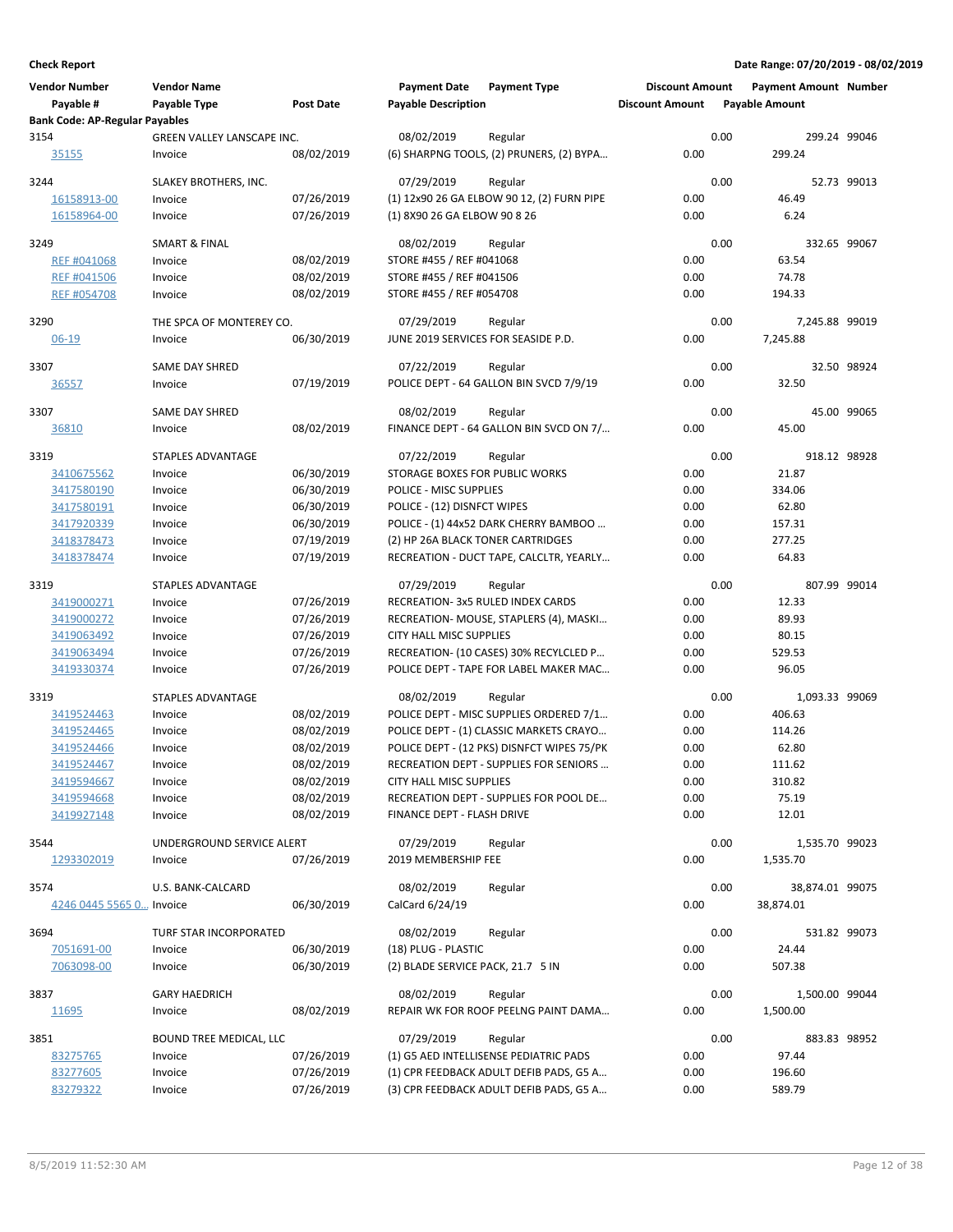| <b>Vendor Number</b> | <b>Vendor Name</b>               |            | <b>Payment Date</b>              | <b>Payment Type</b>                       | <b>Discount Amount</b> |      | <b>Payment Amount Number</b> |  |
|----------------------|----------------------------------|------------|----------------------------------|-------------------------------------------|------------------------|------|------------------------------|--|
| Payable #            | <b>Payable Type</b>              | Post Date  | <b>Payable Description</b>       |                                           | <b>Discount Amount</b> |      | <b>Payable Amount</b>        |  |
| 4052                 | CPS HR CONSULTING                |            | 07/22/2019                       | Regular                                   |                        | 0.00 | 551.50 98869                 |  |
| SOP49364             | Invoice                          | 06/30/2019 | POLICE TECHNICIAN EXAMS          |                                           | 0.00                   |      | 621.50                       |  |
| <b>TRRTN39538</b>    | Credit Memo                      | 06/30/2019 |                                  | CREDIT MEMO FOR BASIC SKILLS GENERAL      | 0.00                   |      | $-70.00$                     |  |
| 4059                 | SILKSCREEN EXPRESS               |            | 07/22/2019                       | Regular                                   |                        | 0.00 | 333.02 98927                 |  |
| 3911                 | Invoice                          | 07/19/2019 | TINY TOT UNIV - S/S TEES         |                                           | 0.00                   |      | 333.02                       |  |
| 4059                 | SILKSCREEN EXPRESS               |            | 08/02/2019                       | Regular                                   |                        | 0.00 | 1,121.26 99066               |  |
| 3894                 | Invoice                          | 06/30/2019 | (50) HATS, (25) LADIES 1/4 ZIP   |                                           | 0.00                   |      | 1,121.26                     |  |
| 4062                 | A AND R PLUMBING, INC.           |            | 07/29/2019                       | Regular                                   |                        | 0.00 | 125.00 98948                 |  |
| 127012               | Invoice                          | 07/26/2019 |                                  | CLOGGED URINAL AT PD DEPT MEN'S LOCKE     | 0.00                   |      | 125.00                       |  |
| 4169                 | <b>ALBERT WEISFUSS</b>           |            | 07/22/2019                       | Regular                                   |                        | 0.00 | 675.00 98854                 |  |
| 000288               | Invoice                          | 06/30/2019 |                                  | MARCH 2019 - PERMIT INSPECTIONS (5)       | 0.00                   |      | 375.00                       |  |
| 000291               | Invoice                          | 06/30/2019 | JUNE 2019 PERMIT INSPECTIONS (4) |                                           | 0.00                   |      | 300.00                       |  |
| 4174                 | POTTER'S ELECTRONICS             |            | 08/02/2019                       | Regular                                   |                        | 0.00 | 1,205.71 99059               |  |
| 29121                | Invoice                          | 08/02/2019 |                                  | 19" INSIGNIA TV, DESIGN/LABOR FOR TV AT   | 0.00                   |      | 1,205.71                     |  |
| 4222                 | HARRIS & ASSOCIATES, INC.        |            | 07/29/2019                       | Regular                                   |                        | 0.00 | 183,767.00 98973             |  |
| 41150                | Invoice                          | 06/30/2019 |                                  | 3/31/19-4/27/19 PAVEMENT REHAB PROJ S     | 0.00                   |      | 183,767.00                   |  |
| 4222                 | HARRIS & ASSOCIATES, INC.        |            | 07/29/2019                       | Regular                                   |                        | 0.00 | 67,411.90 98974              |  |
| 41383                | Invoice                          | 06/30/2019 |                                  | 4/28/19-5/25/119 - PAVEMENT REHAB PROJ    | 0.00                   |      | 67,411.90                    |  |
| 4222                 | HARRIS & ASSOCIATES, INC.        |            | 08/02/2019                       | Regular                                   |                        | 0.00 | 59,645.40 99047              |  |
| 41656                | Invoice                          | 06/30/2019 | 5/26/19-6/29/19 CIP MGMT SVCS    |                                           | 0.00                   |      | 6,560.00                     |  |
| 41685                | Invoice                          | 06/30/2019 |                                  | 5/26/19 - 6/29/19 - SCSD LIFT STATION UPG | 0.00                   |      | 3,385.00                     |  |
| 41764                | Invoice                          | 06/30/2019 |                                  | 5/26/19-6/29/19 PAVEMENT REHAB PROJECT    | 0.00                   |      | 49,700.40                    |  |
| 4425                 | <b>MONTEREY AUTO SUPPLY</b>      |            | 07/29/2019                       | Regular                                   |                        | 0.00 | 785.04 98992                 |  |
| 634656               | Invoice                          | 06/30/2019 | (1) BLOWER SWITCH                |                                           | 0.00                   |      | 18.59                        |  |
| 640166               | Invoice                          | 07/26/2019 | (1) HELICOIL                     |                                           | 0.00                   |      | 36.02                        |  |
| 640397               | Invoice                          | 07/26/2019 | (1) ALARM                        |                                           | 0.00                   |      | 40.40                        |  |
| 641730               | Invoice                          | 07/26/2019 | (2) BATTERY, (2) CORE DEPOSIT    |                                           | 0.00                   |      | 323.06                       |  |
| 641796               | Invoice                          | 07/26/2019 | (1) BATTERY, (1) CORE DEPOSIT    |                                           | 0.00                   |      | 160.80                       |  |
| 642192               | Invoice                          | 07/26/2019 | (1) REPR KIT                     |                                           | 0.00                   |      | 69.91                        |  |
| 642399               | Invoice                          | 07/26/2019 | (1) WIPER BLADE                  |                                           | 0.00                   |      | 10.31                        |  |
| 642597               | Invoice                          | 07/26/2019 | $(1)$ LP LENS                    |                                           | 0.00                   |      | 15.23                        |  |
| 643933               | Invoice                          | 07/26/2019 | (1) DEF DISPENSE PUMP            |                                           | 0.00                   |      | 89.57                        |  |
| 644375               | Invoice                          | 07/26/2019 | (8) SPARK PLUG ASM               |                                           | 0.00                   |      | 21.15                        |  |
| 4452                 | RYAN L. RIDER                    |            | 08/02/2019                       | Regular                                   |                        | 0.00 | 2,900.00 99064               |  |
| <u>387</u>           | Invoice                          | 08/02/2019 | ANCON / MESCAL SIDEWALK REPAIR   |                                           | 0.00                   |      | 2,900.00                     |  |
| 4487                 | PACIFIC TELEMANAGEMENT SERVICES  |            | 08/02/2019                       | Regular                                   |                        | 0.00 | 131.00 99057                 |  |
| 2024101              | Invoice                          | 08/02/2019 |                                  | AUGUST 2019 - PAY PHONES AT CITY HALL /   | 0.00                   |      | 103.00                       |  |
| 2024183              | Invoice                          | 08/02/2019 |                                  | AUGUST 2019 - PAY PHONE AT OLDEMEYER      | 0.00                   |      | 28.00                        |  |
| 4500                 | KENNETH H. STAHL                 |            | 07/22/2019                       | Regular                                   |                        | 0.00 | 100.00 98894                 |  |
| 7/10/19              | Invoice                          | 07/19/2019 |                                  | MUSIC FOR ART RECEPTION ON 7/12/19        | 0.00                   |      | 100.00                       |  |
| 4519                 | MICHAEL MASTROIANNI              |            | 07/29/2019                       | Regular                                   |                        | 0.00 | 600.00 98988                 |  |
| 1830                 | Invoice                          | 07/26/2019 | PETTING ZOO ON 8/6/19            |                                           | 0.00                   |      | 600.00                       |  |
| 4560                 | <b>CONTE'S GENERATOR SERVICE</b> |            | 07/29/2019                       | Regular                                   |                        | 0.00 | 1,200.00 98959               |  |
| 82697                | Invoice                          | 07/26/2019 |                                  | JULY 2019 - MO. SVC ON EMERGENCY GENE     | 0.00                   |      | 1,200.00                     |  |
| 4560                 | <b>CONTE'S GENERATOR SERVICE</b> |            | 08/02/2019                       | Regular                                   |                        | 0.00 | 2,539.88 99039               |  |
| 82671                | Invoice                          | 06/30/2019 |                                  | JUNE 2019 - MONTHLY SVC ON EMRGNCY G      | 0.00                   |      | 1,200.00                     |  |
| 82672                | Invoice                          | 06/30/2019 |                                  | FT ORD FIRE STATION - EMRGCY GENERATOR    | 0.00                   |      | 1,339.88                     |  |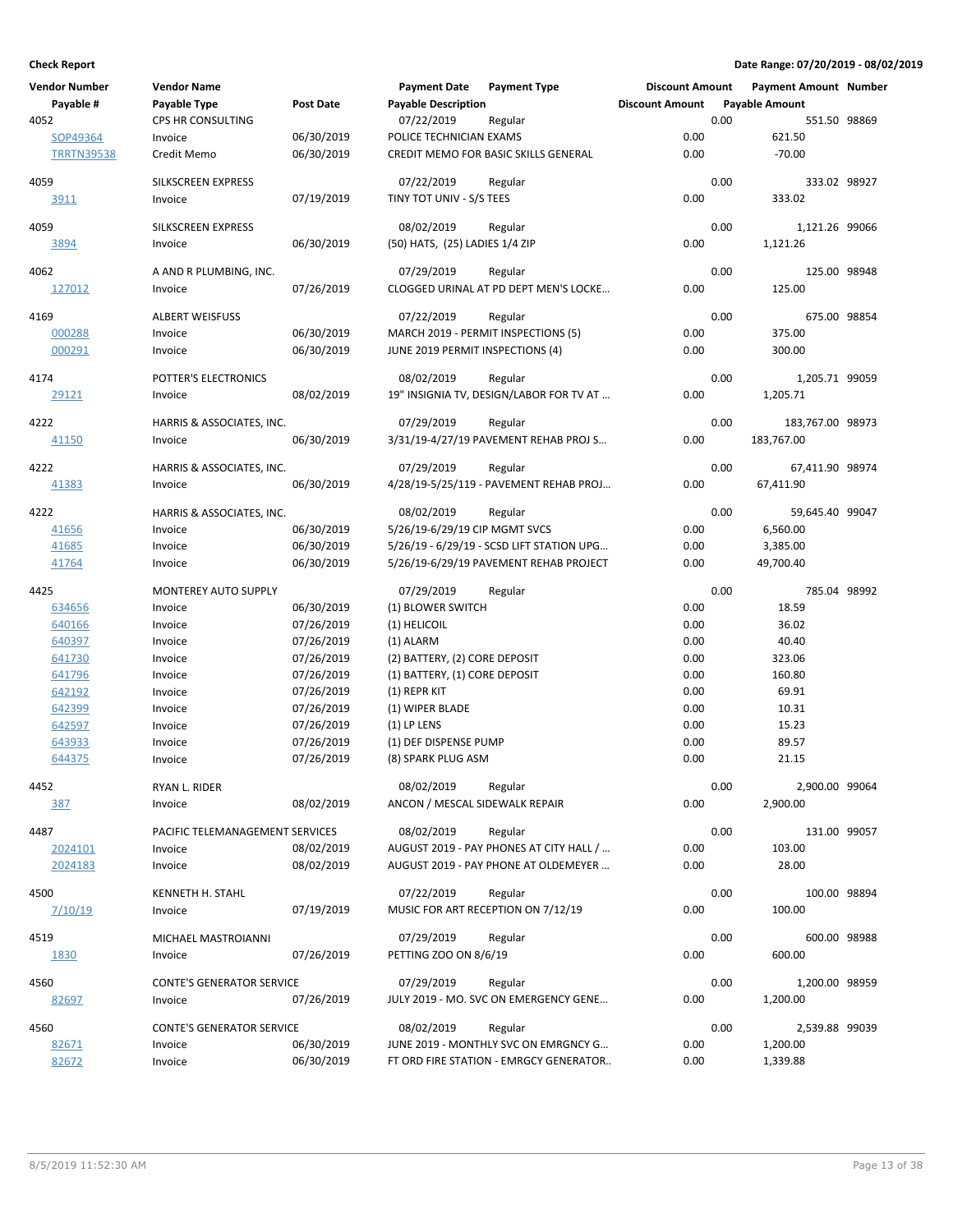| <b>Vendor Number</b> | <b>Vendor Name</b>              |                  | <b>Payment Date</b>                     | <b>Payment Type</b>                      | <b>Discount Amount</b> | <b>Payment Amount Number</b> |              |
|----------------------|---------------------------------|------------------|-----------------------------------------|------------------------------------------|------------------------|------------------------------|--------------|
| Payable #            | Payable Type                    | <b>Post Date</b> | <b>Payable Description</b>              |                                          | <b>Discount Amount</b> | <b>Payable Amount</b>        |              |
| 4670                 | TREASURER -- COUNTY OF MONTEREY |                  | 08/02/2019                              | Regular                                  |                        | 0.00                         | 376.92 99071 |
| 19-000202            | Invoice                         | 06/30/2019       |                                         | JUNE 2019 - LEGAL SVCS FOR SANITATION DI | 0.00                   | 376.92                       |              |
| 4838                 | HIRE RIGHT, LLC                 |                  | 07/22/2019                              | Regular                                  |                        | 0.00                         | 54.70 98889  |
| P0887758             | Invoice                         | 06/30/2019       |                                         | JUNE 2019 - BACKGROUND SCREENING SVCS    | 0.00                   | 54.70                        |              |
| 4892                 | <b>EDGES ELECTRICAL GROUP</b>   |                  | 07/22/2019                              | Regular                                  |                        | 0.00                         | 37.06 98878  |
| S4692310.002         | Credit Memo                     | 06/30/2019       | <b>CREDIT MEMO FOR INV S4692310.001</b> |                                          | 0.00                   | $-493.88$                    |              |
| S4697482.001         | Invoice                         | 07/19/2019       | (30) PHIL F17T8/TL841/PLUS/ALTO         |                                          | 0.00                   | 112.04                       |              |
| S4701386.001         | Invoice                         | 07/19/2019       | (4) BODINE B50 2L 120/277 EM BALLA      |                                          | 0.00                   | 418.90                       |              |
| 4892                 | <b>EDGES ELECTRICAL GROUP</b>   |                  | 08/02/2019                              | Regular                                  |                        | 0.00                         | 962.84 99042 |
| S4711912.001         | Invoice                         | 08/02/2019       | (12) 9V SIZE ALKALINE BAT-CTN           |                                          | 0.00                   | 34.88                        |              |
| S4712895.001         | Invoice                         | 08/02/2019       |                                         | (1) LITH LHQM-LED-G-M6 QUANTEM LED EX    | 0.00                   | 132.56                       |              |
| S4712900.001         | Invoice                         | 08/02/2019       |                                         | (2) LITH LHQM-LED-G-M6 QUANTUM LED EX    | 0.00                   | 265.13                       |              |
| S4712903.001         | Invoice                         | 08/02/2019       |                                         | (4) LITH LHQM-LED-G-M6 QUANTUM LED EX    | 0.00                   | 530.27                       |              |
| 4896                 | <b>DEPARTMENT OF JUSTICE</b>    |                  | 07/22/2019                              | Regular                                  |                        | 0.00                         | 354.00 98876 |
| 372528.              | Invoice                         | 06/30/2019       | BALANCE DUE FOR INV #372528             |                                          | 0.00                   | 34.00                        |              |
| 389776               | Invoice                         | 06/30/2019       | JUNE 2019 - FINGERPRINT APPS (10)       |                                          | 0.00                   | 320.00                       |              |

|                       | Payable  | Payment |                 |            |
|-----------------------|----------|---------|-----------------|------------|
| <b>Payment Type</b>   | Count    | Count   | <b>Discount</b> | Payment    |
| <b>Regular Checks</b> | 77       | 35      | 0.00            | 379,030.03 |
| <b>Manual Checks</b>  | <u>n</u> | n       | 0.00            | 0.00       |
| <b>Voided Checks</b>  | 73       | 35      | 0.88            | 379,030.03 |
| <b>Bank Drafts</b>    | 0        | 0       | 0.00            | 0.00       |
| EFT's                 | 0        |         | 0.00            | 0.00       |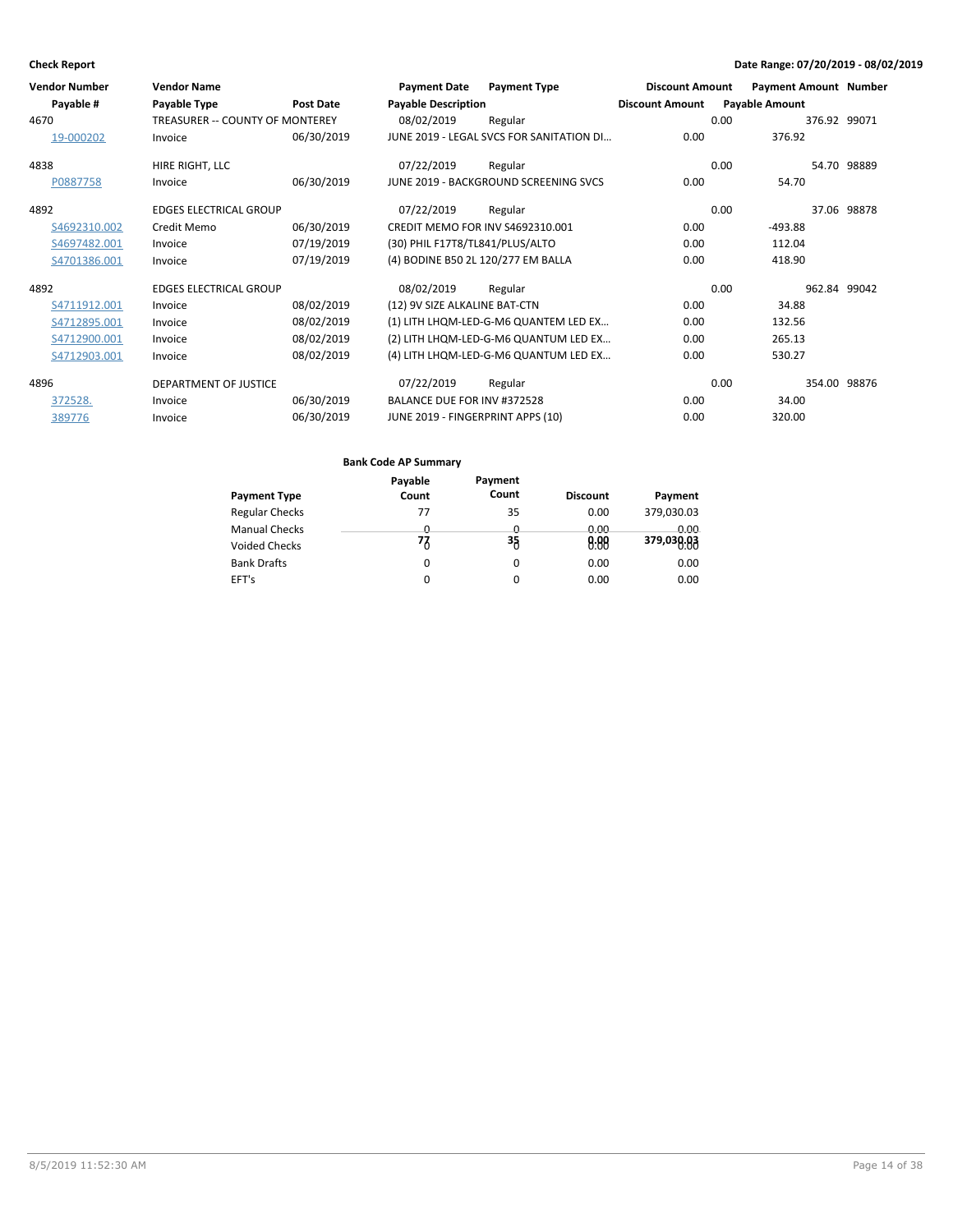| Vendor Number                         | <b>Vendor Name</b>               |                  | <b>Payment Date</b>        | <b>Payment Type</b> | <b>Discount Amount</b> |      | <b>Payment Amount Number</b> |                      |
|---------------------------------------|----------------------------------|------------------|----------------------------|---------------------|------------------------|------|------------------------------|----------------------|
| Pavable #                             | Payable Type                     | <b>Post Date</b> | <b>Payable Description</b> |                     | <b>Discount Amount</b> |      | <b>Pavable Amount</b>        |                      |
| <b>Bank Code: PY-Payroll Payables</b> |                                  |                  |                            |                     |                        |      |                              |                      |
| 4920                                  | <b>ICMA RETIREMENT TRUST-457</b> |                  | 08/01/2019                 | <b>Bank Draft</b>   |                        | 0.00 |                              | 33.442.44 2196253178 |
| <b>INV0003546</b>                     | Invoice                          | 08/01/2019       | <b>CONTRIBUTIONS</b>       |                     | 0.00                   |      | 33.442.44                    |                      |

|                       | Payable  | Payment  |                 |           |
|-----------------------|----------|----------|-----------------|-----------|
| Payment Type          | Count    | Count    | <b>Discount</b> | Payment   |
| <b>Regular Checks</b> | 0        | 0        | 0.00            | 0.00      |
| Manual Checks         | ⋒        | ◍        | 0.00            | 33.440.00 |
| Voided Checks         | 0        | $\Omega$ | 0.00            | 0.00      |
| <b>Bank Drafts</b>    | 1        | 1        | 0.00            | 33.442.44 |
| EFT's                 | $\Omega$ | $\Omega$ | 0.00            | 0.00      |
|                       |          |          |                 |           |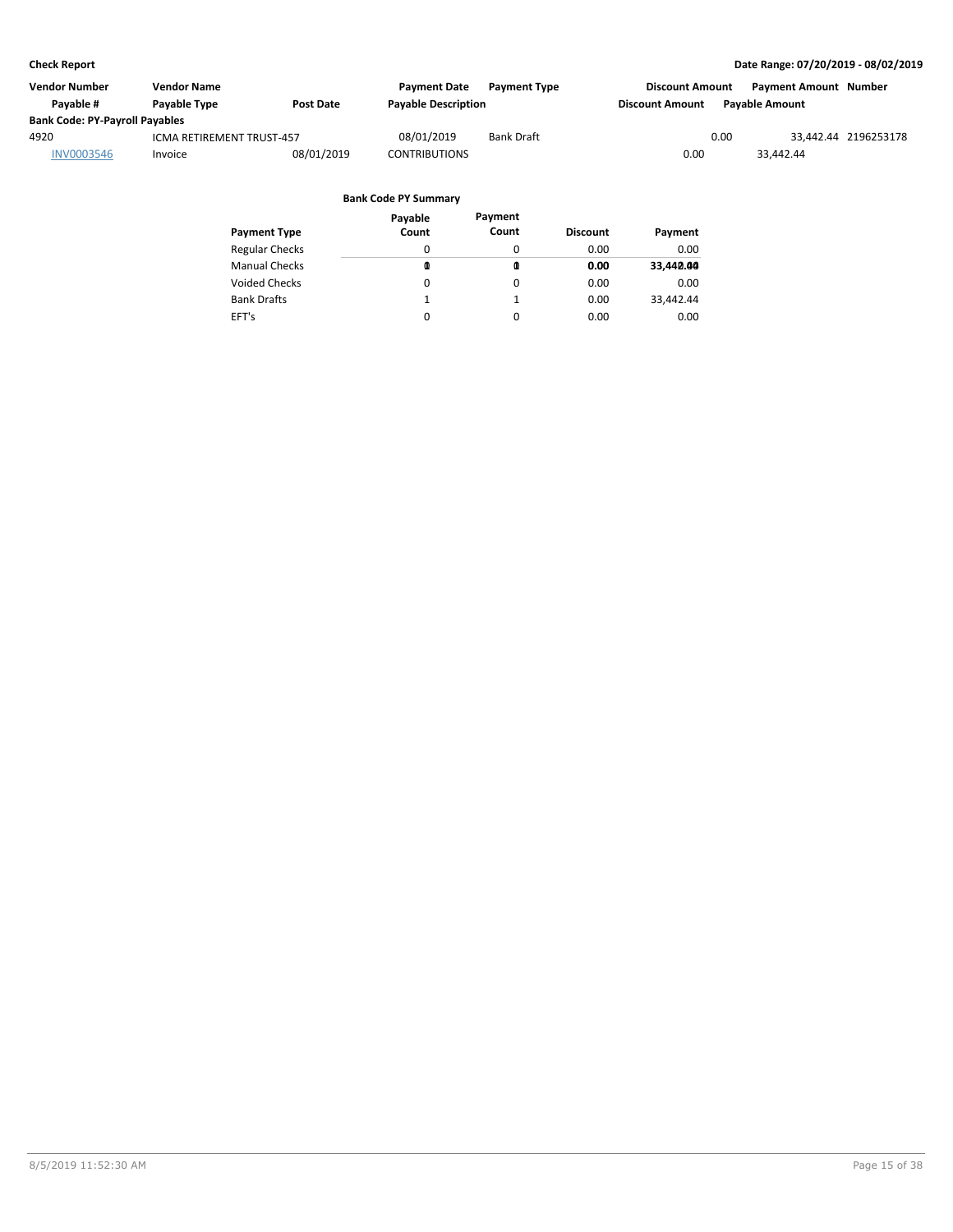| <b>Vendor Number</b>                  | <b>Vendor Name</b>        |            | <b>Payment Date</b>             | <b>Payment Type</b>                    | <b>Discount Amount</b> | <b>Payment Amount Number</b> |  |
|---------------------------------------|---------------------------|------------|---------------------------------|----------------------------------------|------------------------|------------------------------|--|
| Payable #                             | Payable Type              | Post Date  | <b>Payable Description</b>      |                                        | <b>Discount Amount</b> | <b>Payable Amount</b>        |  |
| <b>Bank Code: AP-Regular Payables</b> |                           |            |                                 |                                        |                        |                              |  |
| 4970                                  | <b>WHITSON ENGINEERS</b>  |            | 07/22/2019                      | Regular                                |                        | 13,169.40 98947<br>0.00      |  |
| 0022384                               | Invoice                   | 06/30/2019 |                                 | APRIL, MAY 2019 - MANZANITA PARK SVCS  | 0.00                   | 4,147.40                     |  |
| 0022389                               | Invoice                   | 06/30/2019 |                                 | THROUGH 5/31/2019 - HIGHLAND OTIS PK I | 0.00                   | 2,512.00                     |  |
| 0022390                               | Invoice                   | 06/30/2019 | MAY 2019 - ELLIS PARK SVCS.     |                                        | 0.00                   | 6,510.00                     |  |
| 4970                                  | <b>WHITSON ENGINEERS</b>  |            | 08/02/2019                      | Regular                                |                        | 1,056.00 99079<br>0.00       |  |
| 0022618                               | Invoice                   | 06/30/2019 | JUNE 2019 - ELLIS PARK SERVICES |                                        | 0.00                   | 1.056.00                     |  |
| 5038                                  | THE VILLAGE PROJECT, INC. |            | 07/22/2019                      | Regular                                |                        | 1.970.42 98935<br>0.00       |  |
| <b>JUNE 2019</b>                      | Invoice                   | 06/30/2019 |                                 | JUNE 2019 - CAL GRANT FOR YOUTH VIOLEN | 0.00                   | 1.970.42                     |  |
| 5038                                  | THE VILLAGE PROJECT, INC. |            | 07/22/2019                      | Regular                                |                        | 2.796.30 98936<br>0.00       |  |
| 4 OTR FY2019                          | Invoice                   | 06/30/2019 |                                 | CDBG PAYMNT FOR AFTERSCHOOL TUTORS     | 0.00                   | 2.796.30                     |  |

|                       | Payable | Payment |                 |           |
|-----------------------|---------|---------|-----------------|-----------|
| <b>Payment Type</b>   | Count   | Count   | <b>Discount</b> | Payment   |
| <b>Regular Checks</b> |         |         | 8:88            | 18:992:12 |
| <b>Manual Checks</b>  |         | 0       | 0.00            | 0.00      |
| <b>Voided Checks</b>  | 0       | 0       | 0.00            | 0.00      |
| <b>Bank Drafts</b>    | 0       | 0       | 0.00            | 0.00      |
| EFT's                 |         | 0       | 0.00            | 0.00      |
|                       |         |         |                 |           |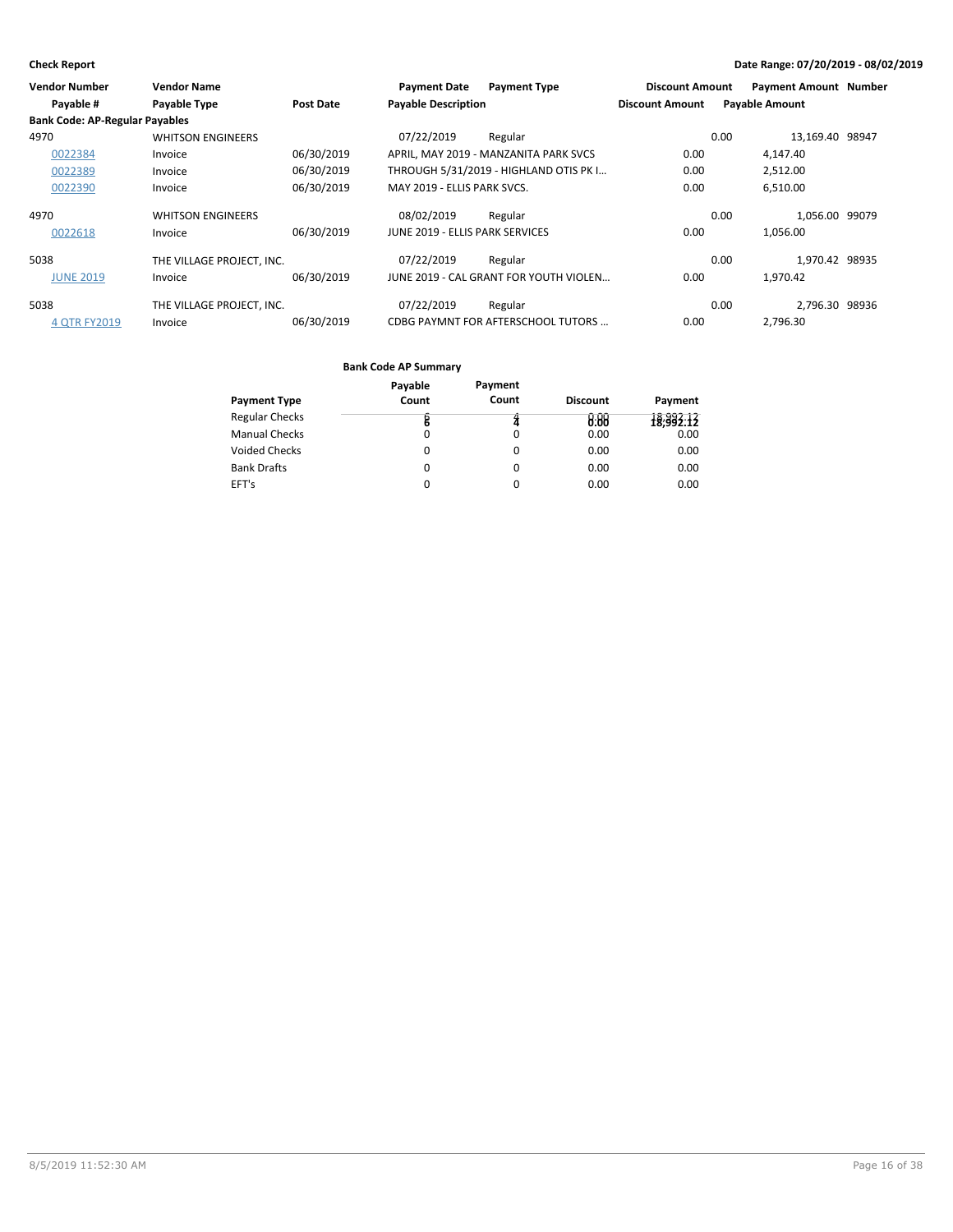| <b>Vendor Number</b>                  | <b>Vendor Name</b>         |                  | <b>Payment Date</b>        | <b>Payment Type</b> | <b>Discount Amount</b> |      | <b>Payment Amount Number</b> |                         |
|---------------------------------------|----------------------------|------------------|----------------------------|---------------------|------------------------|------|------------------------------|-------------------------|
| Payable #                             | Payable Type               | <b>Post Date</b> | <b>Payable Description</b> |                     | <b>Discount Amount</b> |      | <b>Payable Amount</b>        |                         |
| <b>Bank Code: PY-Payroll Payables</b> |                            |                  |                            |                     |                        |      |                              |                         |
| 5144                                  | <b>STATE OF CALIFORNIA</b> |                  | 08/02/2019                 | <b>Bank Draft</b>   |                        | 0.00 |                              | 13.33 0-155-545-280     |
| <b>INV0003555</b>                     | Invoice                    | 08/01/2019       | <b>SIT PAYABLE</b>         |                     | 0.00                   |      | 13.33                        |                         |
| 5144                                  | <b>STATE OF CALIFORNIA</b> |                  | 08/02/2019                 | <b>Bank Draft</b>   |                        | 0.00 |                              | 25.894.93 0-715-476-672 |
| <b>INV0003550</b>                     | Invoice                    | 08/01/2019       | <b>SIT PAYABLE</b>         |                     | 0.00                   |      | 25.894.93                    |                         |
| 5144                                  | <b>STATE OF CALIFORNIA</b> |                  | 08/02/2019                 | <b>Bank Draft</b>   |                        | 0.00 |                              | 13.04 1-045-417-664     |
| <b>INV0003512</b>                     | Invoice                    | 07/18/2019       | <b>SIT PAYABLE</b>         |                     | 0.00                   |      | 13.04                        |                         |

|                       | Payable | Payment      |                 |           |
|-----------------------|---------|--------------|-----------------|-----------|
| <b>Payment Type</b>   | Count   | <b>Count</b> | <b>Discount</b> | Payment   |
| <b>Regular Checks</b> |         |              | 0.88            | 25,921.30 |
| <b>Manual Checks</b>  | 0       | $\Omega$     | 0.00            | 0.00      |
| Voided Checks         |         | 0            | 0.00            | 0.00      |
| <b>Bank Drafts</b>    | 3       | 3            | 0.00            | 25,921.30 |
| EFT's                 |         | 0            | 0.00            | 0.00      |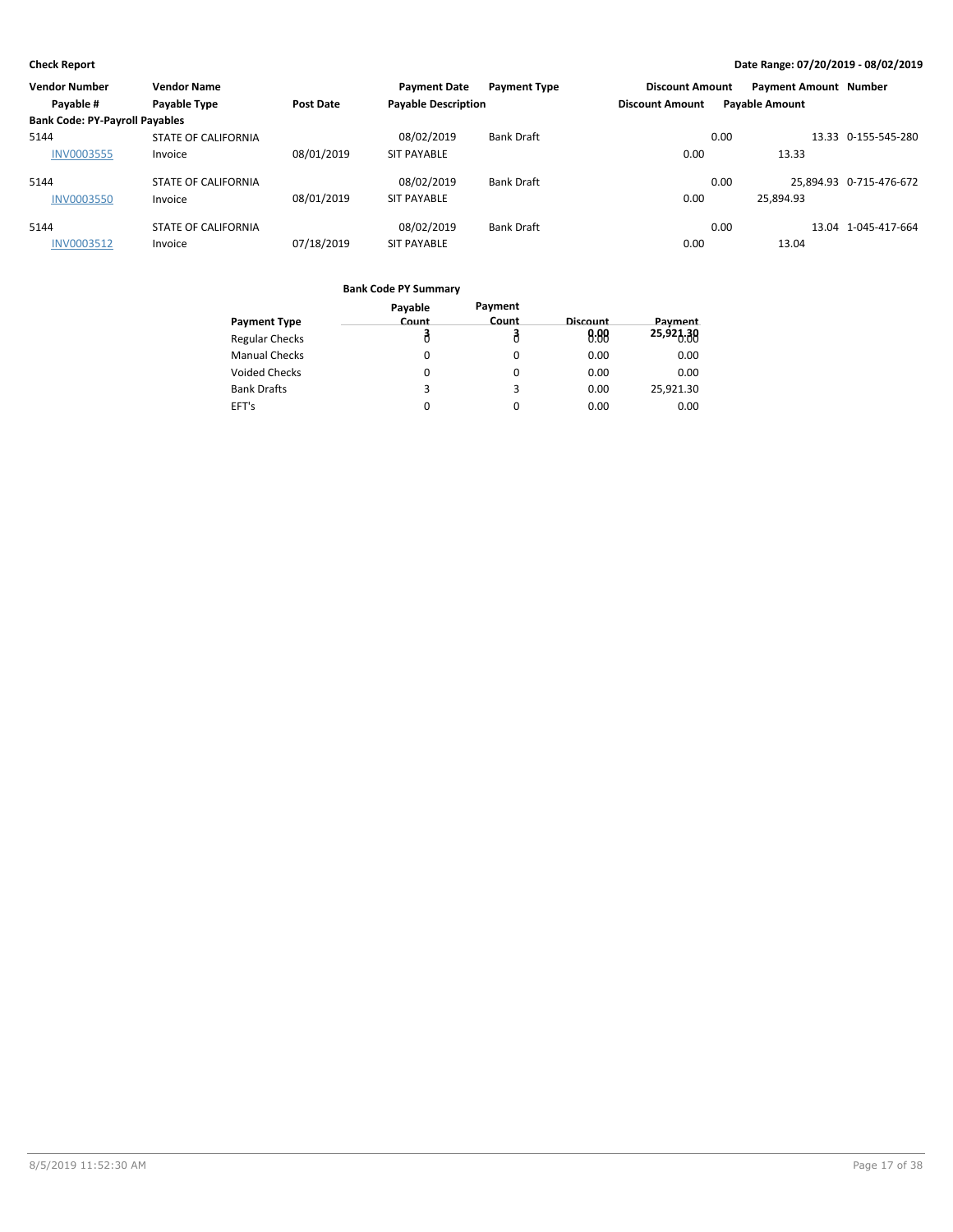| <b>Vendor Number</b>                  | <b>Vendor Name</b>            |                  | <b>Payment Date</b>        | <b>Payment Type</b>                      | <b>Discount Amount</b> | <b>Payment Amount Number</b> |  |
|---------------------------------------|-------------------------------|------------------|----------------------------|------------------------------------------|------------------------|------------------------------|--|
| Payable #                             | Payable Type                  | <b>Post Date</b> | <b>Payable Description</b> |                                          | <b>Discount Amount</b> | <b>Payable Amount</b>        |  |
| <b>Bank Code: AP-Regular Payables</b> |                               |                  |                            |                                          |                        |                              |  |
| 5163                                  | DON CHAPIN COMPANY, INC.      |                  | 08/02/2019                 | Regular                                  |                        | 35.919.50 99041<br>0.00      |  |
| 219073*02                             | Invoice                       | 08/02/2019       |                            | APPLICATION PAYMENT NO. 2 THROUGH 7/     | 0.00                   | 35.919.50                    |  |
| 5198                                  | <b>GOLDEN STATE PORTABLES</b> |                  | 08/02/2019                 | Regular                                  |                        | 1.215.80 99045<br>0.00       |  |
| 40375                                 | Invoice                       | 06/30/2019       |                            | JUNE 2019 - MO. SVC FOR OFC TRAILERS 440 | 0.00                   | 487.54                       |  |
| 40376                                 | Invoice                       | 06/30/2019       |                            | JUNE 2019 - MONTHLY SVC AT 610 OLYMPIA   | 0.00                   | 120.36                       |  |
| 40551                                 | Invoice                       | 08/02/2019       |                            | JULY 2019 - MO. SVC FOR OFC TRAILERS 440 | 0.00                   | 487.54                       |  |
| 40552                                 | Invoice                       | 08/02/2019       |                            | JULY 2019 - MONTHLY SVC FOR 610 OLYMPI   | 0.00                   | 120.36                       |  |

|                       | Payable | Payment |          |            |
|-----------------------|---------|---------|----------|------------|
| <b>Payment Type</b>   | Count   | Count   | Discolon | 37a1/35e30 |
| <b>Regular Checks</b> | 5       |         | 0.00     | 37,135.30  |
| <b>Manual Checks</b>  | 0       | 0       | 0.00     | 0.00       |
| Voided Checks         | 0       | 0       | 0.00     | 0.00       |
| <b>Bank Drafts</b>    | 0       | 0       | 0.00     | 0.00       |
| EFT's                 | 0       | 0       | 0.00     | 0.00       |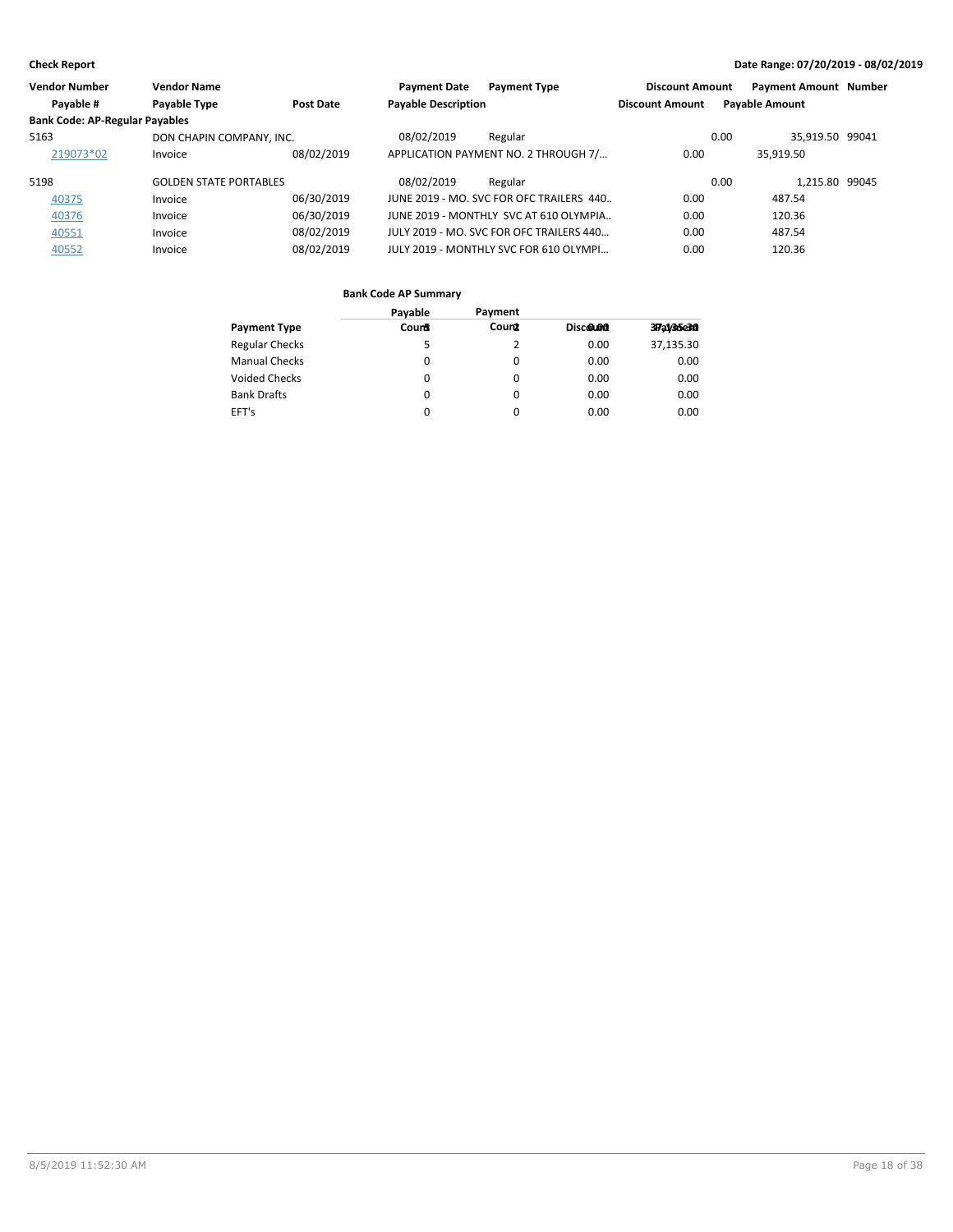| <b>Vendor Number</b>                  | <b>Vendor Name</b>        |                  | <b>Payment Date</b>        | <b>Payment Type</b> | <b>Discount Amount</b> |                       | Payment Amount Number |                         |
|---------------------------------------|---------------------------|------------------|----------------------------|---------------------|------------------------|-----------------------|-----------------------|-------------------------|
| Payable #                             | Payable Type              | <b>Post Date</b> | <b>Payable Description</b> |                     | <b>Discount Amount</b> | <b>Payable Amount</b> |                       |                         |
| <b>Bank Code: PY-Payroll Payables</b> |                           |                  |                            |                     |                        |                       |                       |                         |
| 5264                                  | RABOBANK, N.A.            |                  | 08/02/2019                 | <b>Bank Draft</b>   |                        | 0.00                  |                       | 35.58 2709614148411     |
| INV0003513                            | Invoice                   | 07/18/2019       | FIT PAYABLE                |                     | 0.00                   |                       | 35.58                 |                         |
| 5264                                  | RABOBANK, N.A.            |                  | 08/02/2019                 | <b>Bank Draft</b>   |                        | 0.00                  |                       | 9.30 2709614148411      |
| INV0003514                            | Invoice                   | 07/18/2019       | <b>MEDICARE PAYABLE</b>    |                     | 0.00                   |                       | 9.30                  |                         |
| 5264                                  | RABOBANK, N.A.            |                  | 08/02/2019                 | <b>Bank Draft</b>   |                        | 0.00                  |                       | 18,923.90 2709614842133 |
| <b>INV0003552</b>                     | Invoice                   | 08/01/2019       | <b>MEDICARE PAYABLE</b>    |                     | 0.00                   |                       | 18,923.90             |                         |
| 5264                                  | RABOBANK, N.A.            |                  | 08/02/2019                 | <b>Bank Draft</b>   |                        | 0.00                  |                       | 70,165.10 2709614842133 |
| <b>INV0003551</b>                     | Invoice                   | 08/01/2019       | FIT PAYABLE                |                     | 0.00                   |                       | 70,165.10             |                         |
| 5264                                  | RABOBANK, N.A.            |                  | 08/02/2019                 | <b>Bank Draft</b>   |                        | 0.00                  |                       | 154.40 2709614900017    |
| <b>INV0003556</b>                     | Invoice                   | 08/01/2019       | FIT PAYABLE                |                     | 0.00                   |                       | 154.40                |                         |
| 5264                                  | RABOBANK, N.A.            |                  | 08/02/2019                 | <b>Bank Draft</b>   |                        | 0.00                  |                       | 83.94 2709614900017     |
| <b>INV0003557</b>                     | Invoice                   | 08/01/2019       | <b>MEDICARE PAYABLE</b>    |                     | 0.00                   |                       | 83.94                 |                         |
| 5266                                  | INTL ASSOC OF FIREFIGHTER |                  | 07/23/2019                 | <b>Bank Draft</b>   |                        | 0.00                  |                       | 1,150.00 401056679      |
| <b>INV0003429</b>                     | Invoice                   | 07/05/2019       | <b>DUES</b>                |                     | 0.00                   |                       | 1,150.00              |                         |
| 5266                                  | INTL ASSOC OF FIREFIGHTER |                  | 07/23/2019                 | <b>Bank Draft</b>   |                        | 0.00                  |                       | 1,100.00 401056679      |
| <b>INV0003476</b>                     | Invoice                   | 07/18/2019       | <b>DUES</b>                |                     | 0.00                   |                       | 1,100.00              |                         |
| 5267                                  | <b>SEASIDE POLICE</b>     |                  | 07/23/2019                 | <b>Bank Draft</b>   |                        | 0.00                  |                       | 2,257.50 401056679      |
| <b>INV0003477</b>                     | Invoice                   | 07/18/2019       | <b>DUES</b>                |                     | 0.00                   |                       | 2,257.50              |                         |
| 5267                                  | <b>SEASIDE POLICE</b>     |                  | 07/23/2019                 | <b>Bank Draft</b>   |                        | 0.00                  |                       | 2,257.50 401056679      |
| <b>INV0003430</b>                     | Invoice                   | 07/05/2019       | <b>DUES</b>                |                     | 0.00                   |                       | 2,257.50              |                         |

| Count | Count    | 0.00<br><b>Discount</b> | 96,137.22<br>Payment |
|-------|----------|-------------------------|----------------------|
| 0     | 0        | 0.00                    | 0.00                 |
| 0     | $\Omega$ | 0.00                    | 0.00                 |
| 0     | 0        | 0.00                    | 0.00                 |
| 10    | 10       | 0.00                    | 96,137.22            |
| 0     | $\Omega$ | 0.00                    | 0.00                 |
|       | Payabla  | Payment                 |                      |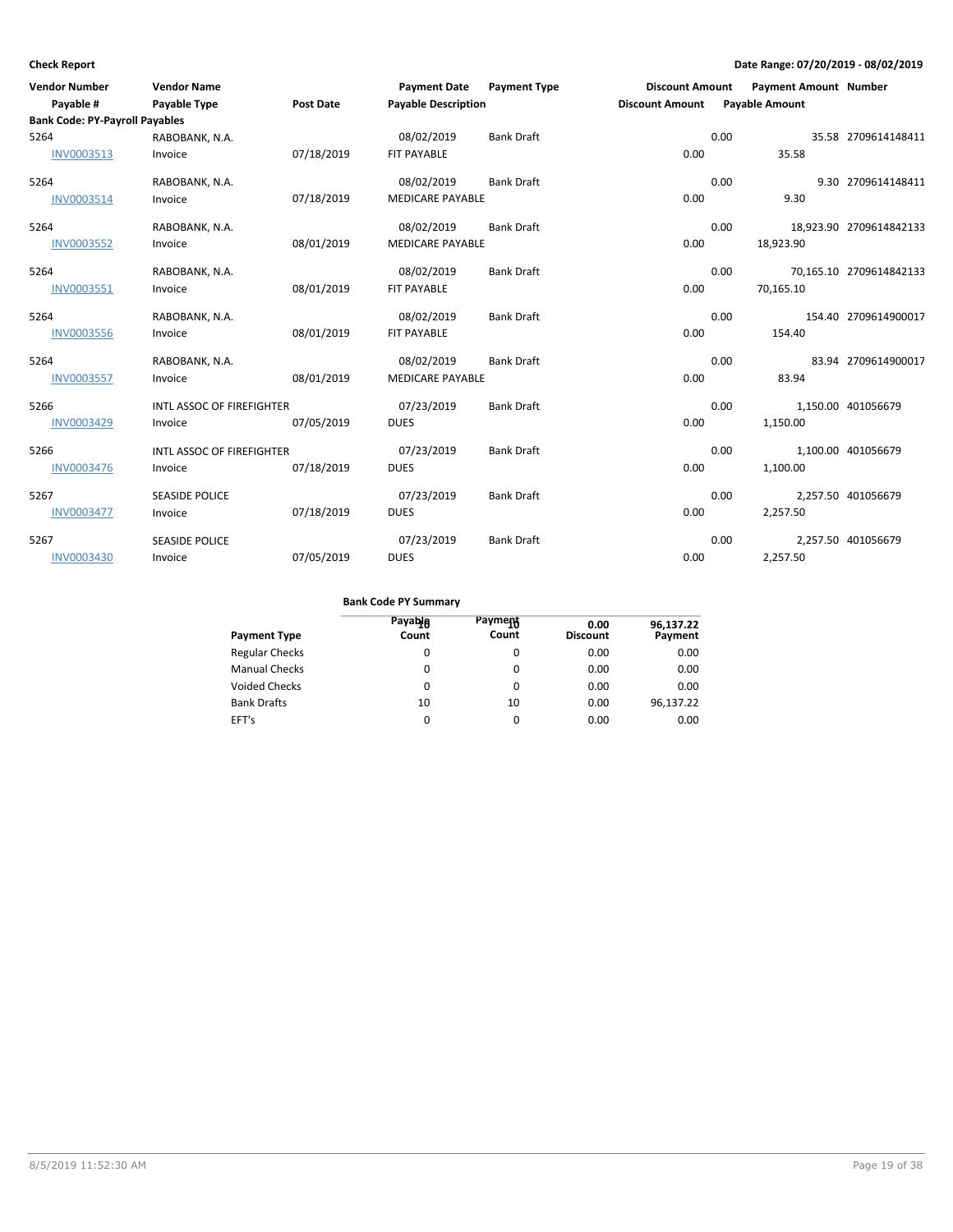| Vendor Number                         | <b>Vendor Name</b>             |                  | <b>Payment Date</b>        | <b>Payment Type</b>                 | <b>Discount Amount</b> | <b>Payment Amount Number</b> |  |
|---------------------------------------|--------------------------------|------------------|----------------------------|-------------------------------------|------------------------|------------------------------|--|
| Pavable #                             | Payable Type                   | <b>Post Date</b> | <b>Payable Description</b> |                                     | <b>Discount Amount</b> | <b>Pavable Amount</b>        |  |
| <b>Bank Code: AP-Regular Payables</b> |                                |                  |                            |                                     |                        |                              |  |
| 5319                                  | <b>MONTEREY COUNTY MAYORS'</b> |                  | 07/22/2019                 | Regular                             |                        | 0.00<br>1.400.00 98909       |  |
| 2019 220                              | Invoice                        | 06/30/2019       |                            | ANNUAL DUES FOR MTRY CO MAYORS ASSO | 0.00                   | 1.400.00                     |  |

|                       | <b>Bank Code AP Summary</b> |          |                 |          |
|-----------------------|-----------------------------|----------|-----------------|----------|
|                       | Payable                     | Payment  | 0.00            | 1,400.00 |
| <b>Payment Type</b>   | Count                       | Count    | <b>Discount</b> | Payment  |
| <b>Regular Checks</b> |                             |          | 0.00            | 1,400.00 |
| <b>Manual Checks</b>  | 0                           | $\Omega$ | 0.00            | 0.00     |
| <b>Voided Checks</b>  | 0                           | $\Omega$ | 0.00            | 0.00     |
| <b>Bank Drafts</b>    | 0                           | $\Omega$ | 0.00            | 0.00     |
| EFT's                 | 0                           | $\Omega$ | 0.00            | 0.00     |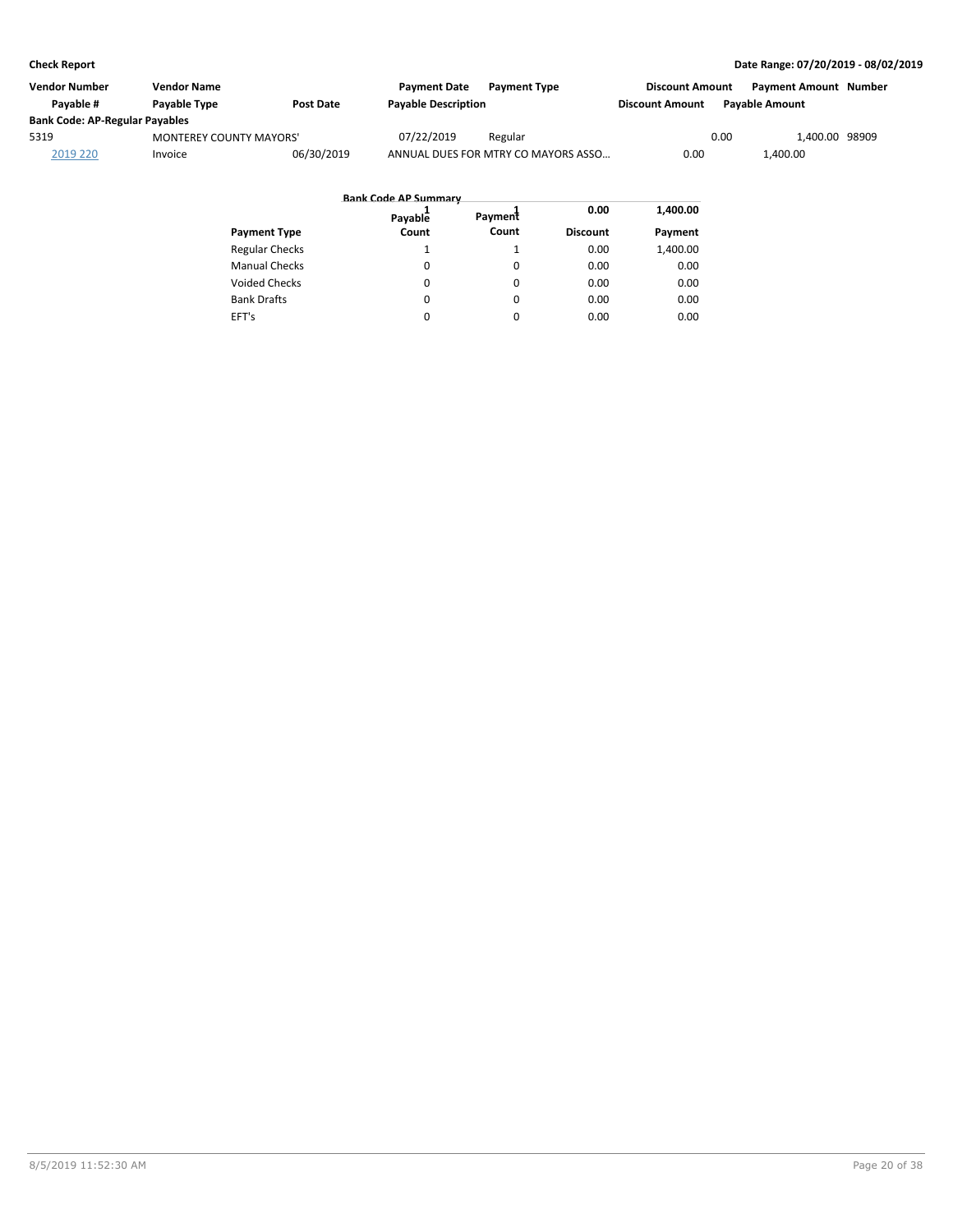| <b>Vendor Number</b>                  | <b>Vendor Name</b> |                  | <b>Payment Date</b>          | <b>Payment Type</b> |      | <b>Discount Amount</b> |      | Payment Amount Number |                        |
|---------------------------------------|--------------------|------------------|------------------------------|---------------------|------|------------------------|------|-----------------------|------------------------|
| Payable #                             | Payable Type       | <b>Post Date</b> | <b>Payable Description</b>   |                     |      | <b>Discount Amount</b> |      | <b>Pavable Amount</b> |                        |
| <b>Bank Code: PY-Payroll Payables</b> |                    |                  |                              |                     |      |                        |      |                       |                        |
| 5476                                  | <b>GUARDIAN</b>    |                  | 08/02/2019                   | <b>Bank Draft</b>   |      |                        | 0.00 |                       | 2.983.95 1564678002002 |
| INV0003553                            | Invoice            | 08/01/2019       | AUGUST 2019 ADMIN FEES       |                     |      | 0.00                   |      | 2,983.95              |                        |
|                                       |                    |                  | <b>Bank Code PY Sulmmary</b> |                     | 0.00 | 2.983.95               |      |                       |                        |

|                       | Payable | Payment  |                 |          |
|-----------------------|---------|----------|-----------------|----------|
| <b>Payment Type</b>   | Count   | Count    | <b>Discount</b> | Payment  |
| <b>Regular Checks</b> | 0       | 0        | 0.00            | 0.00     |
| <b>Manual Checks</b>  | 0       | 0        | 0.00            | 0.00     |
| Voided Checks         | 0       | $\Omega$ | 0.00            | 0.00     |
| <b>Bank Drafts</b>    | 1       | 1        | 0.00            | 2,983.95 |
| EFT's                 | 0       | $\Omega$ | 0.00            | 0.00     |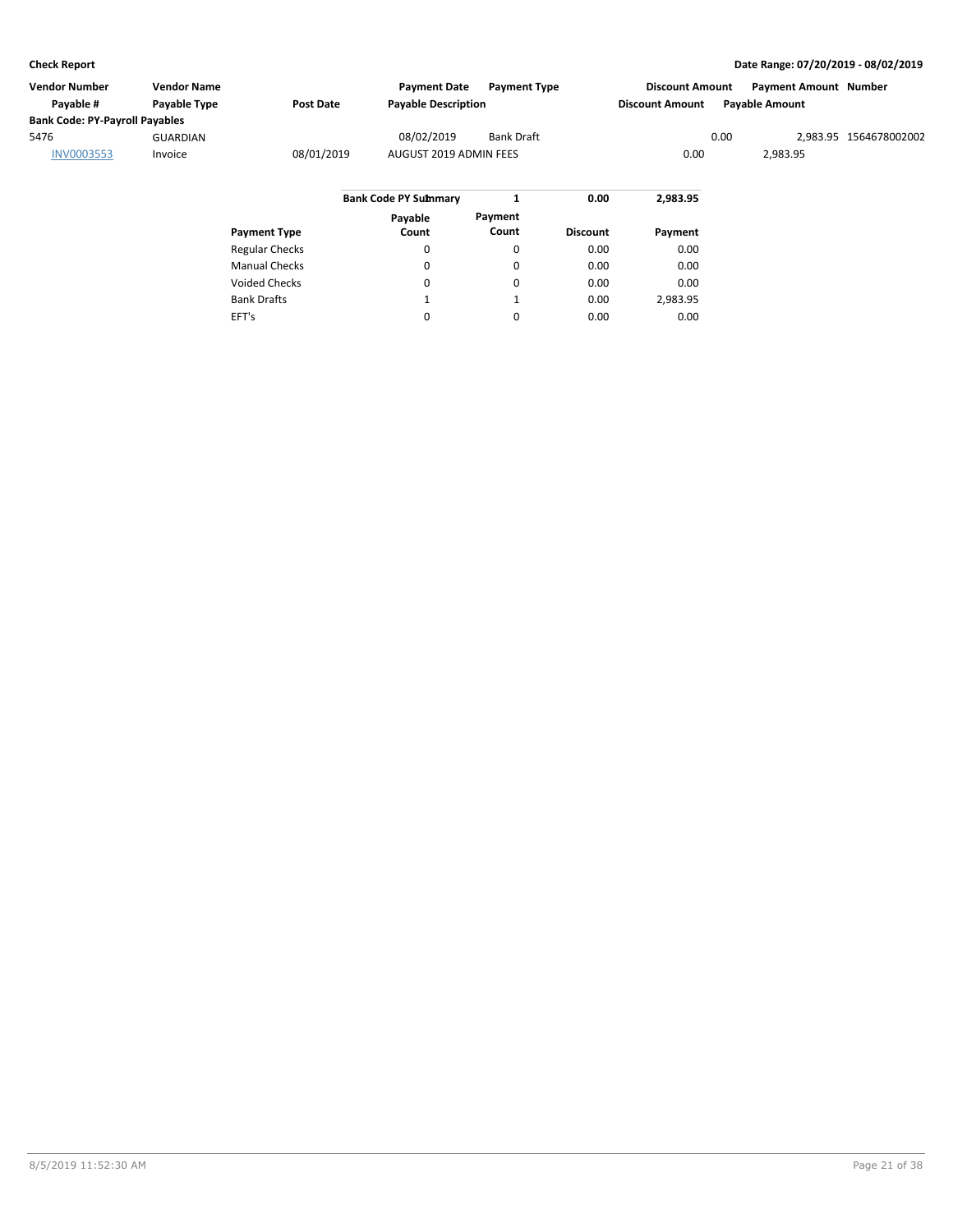| <b>Vendor Number</b>                  | <b>Vendor Name</b>                 |            | <b>Payment Date</b>                  | <b>Payment Type</b>                                 | <b>Discount Amount</b> |      | <b>Payment Amount Number</b> |             |
|---------------------------------------|------------------------------------|------------|--------------------------------------|-----------------------------------------------------|------------------------|------|------------------------------|-------------|
| Payable #                             | Payable Type                       | Post Date  | <b>Payable Description</b>           |                                                     | <b>Discount Amount</b> |      | <b>Payable Amount</b>        |             |
| <b>Bank Code: AP-Regular Payables</b> |                                    |            |                                      |                                                     |                        |      |                              |             |
| 5523                                  | ADVANCE WATER ENGINEERING, INC.    |            | 07/22/2019                           | Regular                                             |                        | 0.00 | 266.25 98853                 |             |
| 13724                                 | Invoice                            | 07/19/2019 |                                      | JULY 2019 - FT ORD MONTHLY CHEM TREA                | 0.00                   |      | 266.25                       |             |
| 5523                                  | ADVANCE WATER ENGINEERING, INC.    |            | 08/02/2019                           | Regular                                             |                        | 0.00 | 450.50 99027                 |             |
| 13331                                 | Invoice                            | 08/22/2019 |                                      | OLDEMEYER WATER CHEM TREATMENT SVC                  | 0.00                   |      | 225.25                       |             |
| 13336                                 | Invoice                            | 08/02/2019 |                                      | CITY HALL WATER CHEM TREATMENT SVC O                | 0.00                   |      | 225.25                       |             |
| 5543                                  | <b>MONTEREY BAY URGENT</b>         |            | 07/29/2019                           | Regular                                             |                        | 0.00 | 235.00 98994                 |             |
| 262786                                | Invoice                            | 06/30/2019 |                                      | PRE-EMPLOYMENT TESTING - PUBLIC WORKS               | 0.00                   |      | 80.00                        |             |
| 262907                                | Invoice                            | 06/30/2019 |                                      | PRE-EMPLYMENT TESTING - RECREATION                  | 0.00                   |      | 25.00                        |             |
| 263011                                | Invoice                            | 06/30/2019 |                                      | PRE-EMPLOYMENT TESTING - RECREATION                 | 0.00                   |      | 25.00                        |             |
| 263021                                | Invoice                            | 06/30/2019 |                                      | PRE-EMPLOYMENT TESTING - RECREATION                 | 0.00                   |      | 25.00                        |             |
| 263107                                | Invoice                            | 06/30/2019 |                                      | PRE-EMPLOYMENT TESTING - PUBLIC WORKS               | 0.00                   |      | 80.00                        |             |
| 5543                                  | <b>MONTEREY BAY URGENT</b>         |            | 08/02/2019                           | Regular                                             |                        | 0.00 | 150.00 99051                 |             |
| 263466                                | Invoice                            | 08/02/2019 | RECREATION DEPT EXAM                 |                                                     | 0.00                   |      | 100.00                       |             |
| 263552                                | Invoice                            | 08/02/2019 | RECREATION DEPT EXAM                 |                                                     | 0.00                   |      | 25.00                        |             |
| 263884                                | Invoice                            | 08/02/2019 | RECREATION DEPT EXAM                 |                                                     | 0.00                   |      | 25.00                        |             |
| 5753                                  | <b>HEIHACHIRO TAKARABE</b>         |            | 08/02/2019                           | Regular                                             |                        | 0.00 | 349.72 99048                 |             |
| <b>JULY 2019</b>                      | Invoice                            | 08/02/2019 | JULY 2019 - INSTRUCTOR PAY (TAI CHI) |                                                     | 0.00                   |      | 349.72                       |             |
| 5776                                  | ALENA WAGREICH                     |            | 08/02/2019                           | Regular                                             |                        | 0.00 | 268.80 99028                 |             |
| <b>JULY 2019</b>                      | Invoice                            | 08/02/2019 |                                      | JULY 2019 - INSTRUCTOR PAY (CHILDREN'S              | 0.00                   |      | 268.80                       |             |
| 5854                                  |                                    |            | 08/02/2019                           |                                                     |                        | 0.00 | 279.00 99040                 |             |
| <u> 12791</u>                         | DELLA MORA HEATING,<br>Invoice     | 06/30/2019 |                                      | Regular<br>FABRICATE RAIN CAP (S/S PAN 70 1/2 x 33) | 0.00                   |      | 279.00                       |             |
|                                       |                                    |            |                                      |                                                     |                        |      |                              |             |
| 5873                                  | UNITED SITE SERVICES, INC.         |            | 07/22/2019                           | Regular                                             |                        | 0.00 | 589.11 98941                 |             |
| 114-8735107                           | Invoice                            | 06/30/2019 | LAGUNA GRANDE PARK RENTALS           |                                                     | 0.00                   |      | 589.11                       |             |
| 5873                                  | UNITED SITE SERVICES, INC.         |            | 07/29/2019                           | Regular                                             |                        | 0.00 | 223.40 99024                 |             |
| 114-8791190                           | Invoice                            | 06/30/2019 |                                      | FY18/19 PORTION - WEEKLY SVC 610 OLYMP              | 0.00                   |      | 127.66                       |             |
| 114-8791190.                          | Invoice                            | 07/26/2019 |                                      | FY19/20 PORTION - WEEKLY SVC 610 OLYMP              | 0.00                   |      | 95.74                        |             |
| 5921                                  | MONTEREY COUNTY AUDITOR-CONTROLLER |            | 08/02/2019                           | Regular                                             |                        | 0.00 | 104,011.00 99053             |             |
| RECEIPT #000012 Invoice               |                                    | 06/30/2019 |                                      | PER REVISED MASTER TAXING ENTITY AGRE               | 0.00                   |      | 104,011.00                   |             |
| 5969                                  | <b>FASTENAL COMPANY</b>            |            | 07/22/2019                           | Regular                                             |                        | 0.00 |                              | 58.72 98884 |
| <b>CASEA94201</b>                     | Invoice                            | 07/19/2019 | MISC SUPPLIES FOR PARKS DEPT         |                                                     | 0.00                   |      | 58.72                        |             |
| 5969                                  | FASTENAL COMPANY                   |            | 07/29/2019                           | Regular                                             |                        | 0.00 | 143.47 98968                 |             |
| <b>CASEA93058</b>                     | Invoice                            | 06/30/2019 | MISC SIGNS SUPPLIES                  |                                                     | 0.00                   |      | 108.75                       |             |
| <b>CASEA93196</b>                     | Invoice                            | 06/30/2019 | (10) 7/8 SAE F/W Z                   |                                                     | 0.00                   |      | 2.94                         |             |
| <b>CASEA94311</b>                     | Invoice                            | 07/26/2019 | (12) XXL BLK/BLK CRNKL GLOVES(PRS)   |                                                     | 0.00                   |      | 31.78                        |             |
| 5969                                  | <b>FASTENAL COMPANY</b>            |            | 08/02/2019                           | Regular                                             |                        | 0.00 | 177.86 99043                 |             |
| <b>CASEA94465</b>                     | Invoice                            | 08/02/2019 | (1) 5/8x1/2" 135S&D DR               |                                                     | 0.00                   |      | 30.10                        |             |
| <b>CASEA94482</b>                     | Invoice                            | 08/02/2019 | MISC SUPPLIES FOR MECHANIC SHOP      |                                                     | 0.00                   |      | 43.93                        |             |
| CASEA94494                            | Invoice                            | 08/02/2019 | (2) 25" WET FLOOR SAFETY SIGNS       |                                                     | 0.00                   |      | 41.19                        |             |
| <b>CASEA94533</b>                     | Invoice                            | 08/02/2019 | MISC POMA DEPT SUPPLIES              |                                                     | 0.00                   |      | 41.89                        |             |
| <b>CASEA94557</b>                     | Invoice                            | 08/02/2019 | (1) HARD HAT                         |                                                     | 0.00                   |      | 20.75                        |             |
|                                       |                                    |            |                                      |                                                     |                        |      |                              |             |
| 6027                                  | RICHARDS, WATSON & GERSHON         |            | 07/22/2019                           | Regular                                             |                        | 0.00 | 10,199.25 98920              |             |
| 222528                                | Invoice                            | 06/30/2019 | MAY 2019 - SEASIDE RESORT PROJ SVCS  |                                                     | 0.00                   |      | 10,199.25                    |             |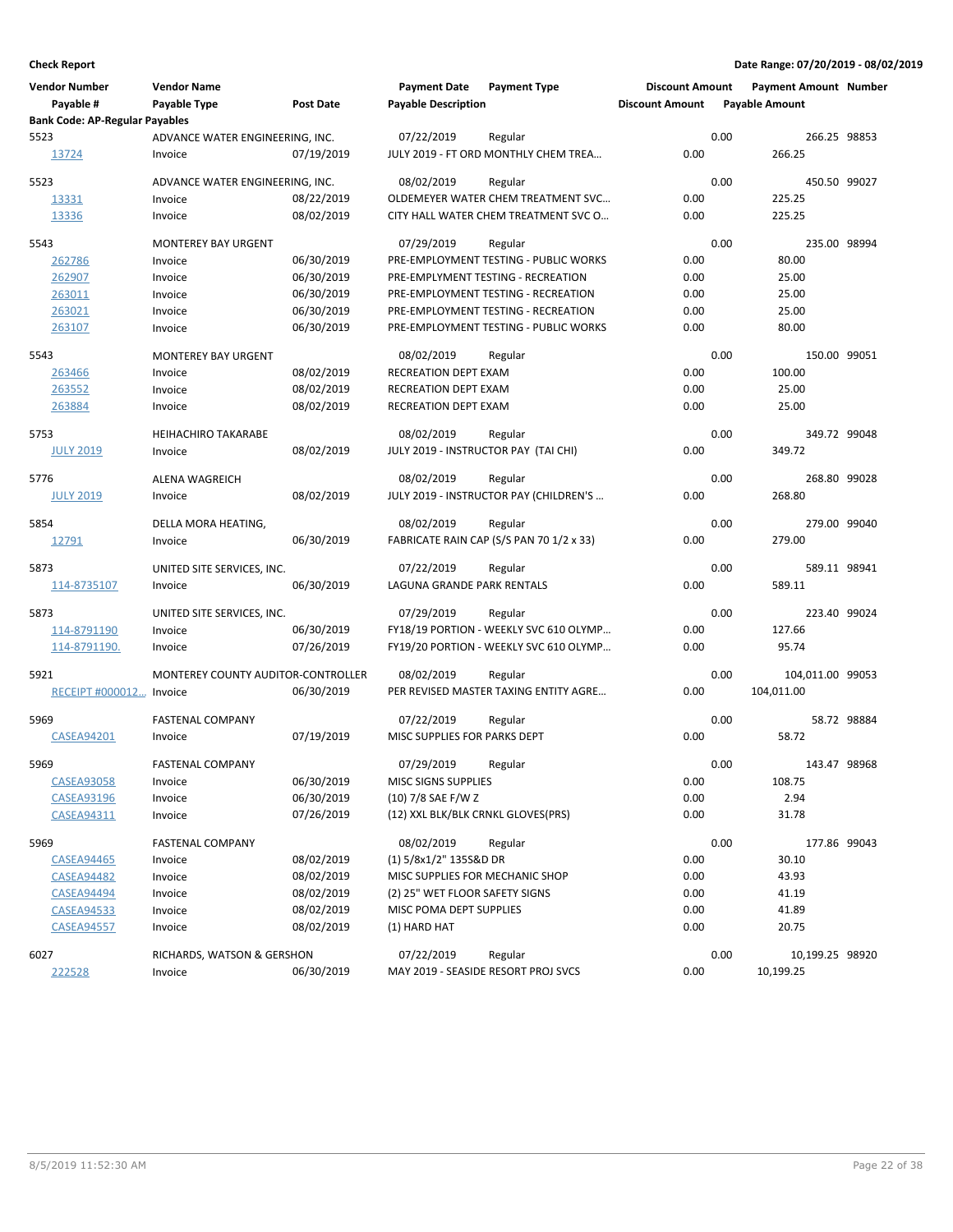| Vendor Number | <b>Vendor Name</b>               |            | <b>Payment Date</b>        | <b>Payment Type</b>                  | <b>Discount Amount</b> |      | <b>Payment Amount Number</b> |  |
|---------------|----------------------------------|------------|----------------------------|--------------------------------------|------------------------|------|------------------------------|--|
| Pavable #     | Payable Type                     | Post Date  | <b>Payable Description</b> |                                      | <b>Discount Amount</b> |      | <b>Pavable Amount</b>        |  |
| 6088          | MONTEREY FIRE EXTINGUISHER, INC. |            | 07/22/2019                 | Regular                              |                        | 0.00 | 1.698.51 98911               |  |
| 73737         | Invoice                          | 06/30/2019 |                            | SERVICE FOR MAINTENANCE SHOP & VEHIC | 0.00                   |      | l,093.21                     |  |
| 73775         | Invoice                          | 06/30/2019 | SERVICE AT FIRE DEPT.      |                                      | 0.00                   |      | 80.00                        |  |
| 73789         | Invoice                          | 07/19/2019 |                            | SERVICE AT POLICE DEPT & MAINTENANCE | 0.00                   |      | 525.30                       |  |
|               |                                  |            |                            |                                      |                        |      |                              |  |

|                       | 31<br><b>Bank Code AP Summary</b> | 15               | 0.00            | 119,100.59 |
|-----------------------|-----------------------------------|------------------|-----------------|------------|
| <b>Payment Type</b>   | Payable<br>Count                  | Payment<br>Count | <b>Discount</b> | Payment    |
| <b>Regular Checks</b> | 31                                | 15               | 0.00            | 119,100.59 |
| <b>Manual Checks</b>  | $\Omega$                          | 0                | 0.00            | 0.00       |
| <b>Voided Checks</b>  | $\Omega$                          | 0                | 0.00            | 0.00       |
| <b>Bank Drafts</b>    | $\Omega$                          | 0                | 0.00            | 0.00       |
| EFT's                 | $\Omega$                          | $\Omega$         | 0.00            | 0.00       |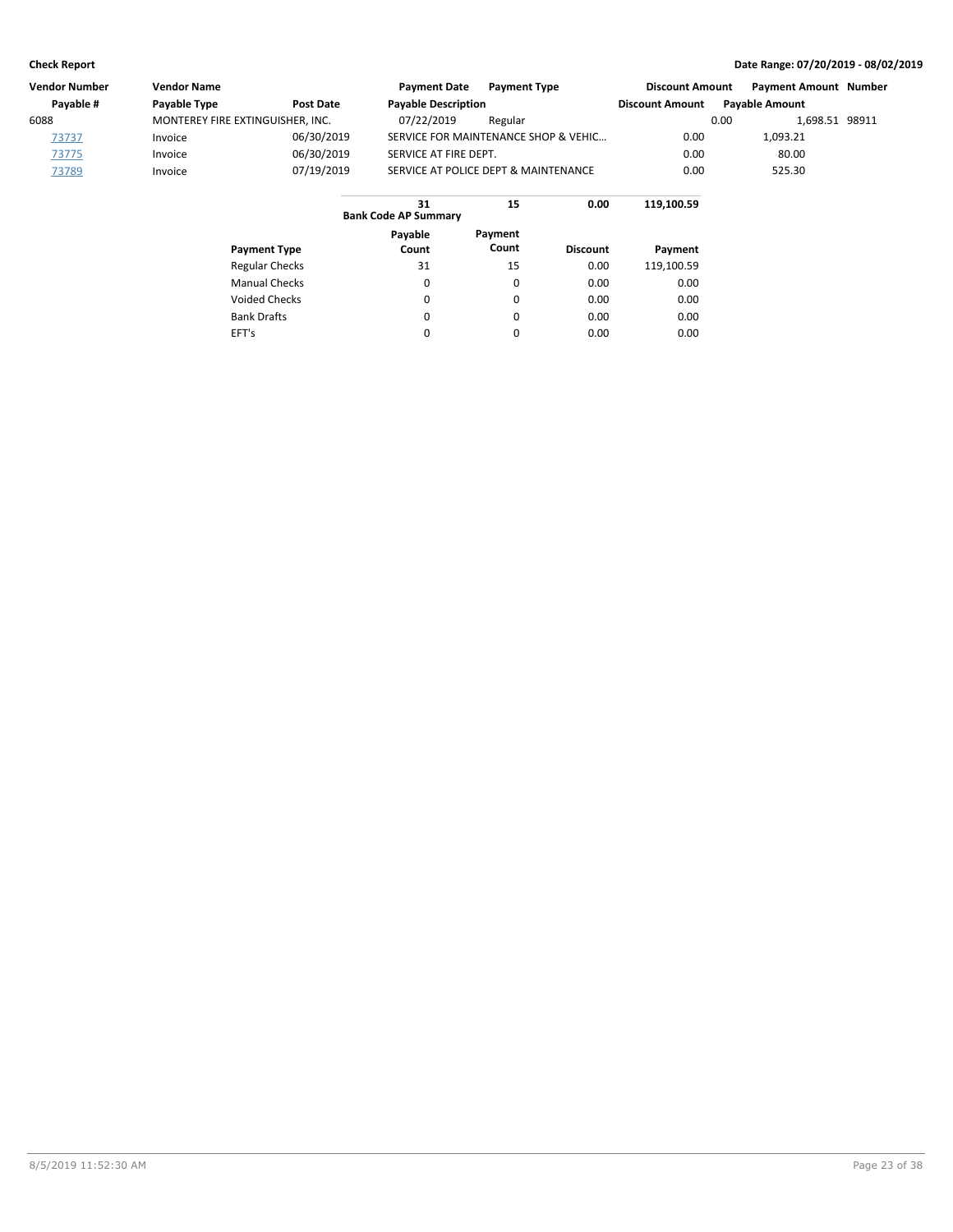| <b>Vendor Number</b>                  | <b>Vendor Name</b>                  |            | <b>Payment Date</b>                           | <b>Payment Type</b>                     | <b>Discount Amount</b> |      | <b>Payment Amount Number</b> |                    |
|---------------------------------------|-------------------------------------|------------|-----------------------------------------------|-----------------------------------------|------------------------|------|------------------------------|--------------------|
| Payable #                             | Payable Type                        | Post Date  | <b>Payable Description</b>                    |                                         | <b>Discount Amount</b> |      | <b>Payable Amount</b>        |                    |
| <b>Bank Code: PY-Payroll Payables</b> |                                     |            |                                               |                                         |                        |      |                              |                    |
| 6105                                  | VISION SERVICE PLAN-(CA)            |            | 07/31/2019                                    | <b>Bank Draft</b>                       |                        | 0.00 |                              | 18.28 0063008549   |
| DM0000263                             | Debit Memo                          | 06/30/2019 | MAY ADJ: GUEVARA & WIZARD                     |                                         | 0.00                   |      | 18.28                        |                    |
| 6105                                  | VISION SERVICE PLAN-(CA)            |            | 07/31/2019                                    | Bank Draft                              |                        | 0.00 |                              | 950.42 0063008549  |
| <b>INV0003170</b>                     | Invoice                             | 04/11/2019 | VISION - E+1                                  |                                         | 0.00                   |      | 950.42                       |                    |
|                                       |                                     |            |                                               |                                         |                        |      |                              |                    |
| 6105<br>INV0003230                    | VISION SERVICE PLAN-(CA)<br>Invoice | 04/25/2019 | 07/31/2019<br>VISION - E+1                    | Bank Draft                              | 0.00                   | 0.00 | 952.80                       | 952.80 0063008549  |
|                                       |                                     |            |                                               |                                         |                        |      |                              |                    |
| 6105                                  | VISION SERVICE PLAN-(CA)            |            | 07/31/2019                                    | Bank Draft                              |                        | 0.00 |                              | 326.66 0063008549  |
| DM0000260                             | Debit Memo                          | 06/30/2019 | RETIREES MAY 2019                             |                                         | 0.00                   |      | 326.66                       |                    |
| 6105                                  | VISION SERVICE PLAN-(CA)            |            | 07/31/2019                                    | Bank Draft                              |                        | 0.00 |                              | -653.32 0063008549 |
| CM0000246                             | Credit Memo                         | 05/17/2019 | <b>CORRECTION: RETIREES MARCH &amp; APRIL</b> |                                         | 0.00                   |      | $-653.32$                    |                    |
|                                       |                                     |            |                                               |                                         |                        |      |                              |                    |
| 6105                                  | VISION SERVICE PLAN-(CA)            |            | 07/31/2019                                    | <b>Bank Draft</b>                       |                        | 0.00 |                              | 653.32 0063008549  |
| DM0000261                             | Debit Memo                          | 05/17/2019 | <b>CORRECTION: RETIREES MARCH &amp; APRIL</b> |                                         | 0.00                   |      | 653.32                       |                    |
| 6105                                  | VISION SERVICE PLAN-(CA)            |            | 07/31/2019                                    | Bank Draft                              |                        | 0.00 |                              | 0.36 0063008549    |
| DM0000262                             | Debit Memo                          | 06/30/2019 | SINGLE PLAN TRUE-UP ADJ                       |                                         | 0.00                   |      | 0.36                         |                    |
|                                       |                                     |            |                                               |                                         |                        |      |                              |                    |
| 6105                                  | VISION SERVICE PLAN-(CA)            |            | 07/31/2019                                    | Bank Draft                              |                        | 0.00 |                              | 3.57 0063008549    |
| DM0000267                             | Debit Memo                          | 06/30/2019 |                                               | T/B ADJ WHEN VSP CORRECTS A. VICK RETRO | 0.00                   |      | 3.57                         |                    |
| 6105                                  | VISION SERVICE PLAN-(CA)            |            | 07/31/2019                                    | Bank Draft                              |                        | 0.00 |                              | 955.58 9545207032  |
| INV0003271                            | Invoice                             | 05/09/2019 | VISION - E+1                                  |                                         | 0.00                   |      | 955.58                       |                    |
| 6105                                  | VISION SERVICE PLAN-(CA)            |            | 07/31/2019                                    | Bank Draft                              |                        | 0.00 |                              | 7.95 9545207032    |
| DM0000266                             | Debit Memo                          | 06/30/2019 | JUNE ADJ: WIZARD                              |                                         | 0.00                   |      | 7.95                         |                    |
|                                       |                                     |            |                                               |                                         |                        |      |                              |                    |
| 6105                                  | VISION SERVICE PLAN-(CA)            |            | 07/31/2019                                    | <b>Bank Draft</b>                       |                        | 0.00 |                              | 947.63 9545207032  |
| INV0003319                            | Invoice                             | 05/23/2019 | VISION - E+1                                  |                                         | 0.00                   |      | 947.63                       |                    |
| 6105                                  | VISION SERVICE PLAN-(CA)            |            | 07/31/2019                                    | Bank Draft                              |                        | 0.00 |                              | 326.66 9545207032  |
| DM0000264                             | Debit Memo                          | 06/30/2019 | RETIREES JUNE 2019                            |                                         | 0.00                   |      | 326.66                       |                    |
|                                       |                                     |            |                                               |                                         |                        |      |                              |                    |
| 6105                                  | VISION SERVICE PLAN-(CA)            |            | 07/31/2019                                    | Bank Draft                              |                        | 0.00 |                              | 0.37 9545207032    |
| DM0000265                             | Debit Memo                          | 06/30/2019 | SINGLE PLAN TRUE-UP ADJ                       |                                         | 0.00                   |      | 0.37                         |                    |
| 6105                                  | VISION SERVICE PLAN-(CA)            |            | 07/31/2019                                    | Bank Draft                              |                        | 0.00 |                              | 0.40 9546112134    |
| DM0000269                             | Debit Memo                          | 07/31/2019 | SINGLE PLAN TRUE-UP                           |                                         | 0.00                   |      | 0.40                         |                    |
| 6105                                  | VISION SERVICE PLAN-(CA)            |            | 07/31/2019                                    | Bank Draft                              |                        | 0.00 |                              | -11.52 9546112134  |
| CM0000212                             | Credit Memo                         | 07/01/2019 | VISION - E+1                                  |                                         | 0.00                   |      | $-11.52$                     |                    |
|                                       |                                     |            |                                               |                                         |                        |      |                              |                    |
| 6105                                  | VISION SERVICE PLAN-(CA)            |            | 07/31/2019                                    | <b>Bank Draft</b>                       |                        | 0.00 |                              | 972.05 9546112134  |
| <b>INV0003408</b>                     | Invoice                             | 07/01/2019 | VISION - E+1                                  |                                         | 0.00                   |      | 972.05                       |                    |
| 6105                                  | VISION SERVICE PLAN-(CA)            |            | 07/31/2019                                    | <b>Bank Draft</b>                       |                        | 0.00 |                              | 981.39 9546112134  |
| INV0003365                            | Invoice                             | 07/01/2019 | VISION - E+1                                  |                                         | 0.00                   |      | 981.39                       |                    |
|                                       |                                     |            |                                               |                                         |                        |      |                              |                    |
| 6105                                  | VISION SERVICE PLAN-(CA)            |            | 07/31/2019                                    | <b>Bank Draft</b>                       |                        | 0.00 |                              | -18.46 9546112134  |
| CM0000248                             | Credit Memo                         | 07/31/2019 |                                               | JULY ADJ: SEE SPREADSHEET FOR DETAILS   | 0.00                   |      | $-18.46$                     |                    |
| 6105                                  | VISION SERVICE PLAN-(CA)            |            | 07/31/2019                                    | <b>Bank Draft</b>                       |                        | 0.00 |                              | 338.18 9546112134  |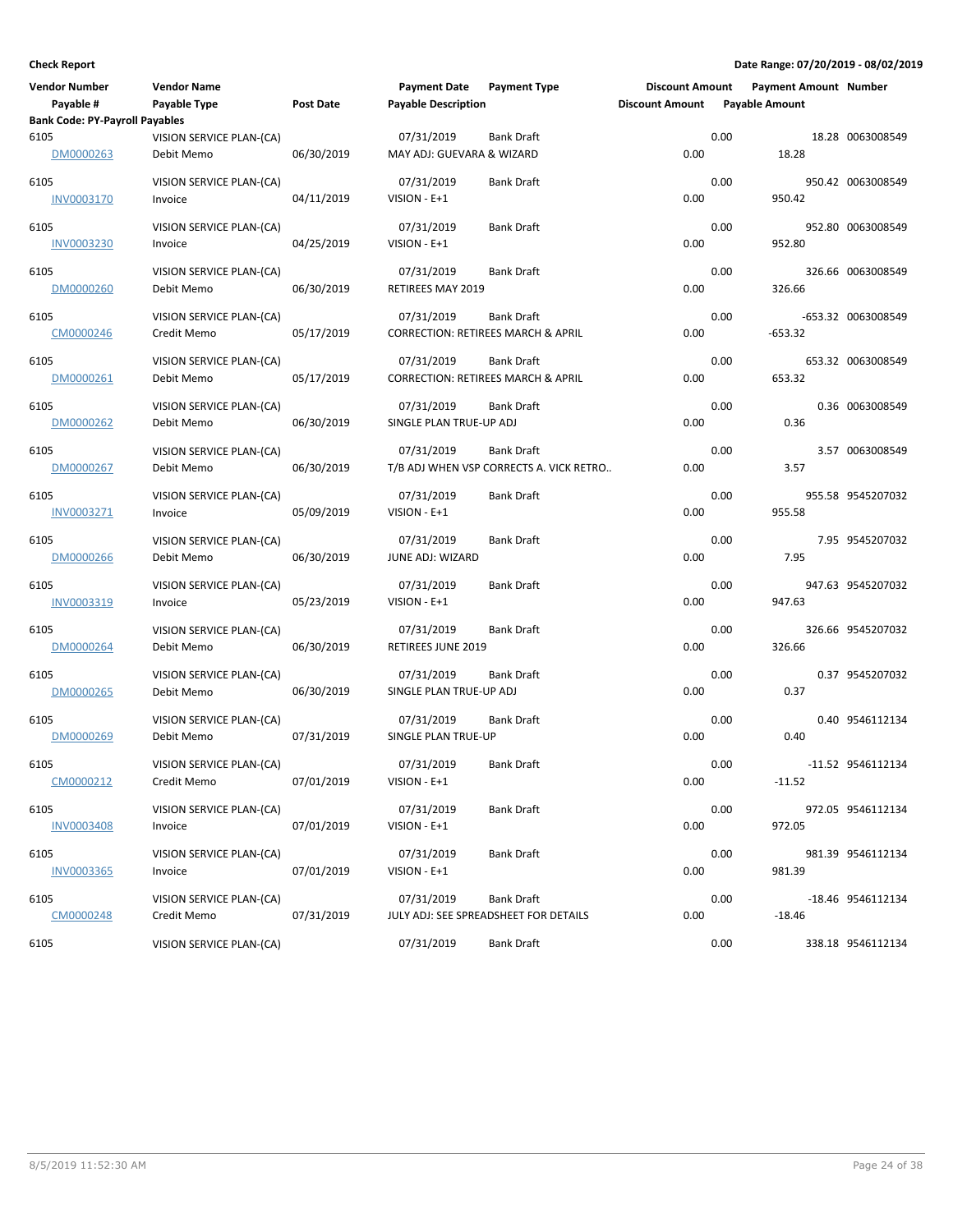| <b>Vendor Name</b><br>Vendor Number<br>Payable #<br>Payable Type<br>DM0000268<br>Debit Memo |       | Post Date<br>07/31/2019 | <b>Payment Date</b><br><b>Payable Description</b><br>RETIREES JULY 2019 | <b>Payment Type</b> |                 | <b>Discount Amount</b><br><b>Discount Amount</b><br>0.00 | <b>Payment Amount Number</b><br><b>Payable Amount</b><br>338.18 |
|---------------------------------------------------------------------------------------------|-------|-------------------------|-------------------------------------------------------------------------|---------------------|-----------------|----------------------------------------------------------|-----------------------------------------------------------------|
|                                                                                             |       |                         | 19                                                                      | 19                  | 0.00            | 6,752.32                                                 |                                                                 |
|                                                                                             |       |                         | <b>Bank Code PY Summary</b>                                             |                     |                 |                                                          |                                                                 |
|                                                                                             |       |                         | Payable                                                                 | Payment             |                 |                                                          |                                                                 |
|                                                                                             |       | <b>Payment Type</b>     | Count                                                                   | Count               | <b>Discount</b> | Payment                                                  |                                                                 |
|                                                                                             |       | <b>Regular Checks</b>   | 0                                                                       | 0                   | 0.00            | 0.00                                                     |                                                                 |
|                                                                                             |       | <b>Manual Checks</b>    | 0                                                                       | $\mathbf 0$         | 0.00            | 0.00                                                     |                                                                 |
|                                                                                             |       | <b>Voided Checks</b>    | 0                                                                       | $\mathbf 0$         | 0.00            | 0.00                                                     |                                                                 |
|                                                                                             |       | <b>Bank Drafts</b>      | 19                                                                      | 19                  | 0.00            | 6,752.32                                                 |                                                                 |
|                                                                                             | EFT's |                         | 0                                                                       | 0                   | 0.00            | 0.00                                                     |                                                                 |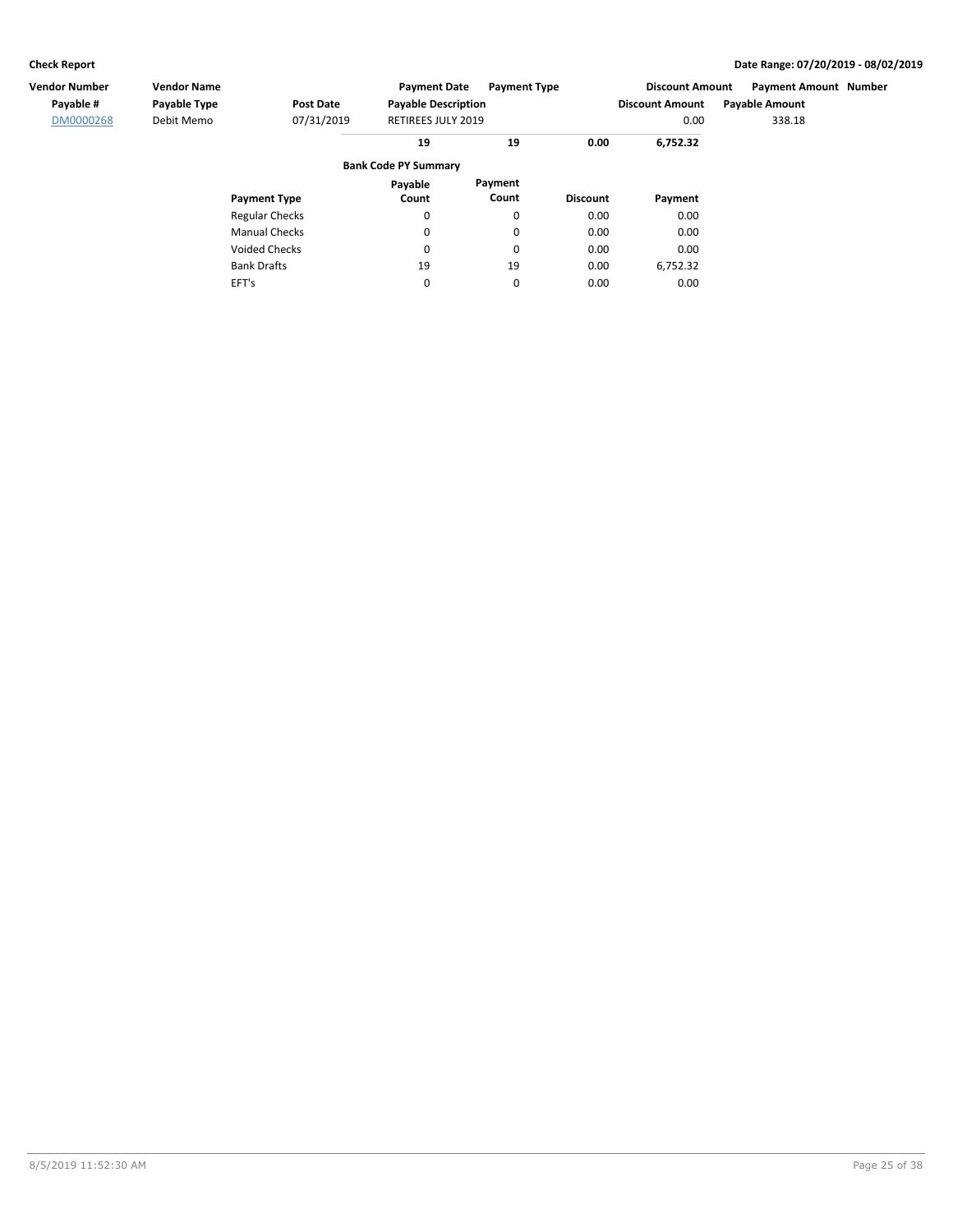| <b>Vendor Number</b>                  | <b>Vendor Name</b>              |            | <b>Payment Date</b>             | <b>Payment Type</b>                                                         | <b>Discount Amount</b> |      | <b>Payment Amount Number</b> |             |
|---------------------------------------|---------------------------------|------------|---------------------------------|-----------------------------------------------------------------------------|------------------------|------|------------------------------|-------------|
| Payable #                             | Payable Type                    | Post Date  | <b>Payable Description</b>      |                                                                             | <b>Discount Amount</b> |      | <b>Payable Amount</b>        |             |
| <b>Bank Code: AP-Regular Payables</b> |                                 |            |                                 |                                                                             |                        |      |                              |             |
| 6114                                  | R.D. OFFUTT COMPANY             |            | 08/02/2019                      | Regular                                                                     |                        | 0.00 | 960.72 99062                 |             |
| P11600                                | Invoice                         | 08/02/2019 |                                 | (1) SEAT SUSPENSION / ORDER #220792                                         | 0.00                   |      | 960.72                       |             |
| 6162                                  | PLAYCORE WISCONSIN INC          |            | 07/29/2019                      | Regular                                                                     |                        | 0.00 | 679.04 98983                 |             |
| SI213444                              | Invoice                         | 06/30/2019 | (140) MURIATIC ACID - MINI BULK |                                                                             | 0.00                   |      | 679.04                       |             |
| 6193                                  | PURCHASE POWER                  |            | 07/29/2019                      | Regular                                                                     |                        | 0.00 | 3,110.37 99006               |             |
| <b>JUNE '19 REFILLS</b>               | Invoice                         | 06/30/2019 |                                 | ACCT #8000-9000-1135-1503; JUN METER R                                      | 0.00                   |      | 3,110.37                     |             |
| 6197                                  | U.S. BANK EQUIPMENT FINANCE     |            | 07/22/2019                      | Regular                                                                     |                        | 0.00 | 410.82 98940                 |             |
| 387736564                             | Invoice                         | 06/30/2019 |                                 | JUNE 2019 - 656 BROADWAY AVE COPIER                                         | 0.00                   |      | 197.31                       |             |
| 389953571                             | Invoice                         | 07/19/2019 |                                 | JULY 2019 - 656 BROADWAY AVE COPIER                                         | 0.00                   |      | 213.51                       |             |
|                                       |                                 |            |                                 |                                                                             |                        |      |                              |             |
| 6197                                  | U.S. BANK EQUIPMENT FINANCE     |            | 07/29/2019                      | Regular                                                                     |                        | 0.00 | 311.75 99022                 |             |
| 390198828                             | Invoice                         | 07/26/2019 | 986 HILBY AVE - KONICA COPIER   |                                                                             | 0.00                   |      | 311.75                       |             |
| 6197                                  | U.S. BANK EQUIPMENT FINANCE     |            | 08/02/2019                      | Regular                                                                     |                        | 0.00 | 669.83 99074                 |             |
| 390455764                             | Invoice                         | 08/02/2019 |                                 | P.D. COPIERS / CONTRACT #500-0468671-000                                    | 0.00                   |      | 518.00                       |             |
| 390583938                             | Invoice                         | 08/02/2019 |                                 | ENGINEERING COPIER / LEASE #500-0514052                                     | 0.00                   |      | 151.83                       |             |
| 6204                                  | <b>CONCERN HEALTH</b>           |            | 08/02/2019                      | Regular                                                                     |                        | 0.00 | 682.00 99037                 |             |
| CN2001042                             | Invoice                         | 08/02/2019 |                                 | JULY 2019 - PER EMPLOYEE PER MONTH/MO                                       | 0.00                   |      | 682.00                       |             |
| 6210                                  | SALINAS VALLEY PRO SQUAD        |            | 07/22/2019                      | Regular                                                                     |                        | 0.00 |                              | 62.22 98922 |
|                                       | Invoice                         | 06/30/2019 | (1) BLACKINTON NAME BADGE       |                                                                             | 0.00                   |      | 18.57                        |             |
| <u> 295391</u><br>300532              | Invoice                         | 07/19/2019 | (1) 1" EMBOSSED 2 STAR          |                                                                             | 0.00                   |      | 43.65                        |             |
|                                       |                                 |            |                                 |                                                                             |                        |      |                              |             |
| 6290                                  | BURKE, WILLIAMS & SORENSEN, LLP |            | 07/29/2019                      | Regular                                                                     |                        | 0.00 |                              | 59.00 98953 |
| 242780                                | Invoice                         | 06/30/2019 |                                 | JUNE 2019 - LABOR RELATIONS/EMPLMNT L                                       | 0.00                   |      | 59.00                        |             |
| 6306                                  | <b>GAVILAN PEST CONTROL</b>     |            | 07/22/2019                      | Regular                                                                     |                        | 0.00 |                              | 83.00 98887 |
| 0124196                               | Invoice                         | 07/19/2019 |                                 | 1136 WHEELER ST - GENERAL PEST SVC                                          | 0.00                   |      | 83.00                        |             |
| 6324                                  | The Home Depot Pro              |            | 07/22/2019                      | Regular                                                                     |                        | 0.00 | 644.76 98931                 |             |
| 500227087                             | Invoice                         | 07/19/2019 |                                 | CLEANING SUPPLIES FOR RECREATION DEPT                                       | 0.00                   |      | 644.76                       |             |
|                                       |                                 |            |                                 |                                                                             |                        |      |                              |             |
| 6324                                  | The Home Depot Pro              |            | 07/29/2019                      | Regular                                                                     |                        | 0.00 | 800.93 99018                 |             |
| 502321714                             | Invoice                         | 07/26/2019 |                                 | (10) KLEENEX TOWEL ROLL, (3) URINAL FLO                                     | 0.00                   |      | 800.93                       |             |
| 6324                                  | The Home Depot Pro              |            | 08/02/2019                      | Regular                                                                     |                        | 0.00 | 704.05 99070                 |             |
| 503971459                             | Invoice                         | 08/02/2019 |                                 | MISC CLEANING SUPPLIES FOR 986 HILBY AV                                     | 0.00                   |      | 704.05                       |             |
| 6379                                  | MARINA COAST WATER DISTRICT     |            | 07/22/2019                      | Regular                                                                     |                        | 0.00 | 5,226.37 98900               |             |
| 06/01/19-06/28/1 Invoice              |                                 | 06/30/2019 | JUNE 2019 MISC ADDRESSES        |                                                                             | 0.00                   |      | 5,226.37                     |             |
| 6438                                  | <b>CWEA</b>                     |            | 07/29/2019                      | Regular                                                                     |                        | 0.00 | 192.00 98961                 |             |
| 0003522091                            | Invoice                         | 07/26/2019 |                                 | CWEA MEMBERSHIP - THOMAS HOWARD                                             | 0.00                   |      | 192.00                       |             |
|                                       |                                 |            |                                 |                                                                             |                        |      |                              |             |
| 6477                                  | <b>ROBERT S. JAQUES</b>         |            | 07/22/2019                      | Regular                                                                     |                        | 0.00 | 5,287.50 98921               |             |
| 05/30/19-07/08/19 Invoice             |                                 | 07/19/2019 |                                 | FY19/20 PORTION OF WATERMASTER INVOI<br>FY18/19 PORTION OF WATERMASTER SVCS | 0.00                   |      | 900.00<br>4,387.50           |             |
| 05/30/19-07/08/1 Invoice              |                                 | 06/30/2019 |                                 |                                                                             | 0.00                   |      |                              |             |
| 6553                                  | <b>COMCAST</b>                  |            | 07/22/2019                      | Regular                                                                     |                        | 0.00 | 338.96 98868                 |             |
| $7/2/19 - 8/1/19$                     | Invoice                         | 07/19/2019 |                                 | ACCT #8155 10 027 0272432; 6/27/19 BILL                                     | 0.00                   |      | 270.90                       |             |
| <u>7/6/19 - 8/5/19</u>                | Invoice                         | 07/19/2019 |                                 | ACCT #8155 10 027 0033792; 1136 WHEELER                                     | 0.00                   |      | 39.68                        |             |
| $7/6/19 - 8/5/19$                     | Invoice                         | 07/19/2019 |                                 | ACCT #8155 10 027 0002821; 986 HILBY AVE.                                   | 0.00                   |      | 28.38                        |             |
| 6602                                  | <b>NANCY MELTON</b>             |            | 08/02/2019                      | Regular                                                                     |                        | 0.00 | 178.50 99055                 |             |
| <b>JULY 2019</b>                      | Invoice                         | 08/02/2019 |                                 | JULY 2019 - INSTRUCTOR PAY (GENTLE YOGA)                                    | 0.00                   |      | 178.50                       |             |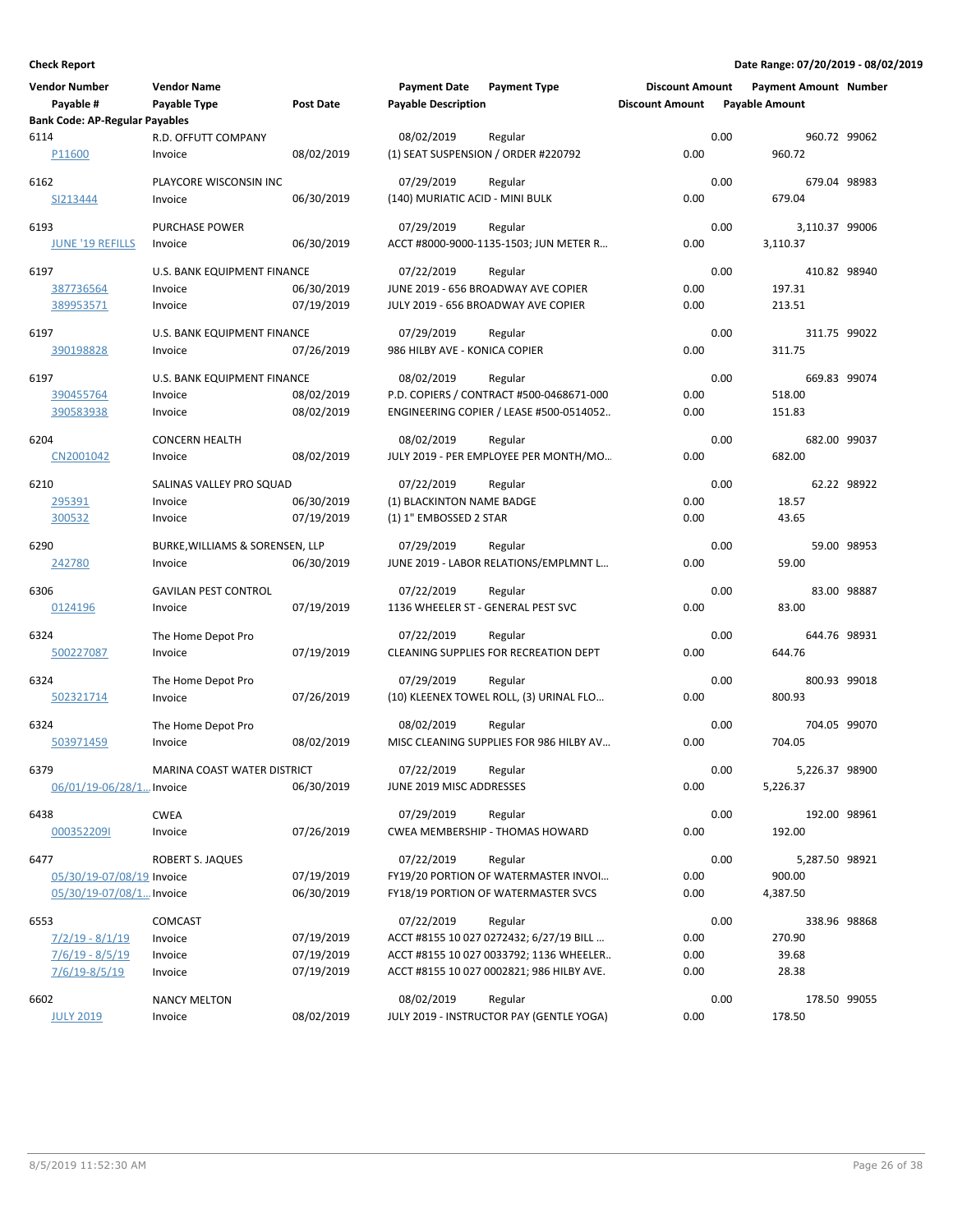| <b>Vendor Number</b>      | <b>Vendor Name</b>       |            | <b>Payment Date</b>             | <b>Payment Type</b>                       | <b>Discount Amount</b> | <b>Payment Amount Number</b> |              |
|---------------------------|--------------------------|------------|---------------------------------|-------------------------------------------|------------------------|------------------------------|--------------|
| Payable #                 | Payable Type             | Post Date  | <b>Payable Description</b>      |                                           | <b>Discount Amount</b> | <b>Payable Amount</b>        |              |
| 6671                      | <b>VERIZON WIRELESS</b>  |            | 07/22/2019                      | Regular                                   |                        | 0.00<br>2,121.86 98944       |              |
| 9832775347                | Invoice                  | 06/30/2019 |                                 | ACCT #742264136-00001; 6/23/19 BILL DATE  | 0.00                   | 55.02                        |              |
| 9832777549                | Invoice                  | 06/30/2019 |                                 | ACCT #772515511-00005; 6/23/19 BILL DATE  | 0.00                   | 61.97                        |              |
| 9832777550                | Invoice                  | 06/30/2019 |                                 | ACCT #772515511-00006; 6/23/19 BILL DATE  | 0.00                   | 62.05                        |              |
| 9832777551                | Invoice                  | 06/30/2019 |                                 | ACCT #772515511-00007; 6/23/19 BILL DATE  | 0.00                   | 56.22                        |              |
| 9832777552                | Invoice                  | 06/30/2019 |                                 | ACCT #772515511-0008; 6/23/19 BLL DATE    | 0.00                   | 111.24                       |              |
| 9832777553                | Invoice                  | 06/30/2019 |                                 | ACCT #772515511-00009; 6/23/19 BILL DATE  | 0.00                   | 1,120.13                     |              |
| 9833165521                | Invoice                  | 06/30/2019 |                                 | ACCT #472229021-00003; 7/1/19 BILL DATE   | 0.00                   | 655.23                       |              |
| 6671                      | <b>VERIZON WIRELESS</b>  |            | 08/02/2019                      | Regular                                   |                        | 0.00                         | 38.01 99076  |
| 9832774645                | Invoice                  | 06/30/2019 |                                 | ACCT #742236901-00001; 6/23/19 BILL DATE  | 0.00                   | 38.01                        |              |
| 6685                      | <b>JONES &amp; MAYER</b> |            | 07/22/2019                      | Regular                                   |                        | 0.00                         | 22.50 98892  |
| 92741                     | Invoice                  | 06/30/2019 | SEASIDE PD - MJM                |                                           | 0.00                   | 22.50                        |              |
| 6727                      | DATAPROSE, INC.          |            | 07/22/2019                      | Regular                                   |                        | 0.00                         | 163.77 98871 |
| 3P44043                   | Invoice                  | 07/19/2019 |                                 | JULY - SEASIDE - NOTICE REBATES BUCKSLIP  | 0.00                   | 163.77                       |              |
| 6747                      | <b>AT&amp;T MOBILITY</b> |            | 08/02/2019                      | Regular                                   |                        | 0.00<br>1,891.23 99032       |              |
| 06/09/19-06/30/19 Invoice |                          | 06/30/2019 |                                 | INV #287021335618X07162019/ACCT #2870     | 0.00                   | 512.04                       |              |
| 07/01/19-07/08/19 Invoice |                          | 08/02/2019 |                                 | INV #287021335618X07162019/ACCT #2870     | 0.00                   | 186.19                       |              |
| $6/9/19 - 6/30/19$        | Invoice                  | 06/30/2019 |                                 | INV #287256319516X07162019/ ACCT # 287    | 0.00                   | 874.87                       |              |
| $7/1/19 - 7/8/19$         | Invoice                  | 08/02/2019 |                                 | INV #287256319516X07162019/ ACCT # 287    | 0.00                   | 318.13                       |              |
| 6761                      | MONTEREY SIGNS, INC.     |            | 07/29/2019                      | Regular                                   |                        | 0.00                         | 491.63 98997 |
| 16425                     | Invoice                  | 07/26/2019 |                                 | (3) CUSTOM ROWMARK ROOM SIGNS             | 0.00                   | 360.53                       |              |
| 16426                     | Invoice                  | 07/26/2019 |                                 | (2) ROWMARK SIGNS: INFANT C & KINDER R    | 0.00                   | 131.10                       |              |
| 6818                      | DE LAGE LANDEN           |            | 07/22/2019                      | Regular                                   |                        | 0.00                         | 518.35 98872 |
| 64169657                  | Invoice                  | 07/19/2019 | JULY 2019 - SHARP / MXM904      |                                           | 0.00                   | 518.35                       |              |
| 6949                      | <b>WATCHGUARD VIDEO</b>  |            | 07/22/2019                      | Regular                                   |                        | 0.00                         | 733.88 98946 |
| ADVREP162729              | Invoice                  | 07/19/2019 |                                 | (1) MODULAR REMOTE DISPLAY CONTROL P      | 0.00                   | 497.10                       |              |
| SRINV0019413              | Invoice                  | 07/19/2019 |                                 | REPAIR OF UNIT DV10-152502 GP 137137      | 0.00                   | 236.78                       |              |
| 7040                      | <b>TAPCO</b>             |            | 07/22/2019                      | Regular                                   |                        | 0.00                         | 41.41 98930  |
| SO619929                  | Invoice                  | 07/19/2019 | MISC SUPPLIES FOR STREETS DEPT. |                                           | 0.00                   | 41.41                        |              |
| 7040                      | <b>TAPCO</b>             |            | 07/29/2019                      | Regular                                   |                        | 0.00                         | 73.68 99015  |
| 1642342                   | Invoice                  | 07/26/2019 |                                 | (2) BRACKETS, L-TYPE, (10) SET SCREW      | 0.00                   | 73.68                        |              |
| 7065                      | JAN ROEHL CONSULTING     |            | 07/22/2019                      | Regular                                   |                        | 0.00                         | 616.25 98891 |
| 10                        | Invoice                  | 06/30/2019 |                                 | JUNE 2019 - CA VIP EVALUATION SVCS        | 0.00                   | 616.25                       |              |
| 7071                      | AT&T                     |            | 07/22/2019                      | Regular                                   |                        | 0.00                         | 153.18 98859 |
| $6/28/19 - 7/27/19$       | Invoice                  | 07/19/2019 |                                 | ACCT #237 841-1401 204 2; 6/28/19 BILL DA | 0.00                   | 51.06                        |              |
| 6/28/19-7/27/19           | Invoice                  | 07/19/2019 |                                 | ACCT #237 841-1403 201 6; 6/28/19 BILL DA | 0.00                   | 51.06                        |              |
| $6/28 - 7/27/19$          | Invoice                  | 07/19/2019 |                                 | ACCT #237 841-1412 213 0; 6/28/19 BILL DA | 0.00                   | 51.06                        |              |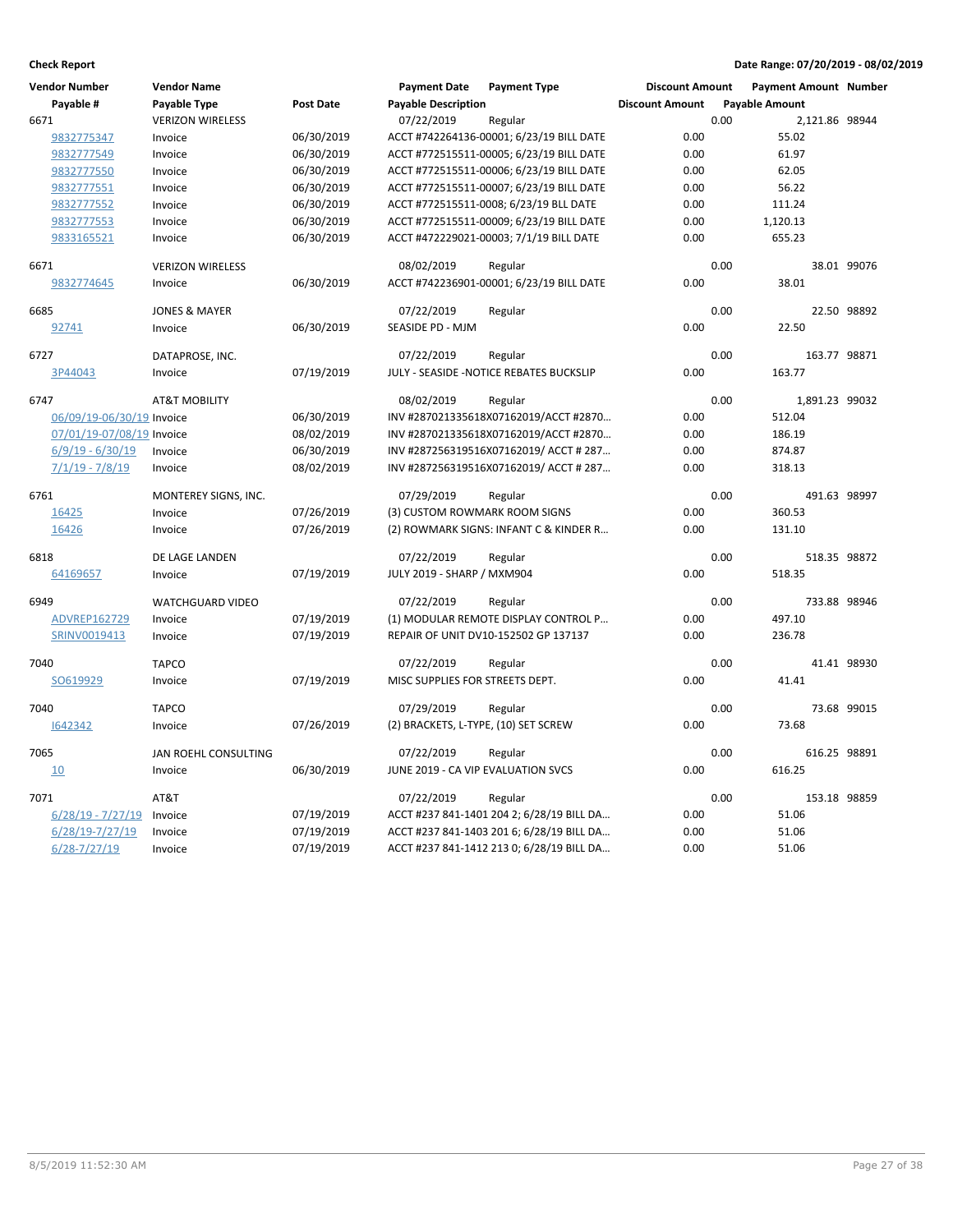| Vendor Number | <b>Vendor Name</b>   |                       | <b>Payment Date</b>         | <b>Payment Type</b>         |                 | <b>Discount Amount</b> |      | <b>Payment Amount Number</b> |  |
|---------------|----------------------|-----------------------|-----------------------------|-----------------------------|-----------------|------------------------|------|------------------------------|--|
| Payable #     | Payable Type         | <b>Post Date</b>      | <b>Payable Description</b>  |                             |                 | <b>Discount Amount</b> |      | <b>Payable Amount</b>        |  |
| 7083          | <b>RODRIGO BRAVO</b> |                       | 07/29/2019                  | Regular                     |                 |                        | 0.00 | 210.00 99007                 |  |
| <u>101</u>    | Invoice              | 07/26/2019            |                             | DUNK TANK AT 220 COF AVENUE |                 | 0.00                   |      | 210.00                       |  |
|               |                      |                       | 50                          | 31                          | 0.00            | 27,477.57              |      |                              |  |
|               |                      |                       | <b>Bank Code AP Summary</b> |                             |                 |                        |      |                              |  |
|               |                      |                       | Pavable                     | Payment                     |                 |                        |      |                              |  |
|               |                      | <b>Payment Type</b>   | Count                       | Count                       | <b>Discount</b> | Payment                |      |                              |  |
|               |                      | <b>Regular Checks</b> | 50                          | 31                          | 0.00            | 27,477.57              |      |                              |  |
|               |                      | <b>Manual Checks</b>  | 0                           | 0                           | 0.00            | 0.00                   |      |                              |  |
|               |                      | <b>Voided Checks</b>  | 0                           | 0                           | 0.00            | 0.00                   |      |                              |  |

0 0  $\pmb{0}$ 0 0.00 0.00 0.00 0.00

Bank Drafts EFT's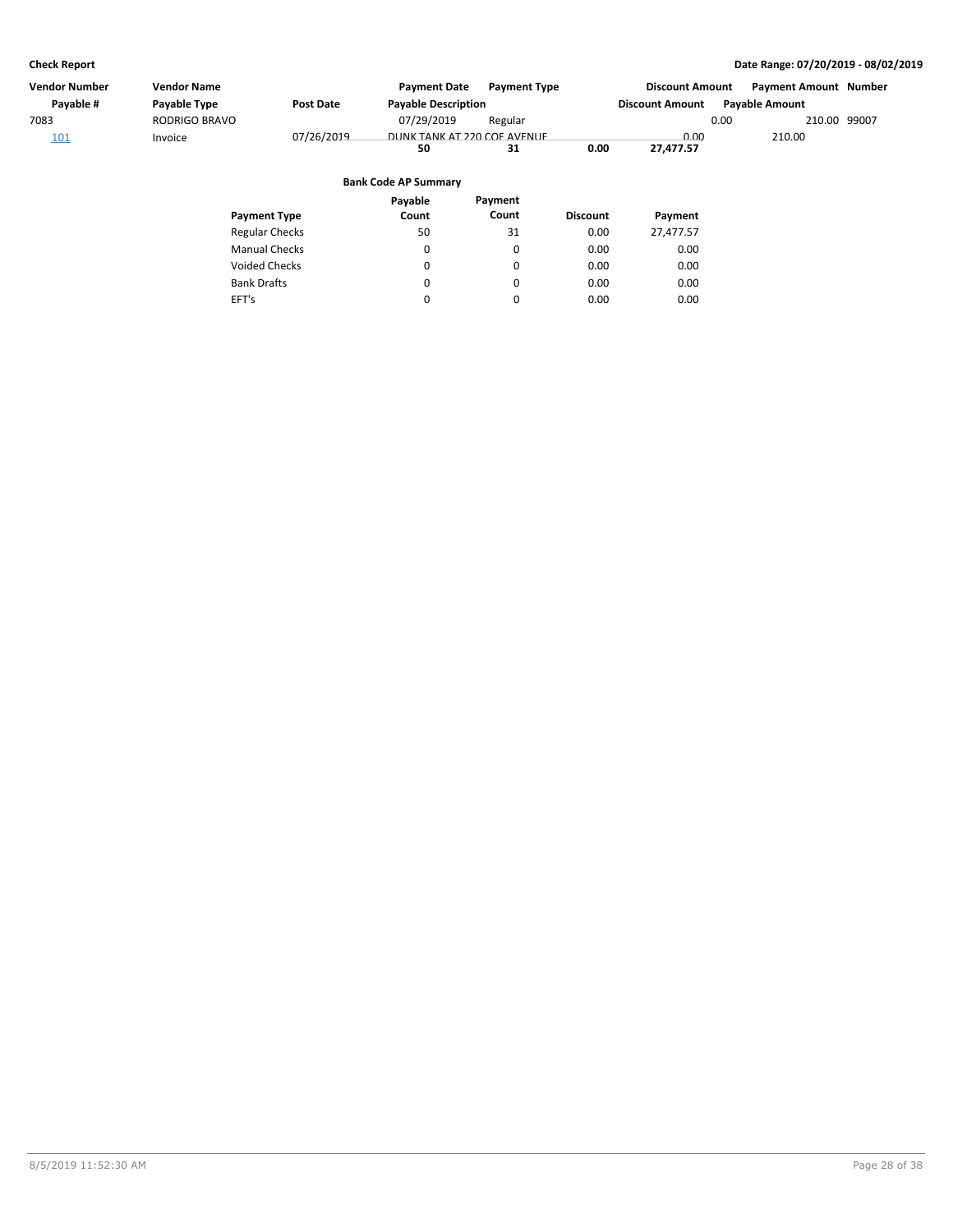| <b>Vendor Number</b><br>Payable #     | <b>Vendor Name</b><br>Payable Type  | <b>Post Date</b> | Payment Date Payment Type<br><b>Payable Description</b> |                   | <b>Discount Amount</b><br><b>Discount Amount</b> |      | <b>Payment Amount Number</b><br><b>Payable Amount</b> |                      |
|---------------------------------------|-------------------------------------|------------------|---------------------------------------------------------|-------------------|--------------------------------------------------|------|-------------------------------------------------------|----------------------|
| <b>Bank Code: PY-Payroll Payables</b> |                                     |                  |                                                         |                   |                                                  |      |                                                       |                      |
| 7124                                  | U.S. BANK N.A. - PARS ARS 457 & SRP |                  | 07/23/2019                                              | <b>Bank Draft</b> |                                                  | 0.00 |                                                       | 4,531.03 1329662806  |
| <b>INV0003427</b>                     | Invoice                             | 07/05/2019       | PARS 6746022500                                         |                   | 0.00                                             |      | 4,531.03                                              |                      |
| 7124                                  | U.S. BANK N.A. - PARS ARS 457 & SRP |                  | 07/23/2019                                              | <b>Bank Draft</b> |                                                  | 0.00 |                                                       | 4,560.56 1329662806  |
| <b>INV0003474</b>                     | Invoice                             | 07/18/2019       | PARS 6746022500                                         |                   | 0.00                                             |      | 4,560.56                                              |                      |
| 7124                                  | U.S. BANK N.A. - PARS ARS 457 & SRP |                  | 07/23/2019                                              | Bank Draft        |                                                  | 0.00 |                                                       | -3,100.00 1329662806 |
| CM0000239                             | Credit Memo                         | 07/19/2019       | JULY 2019 EXCESS CREDIT                                 |                   | 0.00                                             |      | $-3,100.00$                                           |                      |
| 7124                                  | U.S. BANK N.A. - PARS ARS 457 & SRP |                  | 07/23/2019                                              | <b>Bank Draft</b> |                                                  | 0.00 |                                                       | 2.834.95 2850837073  |
| <b>INV0003480</b>                     | Invoice                             | 07/18/2019       | PARS-ARS 457 6746022400                                 |                   | 0.00                                             |      | 2,834.95                                              |                      |
| 7124                                  | U.S. BANK N.A. - PARS ARS 457 & SRP |                  | 07/23/2019                                              | Bank Draft        |                                                  | 0.00 |                                                       | 3.222.85 2850837073  |
| <b>INV0003433</b>                     | Invoice                             | 07/05/2019       | PARS-ARS 457 6746022400                                 |                   | 0.00                                             |      | 3,222.85                                              |                      |
| 7124                                  | U.S. BANK N.A. - PARS ARS 457 & SRP |                  | 07/23/2019                                              | <b>Bank Draft</b> |                                                  | 0.00 |                                                       | -1,000.00 2850837073 |
| CM0000240                             | Credit Memo                         | 07/19/2019       | JUNE 20619 CREDIT ADJ                                   | 6                 | 0.00<br>11,0490800                               |      | $-1,000.00$                                           |                      |

|                       | Payable | Payment  |                 |           |
|-----------------------|---------|----------|-----------------|-----------|
| <b>Payment Type</b>   | Count   | Count    | <b>Discount</b> | Payment   |
| <b>Regular Checks</b> | 0       | 0        | 0.00            | 0.00      |
| <b>Manual Checks</b>  | 0       | $\Omega$ | 0.00            | 0.00      |
| <b>Voided Checks</b>  | 0       | 0        | 0.00            | 0.00      |
| <b>Bank Drafts</b>    | 6       | 6        | 0.00            | 11,049.39 |
| EFT's                 | 0       | $\Omega$ | 0.00            | 0.00      |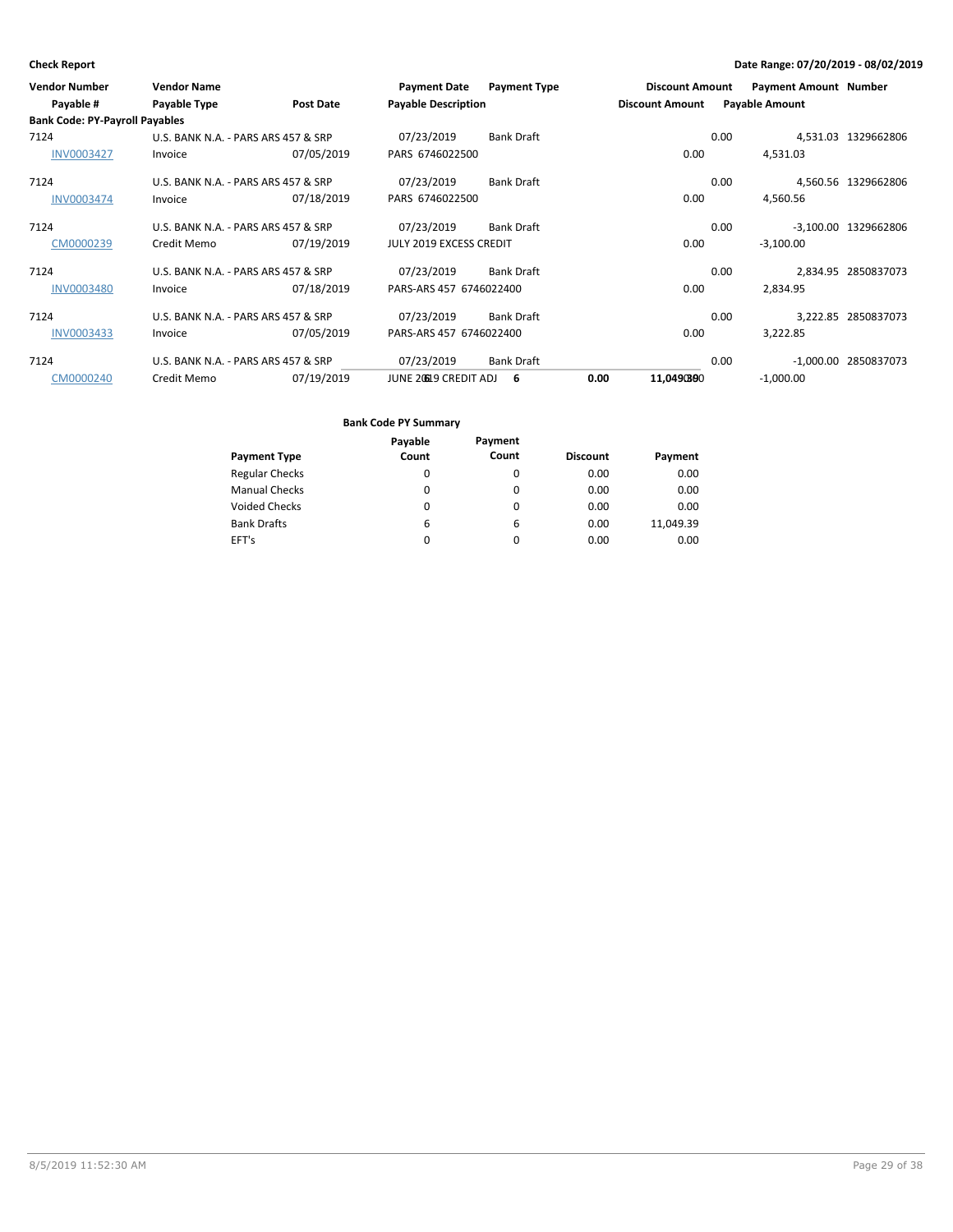| Vendor Number                         | <b>Vendor Name</b>              |                  | <b>Payment Date</b>                | <b>Payment Type</b>                      | <b>Discount Amount</b> |      | <b>Payment Amount Number</b> |             |
|---------------------------------------|---------------------------------|------------------|------------------------------------|------------------------------------------|------------------------|------|------------------------------|-------------|
| Payable #                             | Payable Type                    | <b>Post Date</b> | <b>Payable Description</b>         |                                          | <b>Discount Amount</b> |      | <b>Payable Amount</b>        |             |
| <b>Bank Code: AP-Regular Payables</b> |                                 |                  |                                    |                                          |                        |      |                              |             |
| 7173                                  | Iconix Waterworks (US) Inc.     |                  | 07/29/2019                         | Regular                                  |                        | 0.00 | 1,334.18 98981               |             |
| 17913018829                           | Invoice                         | 06/30/2019       | (1) 36 ALUM STRIGHT PIPE WRENCH    |                                          | 0.00                   |      | 223.97                       |             |
| 17913019071                           | Invoice                         | 06/30/2019       | MISC SUPPLIES - WATER DEPT         |                                          | 0.00                   |      | 674.60                       |             |
| 17913019078                           | Invoice                         | 06/30/2019       | MISC SUPPLIES FOR WATER TANK SITE  |                                          | 0.00                   |      | 435.61                       |             |
| 7261                                  | QUESTICA, INC.                  |                  | 08/02/2019                         | Regular                                  |                        | 0.00 | 100.00 99061                 |             |
| <b>INV1780</b>                        | Invoice                         | 06/30/2019       |                                    | .5 BILLABLE HR - SEASIDE 5 NEW REPORTS   | 0.00                   |      | 100.00                       |             |
| 7263                                  | REGIONAL GOVERNMENT SERVICES    |                  | 07/22/2019                         | Regular                                  |                        | 0.00 | 862.50 98918                 |             |
| 9835                                  | Invoice                         | 06/30/2019       |                                    | JUNE 2019 - CONTRACT SERVICES - R. MORE  | 0.00                   |      | 862.50                       |             |
| 7266                                  | E2 CONSULTING ENGINEERS, INC    |                  | 07/29/2019                         | Regular                                  |                        | 0.00 | 6,588.25 98964               |             |
| WW-SEA-2307-029 Invoice               |                                 | 06/30/2019       |                                    | 5/25/19-6/28/19 - LIFT STATION UPGRADE S | 0.00                   |      | 6,588.25                     |             |
| 7324                                  | BEAR ELECTRICAL SOLUTIONS, INC. |                  | 07/22/2019                         | Regular                                  |                        | 0.00 | 10,000.00 98862              |             |
| 8598                                  | Invoice                         | 06/30/2019       |                                    | JUNE 2019 - SIGNALIZED INTERSECTION BAT  | 0.00                   |      | 10,000.00                    |             |
| 7324                                  | BEAR ELECTRICAL SOLUTIONS, INC. |                  | 07/22/2019                         | Regular                                  |                        | 0.00 | 28,990.00 98863              |             |
| 8463                                  | Invoice                         | 06/30/2019       | JUNE 2019 - BROADWAY/FREMONT TS    |                                          | 0.00                   |      | 28,990.00                    |             |
| 7324                                  | BEAR ELECTRICAL SOLUTIONS, INC. |                  | 07/22/2019                         | Regular                                  |                        | 0.00 | 10,004.00 98864              |             |
| 8303                                  | Invoice                         | 06/30/2019       |                                    | MAY 2019 - ROUTINE TRAFFIC SIGN MAINTE   | 0.00                   |      | 1,785.00                     |             |
| 8304                                  | Invoice                         | 06/30/2019       |                                    | MAY 2019 - ROUTINE * OMC LOCATIONS TR    | 0.00                   |      | 190.00                       |             |
| 8376                                  | Invoice                         | 06/30/2019       |                                    | MAY 2019 - RESPONSE TRAFFIC SIGNAL MAI   | 0.00                   |      | 3,785.00                     |             |
| 8506                                  | Invoice                         | 06/30/2019       |                                    | JUNE 2019 - ROUTINE TRAFFIC SIGNAL MAIN  | 0.00                   |      | 1,785.00                     |             |
| 8507                                  | Invoice                         | 06/30/2019       |                                    | JUNE 2019 - ROUTINE * OMC LOCATIONS TR   | 0.00                   |      | 190.00                       |             |
| 8581                                  | Invoice                         | 06/30/2019       |                                    | JUNE 2019 - RESPONSE TRAFFIC SIGNAL MA   | 0.00                   |      | 1,879.00                     |             |
| 8582                                  | Invoice                         | 06/30/2019       |                                    | JUNE 2019 - RESPONSE * OMC LOCATIONS -   | 0.00                   |      | 390.00                       |             |
| 7324                                  | BEAR ELECTRICAL SOLUTIONS, INC. |                  | 08/02/2019                         | Regular                                  |                        | 0.00 | 13,744.50 99033              |             |
| 8599                                  | Invoice                         | 06/30/2019       |                                    | JUNE 2019 - GEN JIM MOORE LGHTNG REPA    | 0.00                   |      | 13,744.50                    |             |
| 7505                                  | MONTEREY BAY ANALYTICAL SVCS.   |                  | 07/22/2019                         | Regular                                  |                        | 0.00 |                              | 78.00 98904 |
| 190305 15                             | Invoice                         | 06/30/2019       |                                    | SEASIDE MWS SAMPLES RCVD ON 3/5/2019     | 0.00                   |      | 78.00                        |             |
| 7505                                  | MONTEREY BAY ANALYTICAL SVCS.   |                  | 07/29/2019                         | Regular                                  |                        | 0.00 | 203.00 98993                 |             |
| 190701 09                             | Invoice                         | 07/26/2019       |                                    | SEASIDE MWS SAMPLES RECEIVED ON 7/1/19   | 0.00                   |      | 203.00                       |             |
| 7541                                  | A TO Z PARTY RENTAL INC.        |                  | 07/29/2019                         | Regular                                  |                        | 0.00 | 1,556.82 98949               |             |
| 367280                                | Invoice                         | 06/30/2019       |                                    | 6/29/19 SEASIDE FARMER'S MKT - PORTA TO  | 0.00                   |      | 518.94                       |             |
| 370431                                | Invoice                         | 07/26/2019       |                                    | 7/6/19 SEASIDE FARMER'S MKT - PORTA TOI  | 0.00                   |      | 518.94                       |             |
| 371839                                | Invoice                         | 07/26/2019       |                                    | 7/13/19 SEASIDE FARMER'S MKT - PORTA TO  | 0.00                   |      | 518.94                       |             |
| 7571                                  | CARDINALE AUTOMOTIVE GROUP      |                  | 07/29/2019                         | Regular                                  |                        | 0.00 | 1,460.56 98956               |             |
| 10609G                                | Invoice                         | 07/26/2019       | (1) 20915842 CAP 3.028             |                                          | 0.00                   |      | 30.93                        |             |
| 10622G                                | Invoice                         | 07/26/2019       | (1) CONVERTER, (1) SEAL            |                                          | 0.00                   |      | 1,429.63                     |             |
| 7615                                  | <b>TIMOTHY OWENS</b>            |                  | 07/29/2019                         | Regular                                  |                        | 0.00 | 2,000.00 99020               |             |
| 072519                                | Invoice                         | 07/26/2019       |                                    | 1-YR ACCESS TO 30SecondTraining.com FY2  | 0.00                   |      | 2,000.00                     |             |
| 7644                                  | <b>COMCAST BUSINESS</b>         |                  | 08/02/2019                         | Regular                                  |                        | 0.00 | 4,779.50 99036               |             |
| 85214829                              | Invoice                         | 08/02/2019       | ACCT #939827683; 7/15/19 BILL DATE |                                          | 0.00                   |      | 4,779.50                     |             |
|                                       |                                 |                  |                                    |                                          |                        |      |                              |             |
| 7796                                  | TARGETSOLUTIONS LEARNING, LLC.  |                  | 07/29/2019                         | Regular                                  |                        | 0.00 | 9,195.00 99016               |             |
| TSINV00000030938 Invoice              |                                 | 07/26/2019       |                                    | PREM MEMBER PLATFORM/MAINT FEE           | 0.00                   |      | 9,195.00                     |             |
| 7924                                  | ROSA JONG                       |                  | 08/02/2019                         | Regular                                  |                        | 0.00 | 100.80 99063                 |             |
| <b>JULY 2019</b>                      | Invoice                         | 08/02/2019       | JULY 2019 - INSTRUCTOR PAY (ZUMBA) |                                          | 0.00                   |      | 100.80                       |             |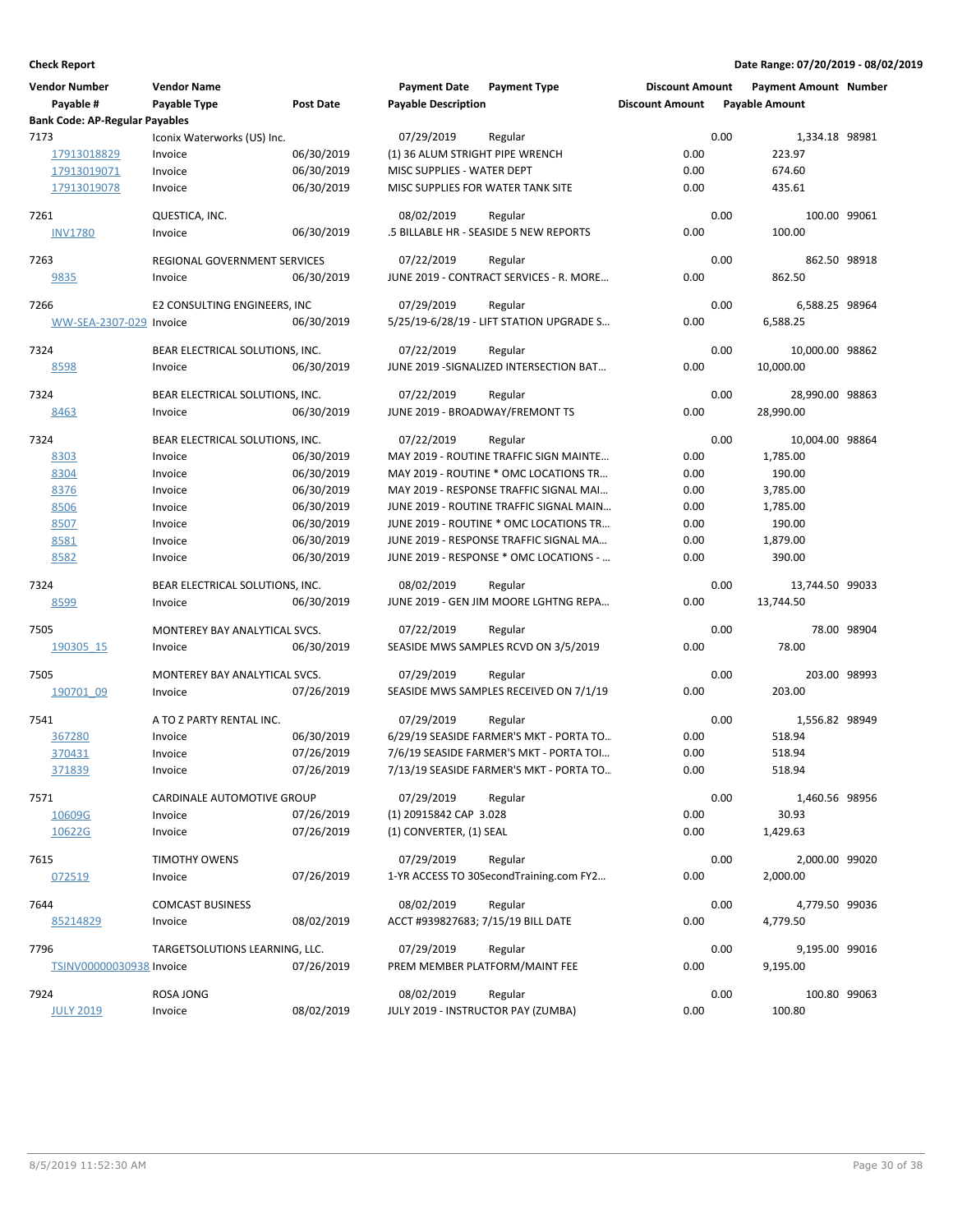| <b>Vendor Number</b>          | <b>Vendor Name</b> |                  | <b>Payment Date</b>        | <b>Payment Type</b>                 | <b>Discount Amount</b> | <b>Payment Amount Number</b> |  |
|-------------------------------|--------------------|------------------|----------------------------|-------------------------------------|------------------------|------------------------------|--|
| Payable #                     | Payable Type       | <b>Post Date</b> | <b>Payable Description</b> |                                     | <b>Discount Amount</b> | <b>Pavable Amount</b>        |  |
| 7930                          | CRAIG MALIN        |                  | 07/29/2019                 | Reguiar<br>0.00                     | 91.927.54              | 930.43 98960<br>0.00         |  |
| <b>CHAMBER WRKSTN Invoice</b> |                    | 06/30/2019       |                            | REIMB FOR COUNCIL CHMBR WORKSTATION | 0.00                   | 930.43                       |  |
|                               |                    |                  |                            |                                     |                        |                              |  |
|                               |                    |                  |                            |                                     |                        |                              |  |

|                       | Payable | Payment  |                 |           |
|-----------------------|---------|----------|-----------------|-----------|
| <b>Payment Type</b>   | Count   | Count    | <b>Discount</b> | Payment   |
| <b>Regular Checks</b> | 28      | 17       | 0.00            | 91,927.54 |
| <b>Manual Checks</b>  | 0       | 0        | 0.00            | 0.00      |
| <b>Voided Checks</b>  | 0       | 0        | 0.00            | 0.00      |
| <b>Bank Drafts</b>    | 0       | 0        | 0.00            | 0.00      |
| EFT's                 | 0       | $\Omega$ | 0.00            | 0.00      |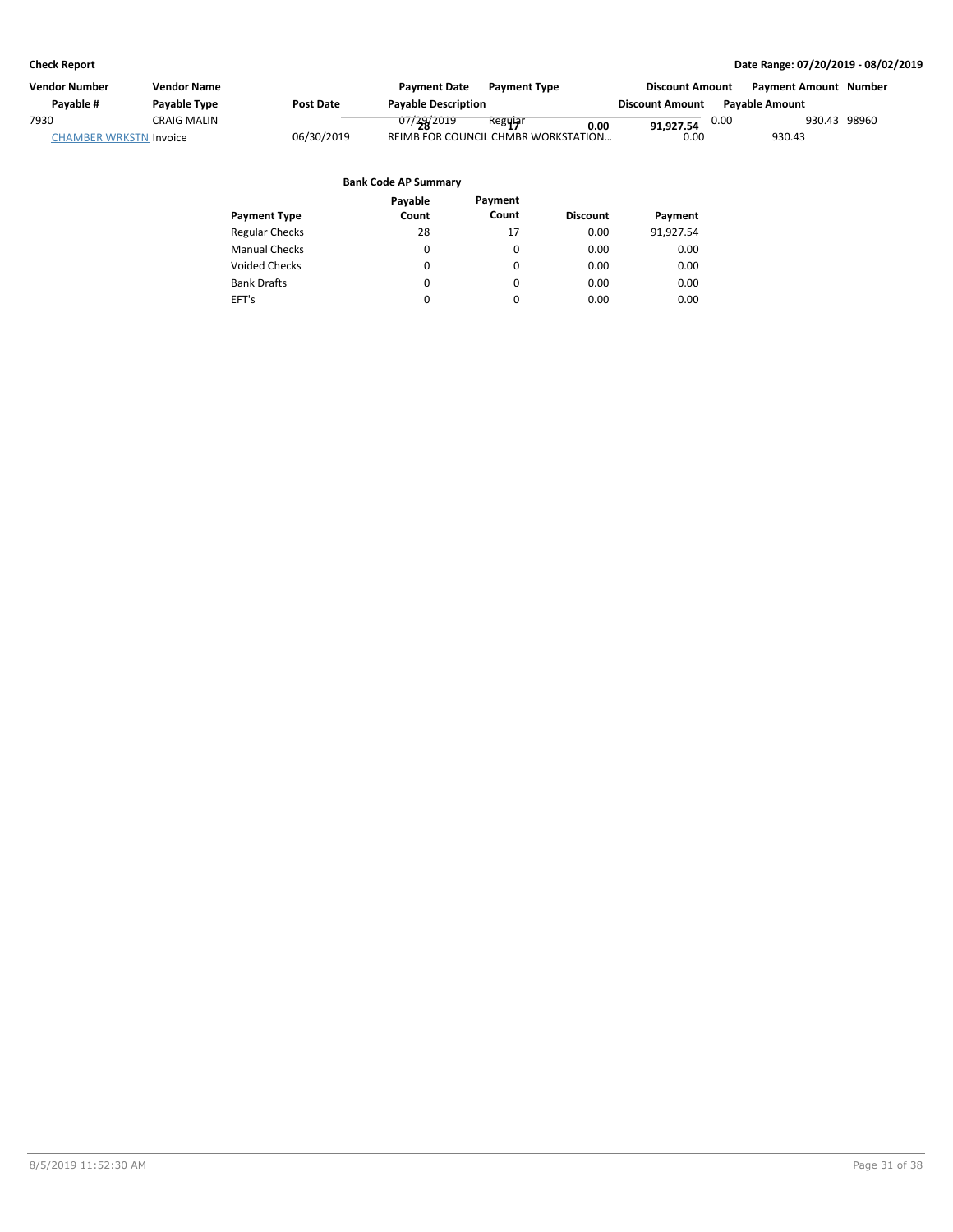| <b>Vendor Number</b>                  | <b>Vendor Name</b>       |                  | <b>Payment Date</b>          | <b>Payment Type</b> |      | <b>Discount Amount</b> |      | <b>Payment Amount Number</b> |                    |
|---------------------------------------|--------------------------|------------------|------------------------------|---------------------|------|------------------------|------|------------------------------|--------------------|
| Payable #                             | <b>Payable Type</b>      | <b>Post Date</b> | <b>Payable Description</b>   |                     |      | <b>Discount Amount</b> |      | <b>Payable Amount</b>        |                    |
| <b>Bank Code: PY-Payroll Payables</b> |                          |                  |                              |                     |      |                        |      |                              |                    |
| 7975                                  | <b>AMERICAN FIDELITY</b> |                  | 07/26/2019                   | <b>Bank Draft</b>   |      |                        | 0.00 |                              | -147.51 D032777    |
| CM0000243                             | Credit Memo              | 07/24/2019       | <b>GUEVARA AFTER-TAX ADJ</b> |                     |      | 0.00                   |      | $-147.51$                    |                    |
| 7975                                  | <b>AMERICAN FIDELITY</b> |                  | 07/26/2019                   | <b>Bank Draft</b>   |      |                        | 0.00 | 2,255.85 D032777             |                    |
| <b>INV0003441</b>                     | Invoice                  | 07/05/2019       | AF PRE-TAX PRODUCT           |                     |      | 0.00                   |      | 2,255.85                     |                    |
| 7975                                  | <b>AMERICAN FIDELITY</b> |                  | 07/26/2019                   | <b>Bank Draft</b>   |      |                        | 0.00 | 2,173.95 D032777             |                    |
| <b>INV0003483</b>                     | Invoice                  | 07/18/2019       | AF PRE-TAX PRODUCT           |                     |      | 0.00                   |      | 2,173.95                     |                    |
| 7975                                  | <b>AMERICAN FIDELITY</b> |                  | 07/26/2019                   | <b>Bank Draft</b>   |      |                        | 0.00 | 4.062.64 D032777             |                    |
| <b>INV0003484</b>                     | Invoice                  | 07/18/2019       | AF AFTER-TAX PRODUCT         |                     |      | 0.00                   |      | 4,062.64                     |                    |
| 7975                                  | <b>AMERICAN FIDELITY</b> |                  | 07/26/2019                   | <b>Bank Draft</b>   |      |                        | 0.00 |                              | -81.90 D032777     |
| CM0000242                             | Credit Memo              | 07/24/2019       | <b>GUEVARA PRE-TAX ADJ</b>   |                     |      | 0.00                   |      | $-81.90$                     |                    |
| 7975                                  | <b>AMERICAN FIDELITY</b> |                  | 07/26/2019                   | <b>Bank Draft</b>   |      |                        | 0.00 | 4,240.81 D032777             |                    |
| <b>INV0003442</b>                     | Invoice                  | 07/05/2019       | AF AFTER-TAX PRODUCT         |                     |      | 0.00                   |      | 4,240.81                     |                    |
| 7976                                  | <b>AMERICAN FIDELITY</b> |                  | 07/26/2019                   | <b>Bank Draft</b>   |      |                        | 0.00 |                              | 2.750.80 624188792 |
| <b>INV0003485</b>                     | Invoice                  | 07/18/2019       | AF FLEX SEC 125              |                     |      | 0.00                   |      | 2,750.80                     |                    |
| 7976                                  | <b>AMERICAN FIDELITY</b> |                  | 07/28/2019                   | Bank Draft          | 0.00 | 18,005.44              | 0.00 |                              | 2,750.80 624188792 |
| <b>INV0003443</b>                     | Invoice                  | 07/05/2019       | AF FLEX SEC 125              |                     |      | 0.00                   |      | 2,750.80                     |                    |

|                       | Payable | Payment  |                 |           |
|-----------------------|---------|----------|-----------------|-----------|
| <b>Payment Type</b>   | Count   | Count    | <b>Discount</b> | Payment   |
| <b>Regular Checks</b> | 0       | 0        | 0.00            | 0.00      |
| <b>Manual Checks</b>  | 0       | 0        | 0.00            | 0.00      |
| <b>Voided Checks</b>  | 0       | $\Omega$ | 0.00            | 0.00      |
| <b>Bank Drafts</b>    | 8       | 8        | 0.00            | 18.005.44 |
| EFT's                 | 0       | $\Omega$ | 0.00            | 0.00      |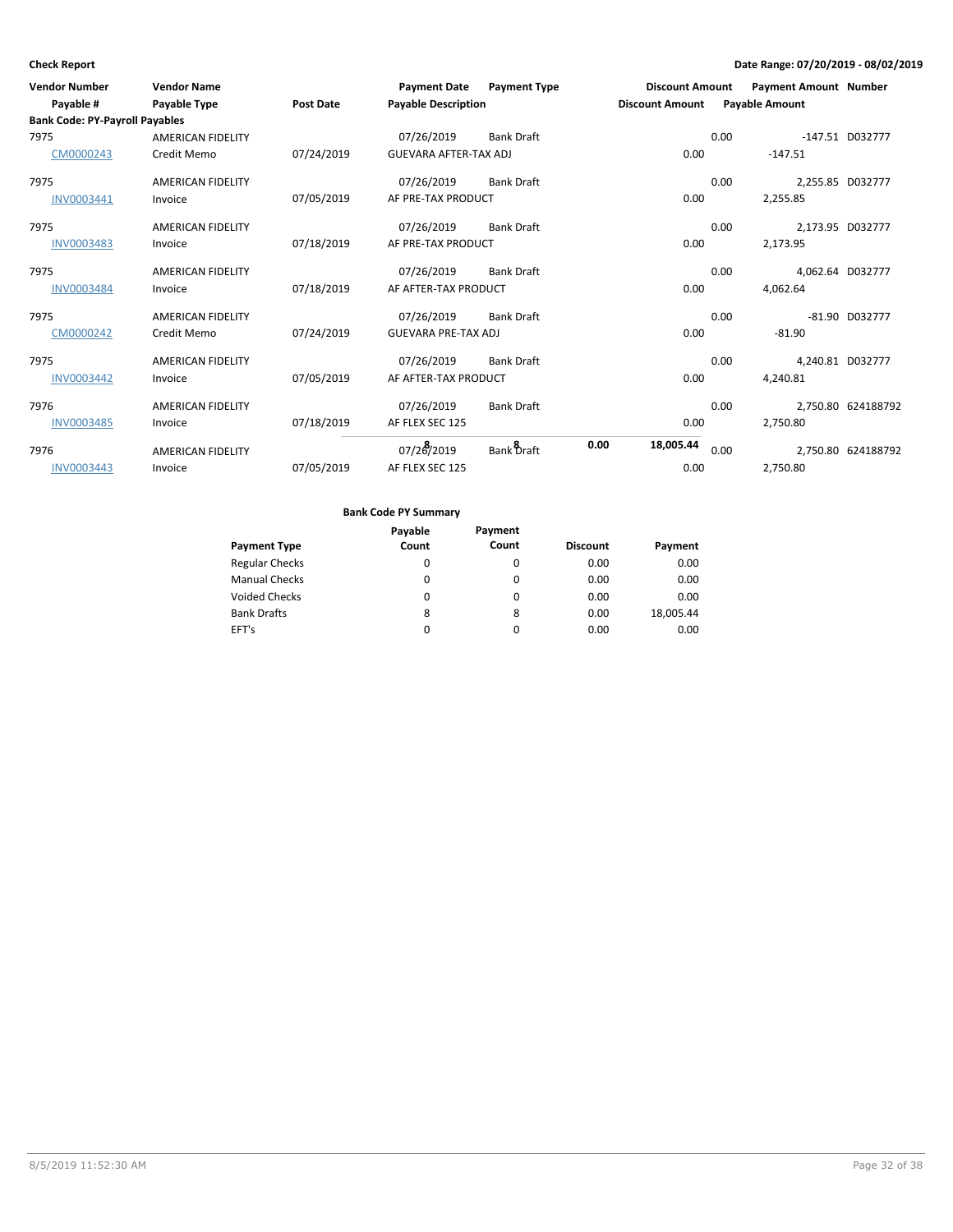| <b>Vendor Number</b><br>Payable #<br><b>Bank Code: AP-Regular Payables</b> | <b>Vendor Name</b><br>Payable Type | Post Date  | <b>Payment Date</b><br><b>Payable Description</b> | <b>Payment Type</b>                     | <b>Discount Amount</b><br><b>Discount Amount</b> |      | <b>Payment Amount Number</b><br><b>Payable Amount</b> |  |
|----------------------------------------------------------------------------|------------------------------------|------------|---------------------------------------------------|-----------------------------------------|--------------------------------------------------|------|-------------------------------------------------------|--|
| 8014                                                                       | PAXTON ASSOCIATES                  |            | 07/22/2019                                        | Regular                                 |                                                  | 0.00 | 4,250.00 98915                                        |  |
| 1338                                                                       | Invoice                            | 06/30/2019 |                                                   | 05/26/19-06/25/19 WATERMASTER ADMIN     | 0.00                                             |      | 4,250.00                                              |  |
| 8091                                                                       | <b>BADGER METER INC.</b>           |            | 07/22/2019                                        | Regular                                 |                                                  | 0.00 | 726.24 98860                                          |  |
| 80034734                                                                   | Invoice                            | 06/30/2019 |                                                   | JUNE 2019 - MONTHLY SVC FOR ORION MET   | 0.00                                             |      | 726.24                                                |  |
| 8103                                                                       | ALLIANT INSURANCE SERVICES, INC.   |            | 07/22/2019                                        | Regular                                 |                                                  | 0.00 | 1,221.00 98855                                        |  |
| $4/1/19 - 6/30/19$                                                         | Invoice                            | 06/30/2019 |                                                   | RECREATION DEPT INSURANCE 4/1/19 - 6/3  | 0.00                                             |      | 1,221.00                                              |  |
| 8103                                                                       | ALLIANT INSURANCE SERVICES, INC.   |            | 08/02/2019                                        | Regular                                 |                                                  | 0.00 | 1,624.00 99029                                        |  |
| <b>ACIP155</b>                                                             | Invoice                            | 08/02/2019 |                                                   | ACIP CRIME - ANNUAL PREMIUM 7/1/19 - 7/ | 0.00                                             |      | 1,624.00                                              |  |
| 8125                                                                       | <b>BSN SPORTS</b>                  |            | 07/22/2019                                        | Regular                                 |                                                  | 0.00 | 1,966.48 98866                                        |  |
| 905479633                                                                  | Invoice                            | 06/30/2019 |                                                   | WIRELESS REMOTE/BATTERY/QUOTE 21104     | 0.00                                             |      | 1,966.48                                              |  |
| 8142                                                                       | US FOODS, INC.                     |            | 07/22/2019                                        | Regular                                 |                                                  | 0.00 | 379.54 98942                                          |  |
| 5135081                                                                    | Invoice                            | 07/19/2019 |                                                   | DELIVERY TO 986 HILBY AVE/ACCT#24074387 | 0.00                                             |      | 379.54                                                |  |
| 8266                                                                       | T-MOBILE USA, INC.                 |            | 07/22/2019                                        | Regular                                 |                                                  | 0.00 | 2,907.00 98937                                        |  |
| 9333040076                                                                 | Invoice                            | 06/30/2019 | (57) GPS LOCATE 7/23/18 - 9/17/18                 |                                         | 0.00                                             |      | 2,907.00                                              |  |
| 8273                                                                       | SMILE BUSINESS PRODUCTS, INC.      |            | 08/02/2019                                        | Regular                                 |                                                  | 0.00 | 580.89 99068                                          |  |
| 766571                                                                     | Invoice                            | 06/30/2019 |                                                   | FY18/19 PORTION OF INVOICE; OVERAGE C   | 0.00                                             |      | 127.75                                                |  |
| 766571.                                                                    | Invoice                            | 08/02/2019 |                                                   | FY19/20 PORTION OF INVOICE; BASE RT CHG | 0.00                                             |      | 143.96                                                |  |
| 766572                                                                     | Invoice                            | 06/30/2019 |                                                   | FY18/19 PORTION OF INVOICE - OVERAGE C  | 0.00                                             |      | 219.88                                                |  |
| 766572.                                                                    | Invoice                            | 08/02/2019 |                                                   | FY19/20 PORTION OF INVOICE; BASE RT CHG | 0.00                                             |      | 89.30                                                 |  |
| 8332                                                                       | <b>IVY SIMPSON</b>                 |            | 07/22/2019                                        | Regular                                 |                                                  | 0.00 | 210.00 98890                                          |  |
| 1330                                                                       | Invoice                            | 07/19/2019 |                                                   | WEEKLY INTERIOR PLANT SVC - 7/1/2019    | 0.00                                             |      | 210.00                                                |  |
| 8345                                                                       | RESTORATIVE JUSTICE PARTNERS, INC. |            | 07/22/2019                                        | Regular                                 |                                                  | 0.00 | 1,937.25 98919                                        |  |
| <b>JUNE 2019</b>                                                           | Invoice                            | 06/30/2019 | JUNE 2019 - CAL VIP REIMBURSEMENT<br>14           | 0.00<br>11                              | 0.00<br>20,169.90                                |      | 1,937.25                                              |  |
| 8365                                                                       | <b>ELLIS MAKUS LLP</b>             |            | 07/22/2019                                        | Regular                                 |                                                  | 0.00 | 4,367.50 98880                                        |  |
| 8650                                                                       | Invoice                            | 06/30/2019 | CITY OF SEASIDE - 00008                           |                                         | 0.00                                             |      | 4,367.50                                              |  |

|                       | Payable | Payment  |                 |           |
|-----------------------|---------|----------|-----------------|-----------|
| <b>Payment Type</b>   | Count   | Count    | <b>Discount</b> | Payment   |
| <b>Regular Checks</b> | 14      | 11       | 0.00            | 20,169.90 |
| <b>Manual Checks</b>  | 0       | $\Omega$ | 0.00            | 0.00      |
| <b>Voided Checks</b>  | 0       | $\Omega$ | 0.00            | 0.00      |
| <b>Bank Drafts</b>    | 0       | $\Omega$ | 0.00            | 0.00      |
| EFT's                 | 0       |          | 0.00            | 0.00      |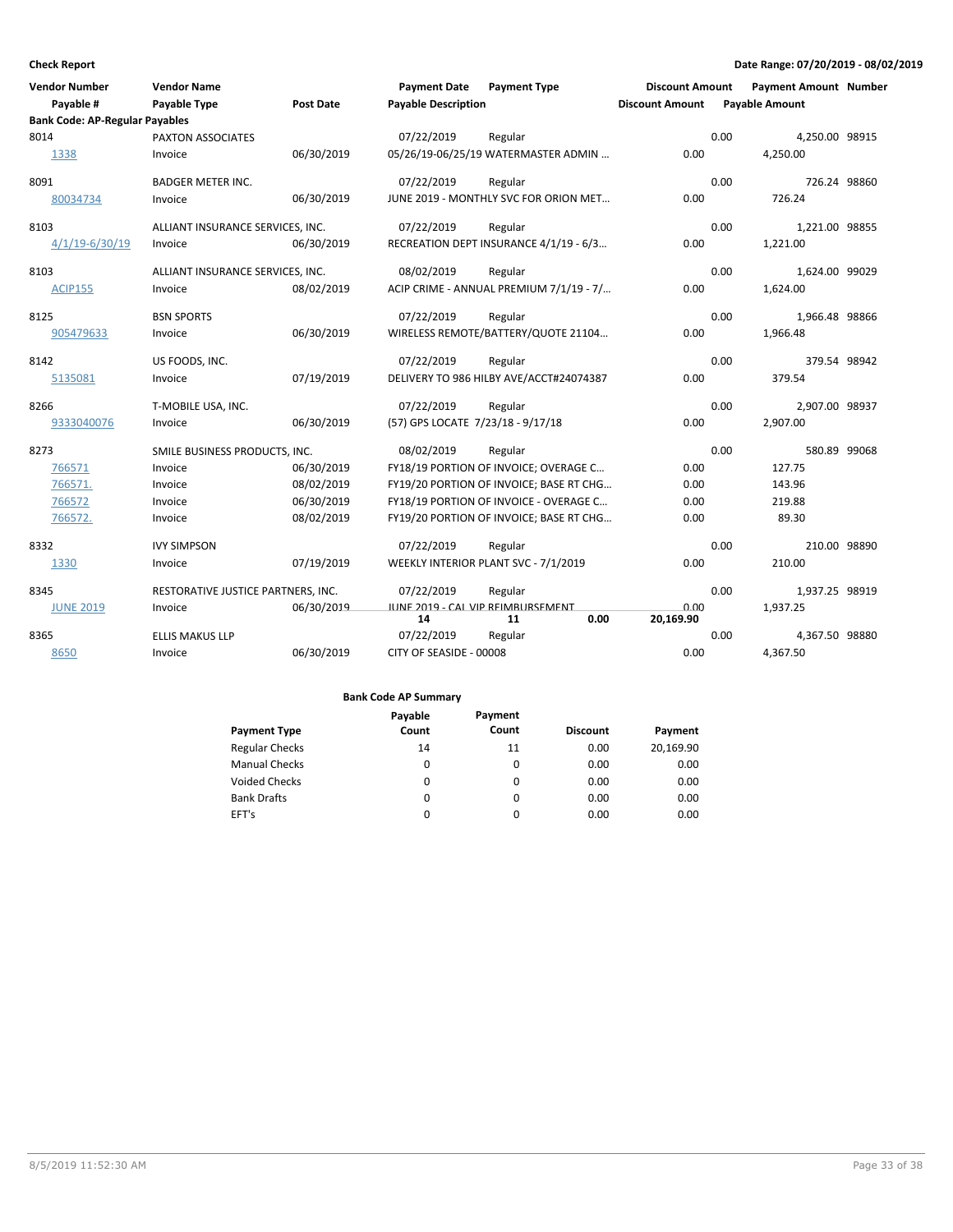| <b>Vendor Number</b>                  | <b>Vendor Name</b> |            | <b>Payment Date</b>            | <b>Payment Type</b> |      | <b>Discount Amount</b> |      | <b>Payment Amount Number</b> |                       |
|---------------------------------------|--------------------|------------|--------------------------------|---------------------|------|------------------------|------|------------------------------|-----------------------|
| Payable #                             | Payable Type       | Post Date  | <b>Payable Description</b>     |                     |      | <b>Discount Amount</b> |      | <b>Payable Amount</b>        |                       |
| <b>Bank Code: PY-Payroll Payables</b> |                    |            |                                |                     |      |                        |      |                              |                       |
| 8378                                  | THE HARTFORD       |            | 07/25/2019                     | Bank Draft          |      |                        | 0.00 | 25.19                        | 651302669981          |
| DM0000257                             | Debit Memo         | 06/30/2019 | LTD ADJ: BERRY, PALMER & WHITE |                     |      | 0.00                   |      | 25.19                        |                       |
| 8378                                  | THE HARTFORD       |            | 07/25/2019                     | Bank Draft          |      |                        | 0.00 |                              | 143.86 651302669981   |
| DM0000256                             | Debit Memo         | 06/30/2019 | LIFE INS ADJ ER PAID           |                     |      | 0.00                   |      | 143.86                       |                       |
| 8378                                  | THE HARTFORD       |            | 07/25/2019                     | <b>Bank Draft</b>   |      |                        | 0.00 |                              | 50.70 651302669981    |
| <b>INV0003320</b>                     | Invoice            | 05/23/2019 | <b>PREMIUMS - MGMT</b>         |                     |      | 0.00                   |      | 50.70                        |                       |
| 8378                                  | THE HARTFORD       |            | 07/25/2019                     | Bank Draft          |      |                        | 0.00 |                              | 4,390.56 651302669981 |
| <b>INV0003272</b>                     | Invoice            | 05/09/2019 | PREMIUMS - MISC                |                     |      | 0.00                   |      | 4,390.56                     |                       |
| 8378                                  | THE HARTFORD       |            | 07/25/2019                     | <b>Bank Draft</b>   |      |                        | 0.00 |                              | -21.37 657172841624   |
| CM0000244                             | Credit Memo        | 07/25/2019 | LTD INS ADJ                    |                     |      | 0.00                   |      | $-21.37$                     |                       |
| 8378                                  | THE HARTFORD       |            | 07/25/2019                     | Bank Draft          |      |                        | 0.00 |                              | 72.72 657172841624    |
| DM0000258                             | Debit Memo         | 07/25/2019 | LIFE INSTADJ ER PAID           | 7                   | 0.00 | 9,1830700              |      | 72.72                        |                       |
| 8378                                  | THE HARTFORD       |            | 07/25/2019                     | Bank Draft          |      |                        | 0.00 |                              | 4,522.04 657172841624 |
| <b>INV0003366</b>                     | Invoice            | 07/01/2019 | PREMIUMS - MISC                |                     |      | 0.00                   |      | 4,522.04                     |                       |

|                       | Payable | Payment |                 |          |
|-----------------------|---------|---------|-----------------|----------|
| <b>Payment Type</b>   | Count   | Count   | <b>Discount</b> | Payment  |
| <b>Regular Checks</b> | 0       | 0       | 0.00            | 0.00     |
| <b>Manual Checks</b>  | 0       | 0       | 0.00            | 0.00     |
| <b>Voided Checks</b>  | 0       | 0       | 0.00            | 0.00     |
| <b>Bank Drafts</b>    |         |         | 0.00            | 9,183.70 |
| EFT's                 | 0       | 0       | 0.00            | 0.00     |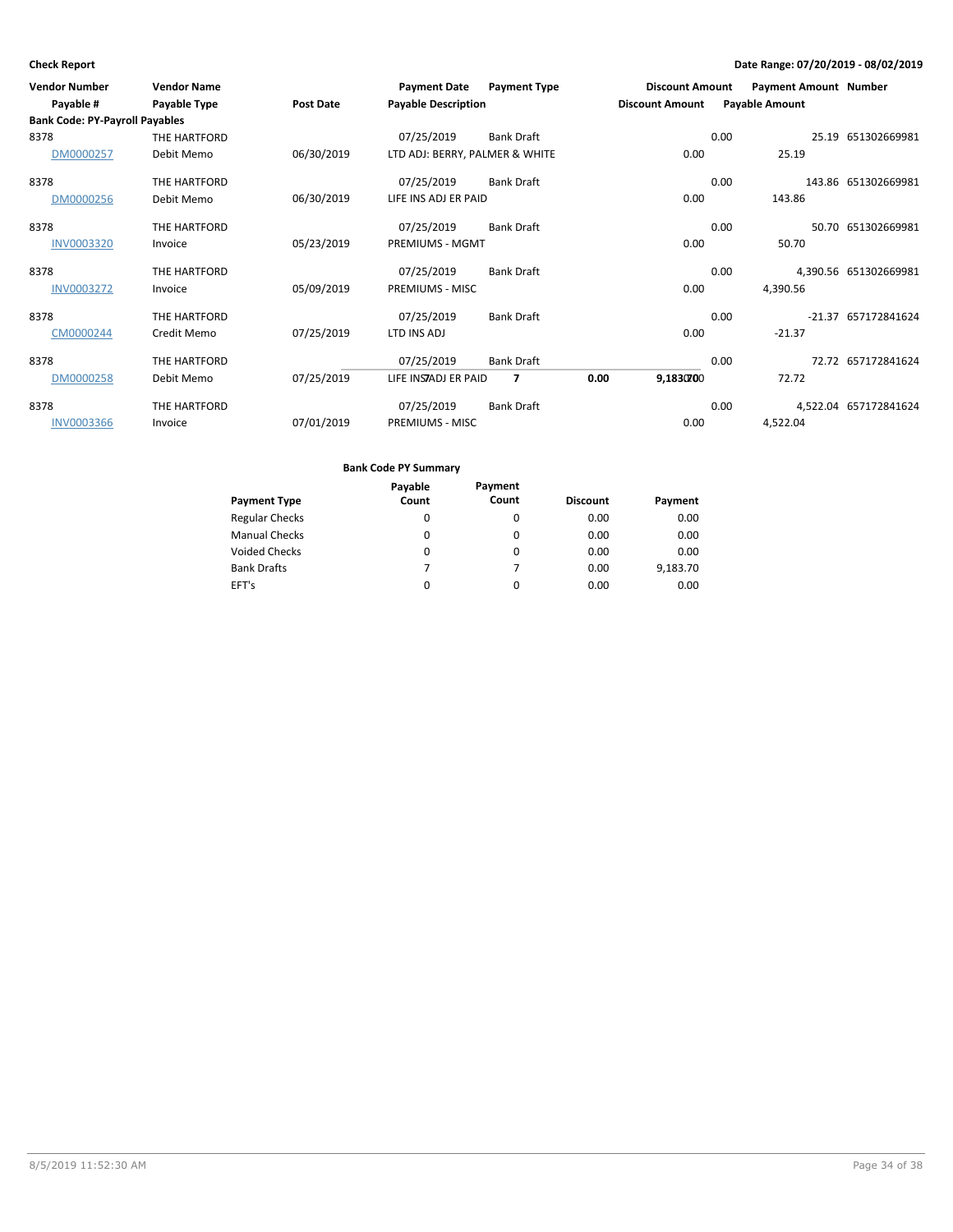| <b>Vendor Number</b><br>Payable #     | <b>Vendor Name</b><br>Payable Type               | Post Date  | <b>Payment Date</b><br><b>Payable Description</b> | <b>Payment Type</b>                                 | <b>Discount Amount</b><br><b>Discount Amount</b> |      | <b>Payment Amount Number</b><br><b>Payable Amount</b> |             |
|---------------------------------------|--------------------------------------------------|------------|---------------------------------------------------|-----------------------------------------------------|--------------------------------------------------|------|-------------------------------------------------------|-------------|
| <b>Bank Code: AP-Regular Payables</b> |                                                  |            |                                                   |                                                     |                                                  |      |                                                       |             |
| 8426<br>2195502                       | <b>CLIFTONLARSONALLEN LLP</b><br>Invoice         | 07/26/2019 | 07/29/2019<br>AUDIT SERVICES THROUGH 7/12/2019    | Regular                                             | 0.00                                             | 0.00 | 8,780.00 98957<br>8,780.00                            |             |
| 8565<br>258748                        | SAN JOSE MOTOSPORT, INC.<br>Invoice              | 06/30/2019 | 07/29/2019                                        | Regular<br>REPAIR WORK TO 2007 BMW MOTORCYCLE       | 0.00                                             | 0.00 | 3,175.05 99009<br>3,175.05                            |             |
| 8572<br>114688                        | <b>OSWALDO TRIGUEROS</b><br>Invoice              | 07/19/2019 | 07/22/2019                                        | Regular<br>DEPOSIT REFUND - OLDEMEYER CENTER 7/1    | 0.00                                             | 0.00 | 443.44 98914<br>443.44                                |             |
| 8598                                  | THE ONLY WAY OUTREACH MINISTRY                   | 06/30/2019 | 07/22/2019                                        | Regular<br>4/1/2019 - 6/30/2019 - DOMESTIC VIOLENCE | 0.00                                             | 0.00 | 4.011.76 98932<br>4.011.76                            |             |
| 4TH Q FY18/19                         | Invoice                                          |            |                                                   |                                                     |                                                  |      |                                                       |             |
| 8622<br>66294                         | EDWARDS TRUCK CENTER, INC.<br>Invoice            | 06/30/2019 | 07/22/2019<br>PUMP DOSER FOR TRUCK #669           | Regular                                             | 0.00                                             | 0.00 | 2,478.75 98879<br>2,478.75                            |             |
|                                       |                                                  |            |                                                   |                                                     |                                                  |      |                                                       |             |
| 8622<br>56680                         | EDWARDS TRUCK CENTER, INC.<br>Invoice            | 07/26/2019 | 07/29/2019<br>(1) COOLENT, OIL, FUEL SEN          | Regular                                             | 0.00                                             | 0.00 | 21.37                                                 | 21.37 98966 |
| 8628                                  | TORTI GALLAS AND PARTNERS, INC.                  |            | 07/22/2019                                        | Regular                                             |                                                  | 0.00 | 13,396.25 98938                                       |             |
| 0066082                               | Invoice                                          | 06/30/2019 |                                                   | MAY 2019 - CAMPUS TOWN SPEC PLAN SVCS               | 0.00                                             |      | 13,396.25                                             |             |
| 8628                                  | TORTI GALLAS AND PARTNERS, INC.                  |            | 07/22/2019                                        | Regular                                             |                                                  | 0.00 | 15,840.00 98939                                       |             |
| 0066231                               | Invoice                                          | 06/30/2019 |                                                   | JUNE 2019 - CAMPUS TOWN SPEC PLAN SVCS              | 0.00                                             |      | 15,840.00                                             |             |
| 8671                                  | <b>BIZON GROUP INC.</b>                          |            | 07/22/2019                                        |                                                     |                                                  | 0.00 | 4,795.20 98865                                        |             |
| INV-025071                            | Invoice                                          | 06/30/2019 |                                                   | Regular<br>(1) 30' CONTAINER W/ ROLL-UP DOOR +      | 0.00                                             |      | 4.795.20                                              |             |
| 8755                                  | TRUST TWO - CORONA 1997 TRUST                    |            | 07/29/2019                                        | Regular                                             |                                                  | 0.00 | 2,730.00 99021                                        |             |
| <b>INV0003510</b>                     | Invoice                                          | 07/26/2019 |                                                   | AUGUST 2019 RENT FOR 656 BROADWAY A                 | 0.00                                             |      | 2,730.00                                              |             |
| 8755                                  | TRUST TWO - CORONA 1997 TRUST                    |            | 08/02/2019                                        | Regular                                             |                                                  | 0.00 | 305.15 99072                                          |             |
| 07262019                              | Invoice                                          | 06/30/2019 |                                                   | CAL-AM WATER BLG FOR 656 BROADWAY A                 | 0.00                                             |      | 55.85                                                 |             |
| 07262019.                             | Invoice                                          | 08/02/2019 |                                                   | PG&E BILLING FOR 656 BROADWAY AVE.                  | 0.00                                             |      | 249.30                                                |             |
| 8855                                  | TELECOM LAW FIRM, P.C.                           |            | 07/29/2019                                        | Regular                                             |                                                  | 0.00 | 3,031.85 99017                                        |             |
| 6083                                  | Invoice                                          | 06/30/2019 | MARCH 2019 SVCS FOR 220 COE AVE                   |                                                     | 0.00                                             |      | 3,031.85                                              |             |
|                                       |                                                  |            |                                                   |                                                     |                                                  |      |                                                       |             |
| 8910                                  | <b>MABELLE OJENDIS</b>                           |            | 07/29/2019                                        | Regular                                             |                                                  | 0.00 |                                                       | 71.62 98985 |
| 115089                                | Invoice                                          | 07/26/2019 |                                                   | DEPOSIT REFUND FOR SOPER PARK ON 7/21               | 0.00                                             |      | 71.62                                                 |             |
| 8979                                  | ERROL L. MONTGOMERY & ASSOCIATES, INC.           |            | 07/22/2019                                        | Regular                                             |                                                  | 0.00 | 732.50 98883                                          |             |
| 9150-19-4                             | Invoice                                          | 06/30/2019 |                                                   | MAY 2019 - SEASIDE BASIN WATERMASTER                | 0.00                                             |      | 732.50                                                |             |
| 8995                                  | <b>ABBY BUKOFZER</b>                             |            | 08/02/2019                                        | Regular                                             |                                                  | 0.00 | 107.10 99026                                          |             |
| <b>JULY 2019</b>                      | Invoice                                          | 08/02/2019 |                                                   | JULY 2019 - INSTRUCTOR PAY (ISRAELI FOLK            | 0.00                                             |      | 107.10                                                |             |
|                                       |                                                  |            |                                                   |                                                     |                                                  |      |                                                       |             |
| 9038<br>$\overline{4}$                | EDEN COUNCIL FOR HOPE AND OPPORTUNITY<br>Invoice | 06/30/2019 | 07/29/2019                                        | Regular<br>4 QTR, FY 2018/19 - CDBG PAYMENT FOR FA  | 0.00                                             | 0.00 | 1,302.09 98965<br>1,302.09                            |             |
|                                       |                                                  |            |                                                   |                                                     |                                                  |      |                                                       |             |
| 9041                                  | PARTNERS FOR PEACE                               |            | 07/29/2019                                        | Regular                                             |                                                  | 0.00 | 3,157.73 99003                                        |             |
| <b>JUNE 2019</b>                      | Invoice                                          | 06/30/2019 |                                                   | JUNE 2019 - CAL VIP REIMB FOR LOVING SO             | 0.00                                             |      | 3,157.73                                              |             |
| 9085                                  | O'CONNOR & SONS INC.                             |            | 07/29/2019                                        | Regular                                             |                                                  | 0.00 | 150.00 98999                                          |             |
| 40094944                              | Invoice                                          | 06/30/2019 | GENERAL PEST SERVICE ON 6/28/19                   |                                                     | 0.00                                             |      | 150.00                                                |             |
|                                       |                                                  |            |                                                   |                                                     |                                                  |      |                                                       |             |
| 9085                                  | O'CONNOR & SONS INC.                             |            | 08/02/2019                                        | Regular                                             |                                                  | 0.00 | 150.00 99056                                          |             |
| 40095594                              | Invoice                                          | 08/02/2019 | GENERAL PEST CONTROL - 7/26/2019                  |                                                     | 0.00                                             |      | 150.00                                                |             |
|                                       |                                                  |            |                                                   |                                                     |                                                  |      |                                                       |             |
| 9106                                  | THE SOHAGI LAW GROUP                             |            | 07/22/2019                                        | Regular                                             |                                                  | 0.00 | 85,222.31 98933                                       |             |
| 15682                                 | Invoice                                          | 06/30/2019 |                                                   | JUNE 2019 - CAMPUS TOWN CENTER SVCS                 | 0.00                                             |      | 85,222.31                                             |             |
| 9106                                  | THE SOHAGI LAW GROUP                             |            | 07/22/2019                                        | Regular                                             |                                                  | 0.00 | 937.50 98934                                          |             |
| 15683                                 | Invoice                                          | 06/30/2019 | 6/4/2019 GENERAL PLAN SERVICES                    |                                                     | 0.00                                             |      | 937.50                                                |             |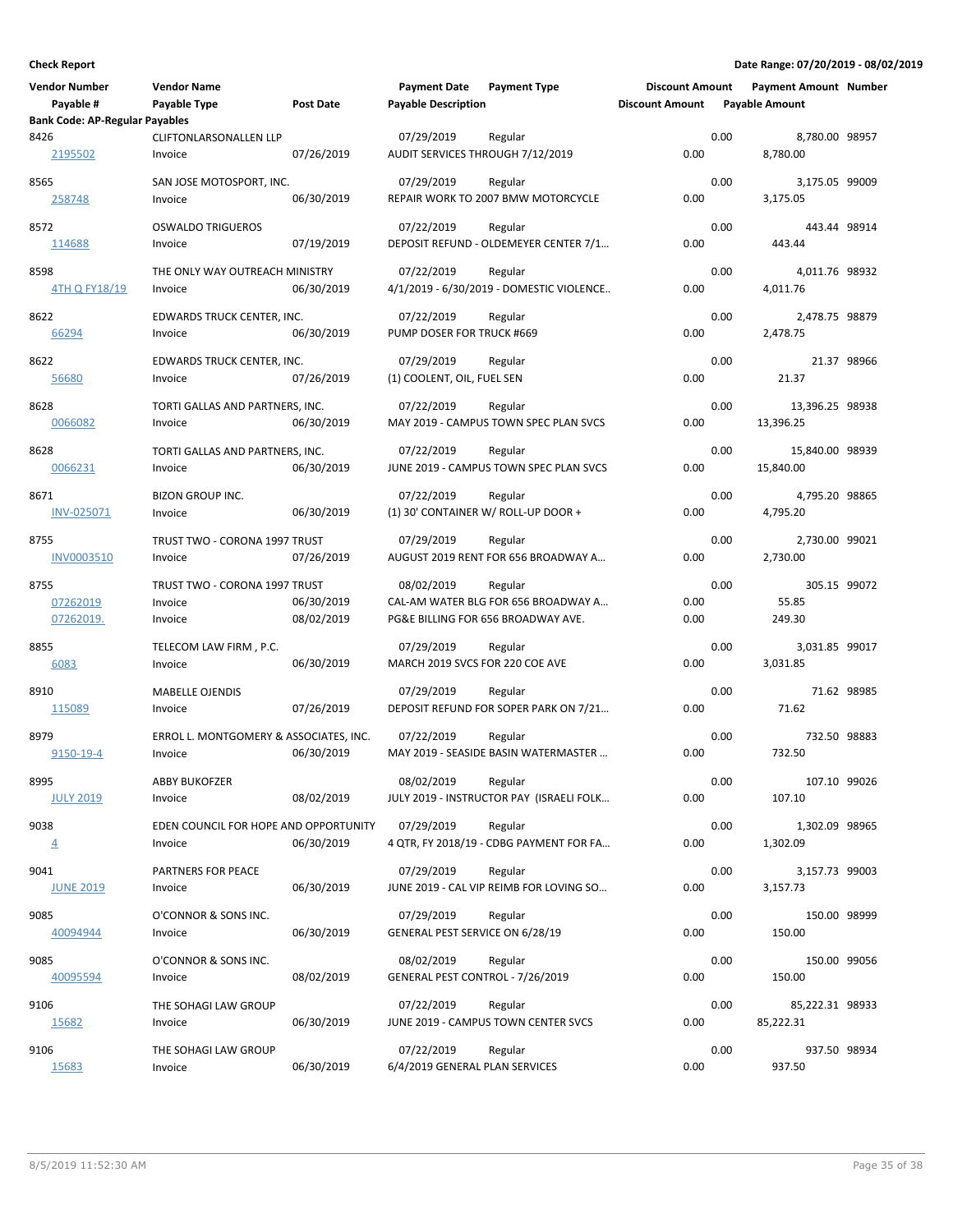| Vendor Number           | <b>Vendor Name</b>               |                  | <b>Payment Date</b>                    | <b>Payment Type</b>                            | <b>Discount Amount</b> |      | <b>Payment Amount Number</b> |             |
|-------------------------|----------------------------------|------------------|----------------------------------------|------------------------------------------------|------------------------|------|------------------------------|-------------|
| Payable #               | Payable Type                     | <b>Post Date</b> | <b>Payable Description</b>             |                                                | <b>Discount Amount</b> |      | <b>Payable Amount</b>        |             |
| 9159                    | <b>SC WORKS</b>                  |                  | 07/22/2019                             | Regular                                        |                        | 0.00 | 3,120.21 98925               |             |
| 10340                   | Invoice                          | 06/30/2019       | <b>CITY COUNCIL CHAMBER</b>            |                                                | 0.00                   |      | 1,638.49                     |             |
| 10480                   | Invoice                          | 06/30/2019       | CITY COUNCIL CHAMBER ROUTED PVC        |                                                | 0.00                   |      | 1,481.72                     |             |
|                         |                                  |                  |                                        |                                                |                        |      |                              |             |
| 9159                    | <b>SC WORKS</b>                  |                  | 07/29/2019                             | Regular                                        |                        | 0.00 | 152.25 99010                 |             |
| 10631                   | Invoice                          | 07/26/2019       |                                        | (2) CITY COUNCIL CHAMBER ROUTED MDO S          | 0.00                   |      | 152.25                       |             |
|                         |                                  |                  |                                        |                                                |                        |      |                              |             |
| 9196                    | SALLY SHEA                       |                  | 07/22/2019                             | Regular                                        |                        | 0.00 |                              | 72.04 98923 |
| 7/11/19                 | Invoice                          | 07/19/2019       |                                        | COSTCO PURCHASE REIMBURSEMENT ON 7/            | 0.00                   |      | 72.04                        |             |
|                         |                                  |                  |                                        |                                                |                        |      |                              |             |
| 9226                    | CONDOR SECURITY OF AMERICA, INC. |                  | 07/29/2019                             | Regular                                        |                        | 0.00 | 13,153.60 98958              |             |
| 5929F                   | Invoice                          | 07/26/2019       |                                        | SECURITY/USHERS FOR 7/4/19 - BALANCE D         | 0.00                   |      | 13,153.60                    |             |
| 9246                    | SeeClickFix, Inc.                |                  | 07/22/2019                             | Regular                                        |                        | 0.00 | 4,500.00 98926               |             |
| 2017-2235               | Invoice                          | 07/19/2019       |                                        | 2 Plus Req - 4 License (7/9/19-7/8/20) w 5 U   | 0.00                   |      | 4,500.00                     |             |
|                         |                                  |                  |                                        |                                                |                        |      |                              |             |
| 9246                    | SeeClickFix, Inc.                |                  | 07/29/2019                             | Regular                                        |                        | 0.00 | 2,000.00 99012               |             |
| 2017-2237               | Invoice                          | 07/26/2019       |                                        | CONNECT ANNUAL LICENSE - ArcGIS 7/15/19        | 0.00                   |      | 2,000.00                     |             |
|                         |                                  |                  |                                        |                                                |                        |      |                              |             |
| 9247                    | VERIZON CONNECT NWF INC.         |                  | 07/22/2019                             | Regular                                        |                        | 0.00 | 10,572.61 98943              |             |
| <b>INVE0193487</b>      | Invoice                          | 06/30/2019       | <b>GPS DIAGNOSTICS EQUIPMENT</b>       |                                                | 0.00                   |      | 8,177.44                     |             |
| OSV000001780664 Invoice |                                  | 06/30/2019       |                                        | 5/21/2019 - 5/31/2019 MONTHLY SVC PRO-         | 0.00                   |      | 627.17                       |             |
| OSV000001807128 Invoice |                                  | 06/30/2019       | JUNE 2019 - MONTHLY SERVICE            |                                                | 0.00                   |      | 1,768.00                     |             |
|                         |                                  |                  |                                        |                                                |                        |      |                              |             |
| 9248                    | PB LOADER CORPORATION            |                  | 07/22/2019                             | Regular                                        |                        | 0.00 | 1,087.04 98916               |             |
| <b>IN0015320</b>        | Invoice                          | 06/30/2019       | (90) PHPM 50, (5) DEIONIZER TCOB       |                                                | 0.00                   |      | 1,087.04                     |             |
|                         |                                  |                  |                                        |                                                |                        |      |                              |             |
| 9249                    | STEVENSON, PORTO & PIERCE, INC.  |                  | 07/22/2019                             | Regular                                        |                        | 0.00 | 6,168.75 98929               |             |
| 02061                   | Invoice                          | 06/30/2019       |                                        | MARCH 2019 - CAMPUS TOWN PROJECT SV            | 0.00                   |      | 4,086.71                     |             |
| 02064                   | Invoice                          | 06/30/2019       |                                        | APRIL 2019 - CAMPUS TOWN PROJECT SVCS          | 0.00                   |      | 2,082.04                     |             |
| 9250                    | <b>KURT OVERMEYER</b>            |                  | 07/22/2019                             | Regular                                        |                        | 0.00 | 1,194.63 98895               |             |
| <b>STAPLES</b>          | Invoice                          | 07/19/2019       |                                        | REIMBURSEMENT FOR CAMPUS TOWN EIR              | 0.00                   |      | 1,194.63                     |             |
|                         |                                  |                  |                                        |                                                |                        |      |                              |             |
| 9251                    | <b>ENGINEERING NEWS-RECORD</b>   |                  | 07/22/2019                             | Regular                                        |                        | 0.00 |                              | 37.00 98881 |
| EN189102                | Invoice                          | 07/19/2019       | DIGITAL RENEWAL FOR RICHARD RIEDL      |                                                | 0.00                   |      | 37.00                        |             |
|                         |                                  |                  |                                        |                                                |                        |      |                              |             |
| 9252                    | <b>JUDY DAMON</b>                |                  | 07/22/2019                             | Regular                                        |                        | 0.00 | 126.18 98893                 |             |
| 114690                  | Invoice                          | 07/19/2019       |                                        | DEPOSIT REFUND - LAGUNA GRANDE PK 7/1          | 0.00                   |      | 126.18                       |             |
|                         |                                  |                  |                                        |                                                |                        |      |                              |             |
| 9253                    | VIOLETA GONZALEZ                 |                  | 07/22/2019                             | Regular                                        |                        | 0.00 | 834.13 98945                 |             |
| 114689                  | Invoice                          | 07/19/2019       |                                        | DEPOSIT REFUND FOR COMMUNITY CTR ON            | 0.00                   |      | 834.13                       |             |
| 9254                    | <b>RUTH GRAY</b>                 |                  | 07/29/2019                             |                                                |                        | 0.00 | 126.18 99008                 |             |
| 115088                  | Invoice                          | 07/26/2019       |                                        | Regular<br>DEPOSIT REFUND FOR LAGUNA GRANDE PK | 0.00                   |      | 126.18                       |             |
|                         |                                  |                  |                                        |                                                |                        |      |                              |             |
| 9255                    | <b>SEAN MADDEN</b>               |                  | 07/29/2019                             | Regular                                        |                        | 0.00 |                              | 65.25 99011 |
| 115022                  | Invoice                          | 07/26/2019       |                                        | PATTULLO SWIM CTR REFUND - 7/21/2019           | 0.00                   |      | 65.25                        |             |
|                         |                                  |                  |                                        |                                                |                        |      |                              |             |
| 9256                    | EL CAMINO MACHINE & WELDING, LLC |                  | 07/29/2019                             | Regular                                        |                        | 0.00 | 3,929.10 98967               |             |
| C11806                  | Invoice                          | 06/30/2019       |                                        | FABRICATE (3) DOOR PANELS AND BRACKETS         | 0.00                   |      | 2,629.10                     |             |
| C <sub>11815</sub>      | Invoice                          | 07/26/2019       |                                        | BLEACHER REPAIR, LABOR - SOPER PARK            | 0.00                   |      | 1,300.00                     |             |
|                         |                                  |                  |                                        |                                                |                        |      |                              |             |
| 9257                    | ZORO TOOLS, INC.                 |                  | 07/29/2019                             | Regular                                        |                        | 0.00 | 2,348.56 99025               |             |
| INV6277726              | Invoice                          | 07/26/2019       | (1) IN-WALL BOTTLE FILL STATION - P.D. |                                                | 0.00                   |      | 2,348.56                     |             |
| 9258                    | VIA HEART PROJECT                |                  | 08/02/2019                             | Regular                                        |                        | 0.00 | 147.14 99077                 |             |
|                         |                                  |                  |                                        |                                                |                        |      |                              |             |
| 2636                    | Invoice                          | 08/02/2019       |                                        | (1) PHYSIO CONTROL LIFEPAK CR PLUS BTRY        | 0.00                   |      | 147.14                       |             |
| 9259                    | PRVNT LIEUTENANT ETHAN ANDREWS   |                  | 08/02/2019                             | Regular                                        |                        | 0.00 | 4,700.00 99060               |             |
| <b>PRVNT REPLENISH</b>  | Invoice                          | 08/02/2019       | PETTY CASH                             |                                                | 0.00                   |      | 4,700.00                     |             |
|                         |                                  |                  |                                        |                                                |                        |      |                              |             |
| 9260                    | ANGELA PAZ                       |                  | 08/02/2019                             | Regular                                        |                        | 0.00 |                              | 71.62 99031 |
| 115693                  | Invoice                          | 08/02/2019       |                                        | DEPOSIT REFUND FOR LAGUNA GRANDE PK            | 0.00                   |      | 71.62                        |             |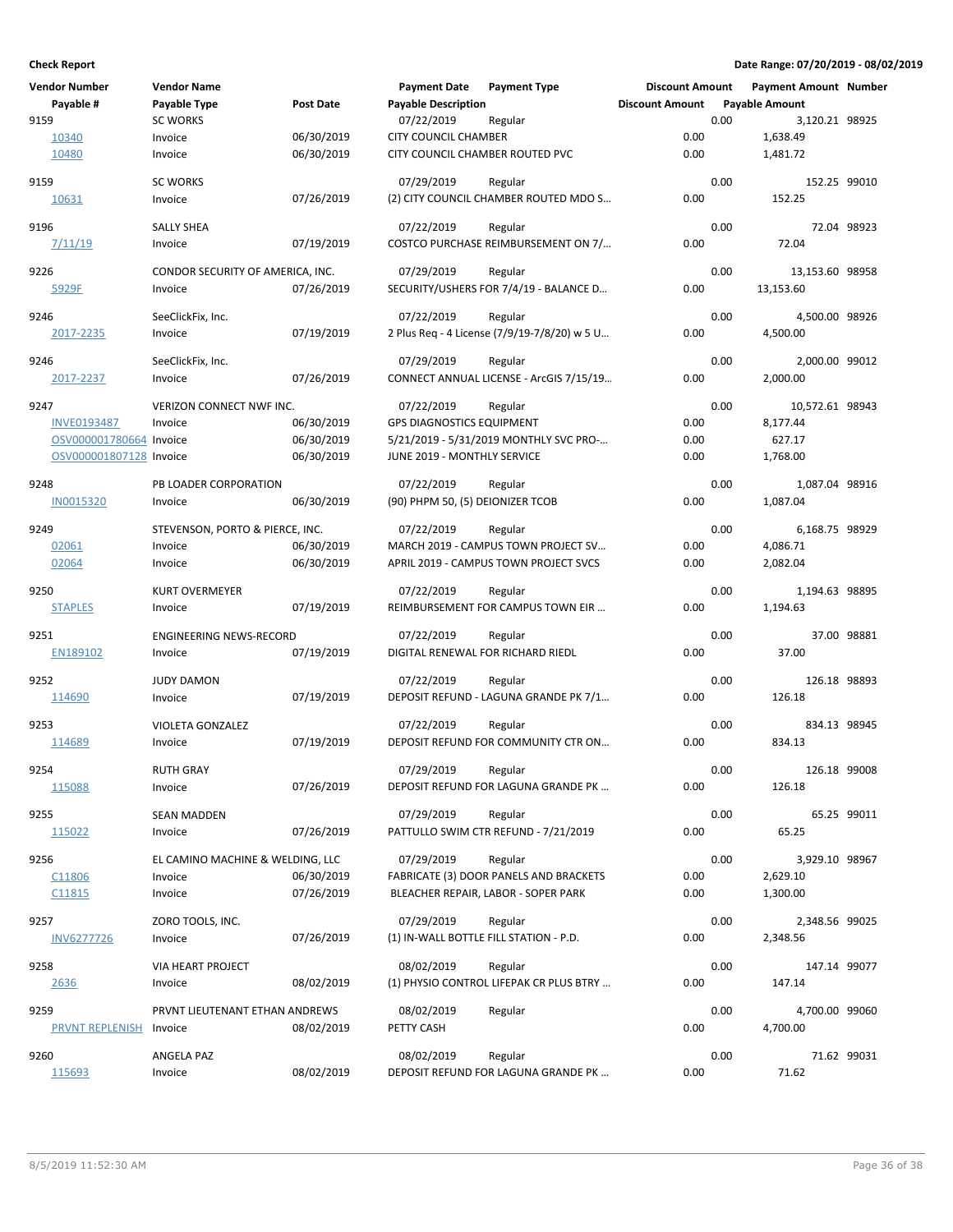| Vendor Number | <b>Vendor Name</b>        |                  | Payment Date               | 0.00<br>Payment Type                 | 205,287,96<br>Discount Amount | <b>Payment Amount Number</b> |             |  |
|---------------|---------------------------|------------------|----------------------------|--------------------------------------|-------------------------------|------------------------------|-------------|--|
| Pavable #     | <b>Pavable Type</b>       | <b>Post Date</b> | <b>Payable Description</b> |                                      | <b>Discount Amount</b>        | <b>Pavable Amount</b>        |             |  |
| 9262          | CENTRAL COAST MODEL BOATS |                  | 08/02/2019                 | Regular                              |                               | 0.00                         | 42.00 99034 |  |
| 115695        | Invoice                   | 08/02/2019       |                            | DEPOSIT REFUND FOR ROBERTS LAKE PARK | 0.00                          | 42.00                        |             |  |

|                       | Payable | Payment  |                 |            |
|-----------------------|---------|----------|-----------------|------------|
| <b>Payment Type</b>   | Count   | Count    | <b>Discount</b> | Payment    |
| <b>Regular Checks</b> | 48      | 42       | 0.00            | 205,287.96 |
| <b>Manual Checks</b>  | 0       | 0        | 0.00            | 0.00       |
| <b>Voided Checks</b>  | 0       | $\Omega$ | 0.00            | 0.00       |
| <b>Bank Drafts</b>    | 0       | 0        | 0.00            | 0.00       |
| EFT's                 | 0       | 0        | 0.00            | 0.00       |